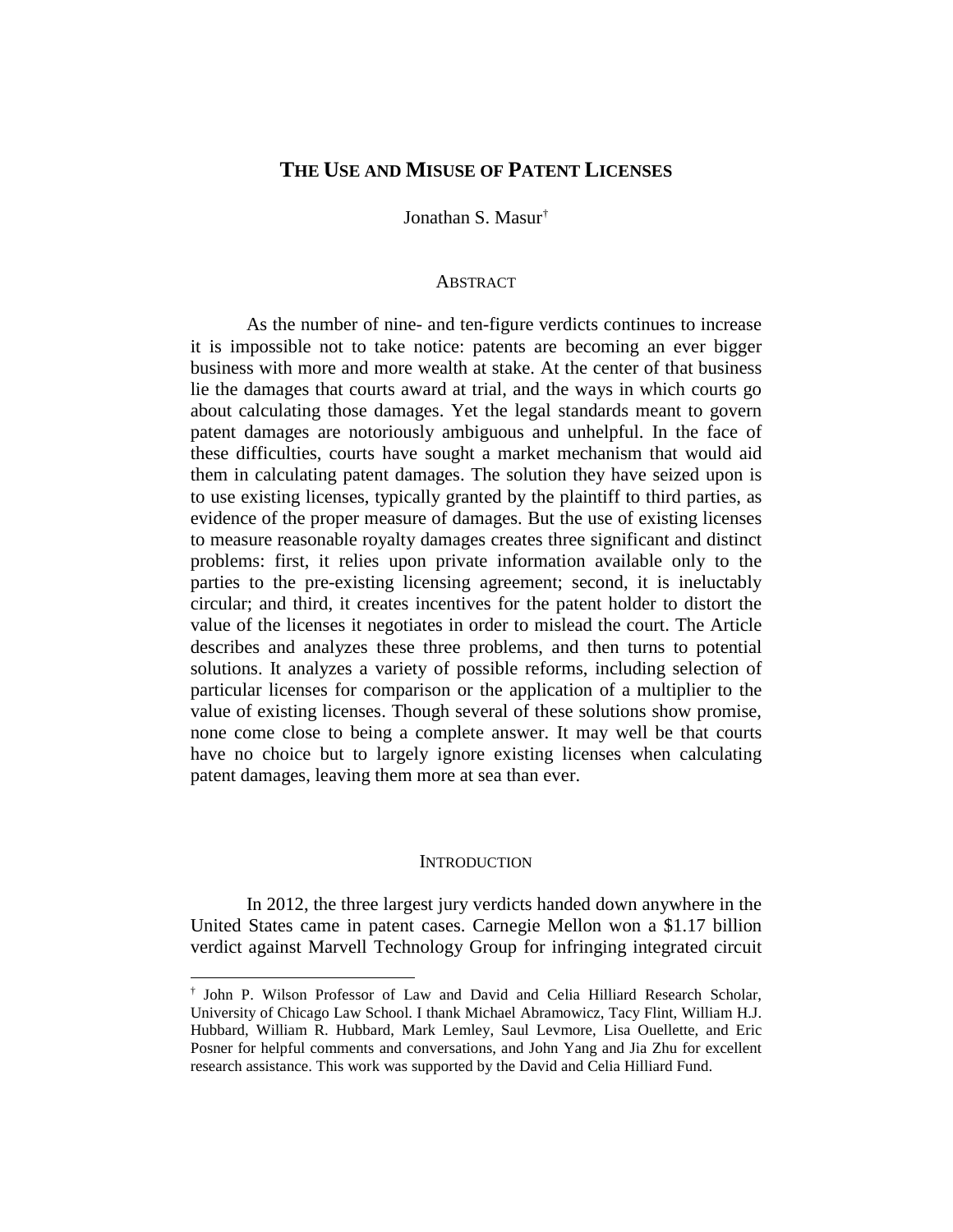patents;[1](#page-1-0) Apple won a \$1.05 billion judgment against Samsung for patents related to its smartphones and tablets; $\frac{2}{3}$  $\frac{2}{3}$  $\frac{2}{3}$  and Monsanto was awarded \$1 billion in a lawsuit against DuPont over patents on genetically modified soybeans.<sup>[3](#page-1-2)</sup> Five other firms won damages verdicts in excess of \$100 million.<sup>[4](#page-1-3)</sup> The following year, Pfizer avoided shattering the record for the largest patent verdict in history by settling claims against two generic drug manufacturers for \$2.15 billion just as jury deliberations were about to begin.<sup>[5](#page-1-4)</sup> In between these headline-making numbers, dozens of plaintiffs won verdicts in the millions or tens of millions of dollars, and many more patent owners negotiated royalty agreements outside of litigation for millions more.<sup>[6](#page-1-5)</sup> After enough nine- and ten-figure verdicts it is impossible not to take notice: patents are becoming an ever larger business with more and more wealth at stake. At the center of that business lie the damages that

<span id="page-1-0"></span> <sup>1</sup> Carnegie Mellon Univ. v. Marvell Tech. Grp., Ltd., 986 F. Supp. 2d 574, 582 (W.D. Pa. 2013); Verdict and Settlement Summary, Carnegie Mellon University vs. Marvell Technology Group Ltd. & Marvell Semiconductor Inc., 2012 WL 8262739 (W.D. Pa. Dec. 26, 2012) (No. 09-CV-00290).

<span id="page-1-1"></span><sup>2</sup> Verdict and Settlement Summary, Apple Inc. v. Samsung Elecs. Co., 2012 WL 4078433 (Aug. 24, 2012) (No. 11-CV-01846).

<span id="page-1-2"></span><sup>3</sup> *Monsanto Awarded \$1 Billion in Patent Infringement Case Against Dupont*, 19 No. 8 WJINTPROP 4 (Aug. 9, 2012); Verdict returned, Monsanto Co. v. E.I. du Pont de Nemours & Co., (E.D. Mo. Aug. 1, 2012) (No. 09-CV-00686).

<span id="page-1-3"></span><sup>4</sup> Verdict and Settlement Summary, VirnetX v. Cisco Sys., 2012 WL 7638169 (E.D. Tex. Nov. 6, 2012) (No. 10-CV-00417) (\$368M); Jury Verdicts, General Electric Company v. Mitsubishi Heavy Industries, Ltd. and Mitsubishi Power Systems Americas, Inc., 2012 Jury Verdicts LEXIS 2875 (N.D. Tex. Mar. 8, 2012) (No. 10-CV-00276) (\$170M); Verdict and Settlement Summary, Mformation Technologies Inc. v. Research In Motion Limited, 2012 WL 10864224 (N.D. Cal. Aug. 8, 2012) (No. 08-CV-04990) (\$147M); Jury Verdicts, Brocade Communications Systems, Inc. v. A10 Networks, Inc., 2012 Jury Verdicts LEXIS 18042 (N.D. Cal. Aug. 6, 2012) (No. 10-CV-03428) (\$112M); Jury Verdicts, WesternGeco LLC v. Ion Geophysical Corp., 2012 Jury Verdicts LEXIS 14042 (S.D. Tex. Aug. 16, 2012) (No. 09-CV-1827) (\$106M).

<span id="page-1-4"></span><sup>5</sup> *Teva, Sun Pharma to Pay \$2.15 Billion to Settle Pfizer Patent Suit*, 20 No. 5 WJINTPROP 8 (Jun. 26, 2013)

<span id="page-1-5"></span><sup>6</sup> Verdict and Settlement Summary, Shelbyzyme LLC v. Genzyme Corp., 2012 WL 5266437 (D. Del. Jul. 17, 2012) (No. 09-CV-00768) (\$50M); Verdict and Settlement Summary, Enzo Biochem v. Applera Corp., 2012 WL 6951353 (D. Conn. Nov. 1, 2012) (No. 04-CV-00929) (\$48.6M); Verdict and Settlement Summary, I/P Engine v. AOL Inc., 2012 WL 10033892 (E.D. Va. Nov. 6, 2012) (No. 11-CV-00512) (\$30.5M); Verdict and Settlement Summary, Pacific Bioscience Labs. v. Nutra Luxe, 2012 WL 8628035 (W.D. Wa. Sept. 12, 2012) (No. 10-CV-00230) (\$11.6M); Gene Quinn, *Patent Business: Deals, Acquisitions & Licenses July 2012* (Jul. 20, 2012), http://www.ipwatchdog.com/2012/07/20/patent-business-deals-acquisitions-licenses-july-2012/id=26073/; Gene Quinn & Angel Krippner, *Patent Deals, Licenses and Settlements – December 2012* (Dec. 30, 2012), http://www.ipwatchdog.com/2012/12/30/patent-dealslicenses-and-settlements-december-2012/id=30879/.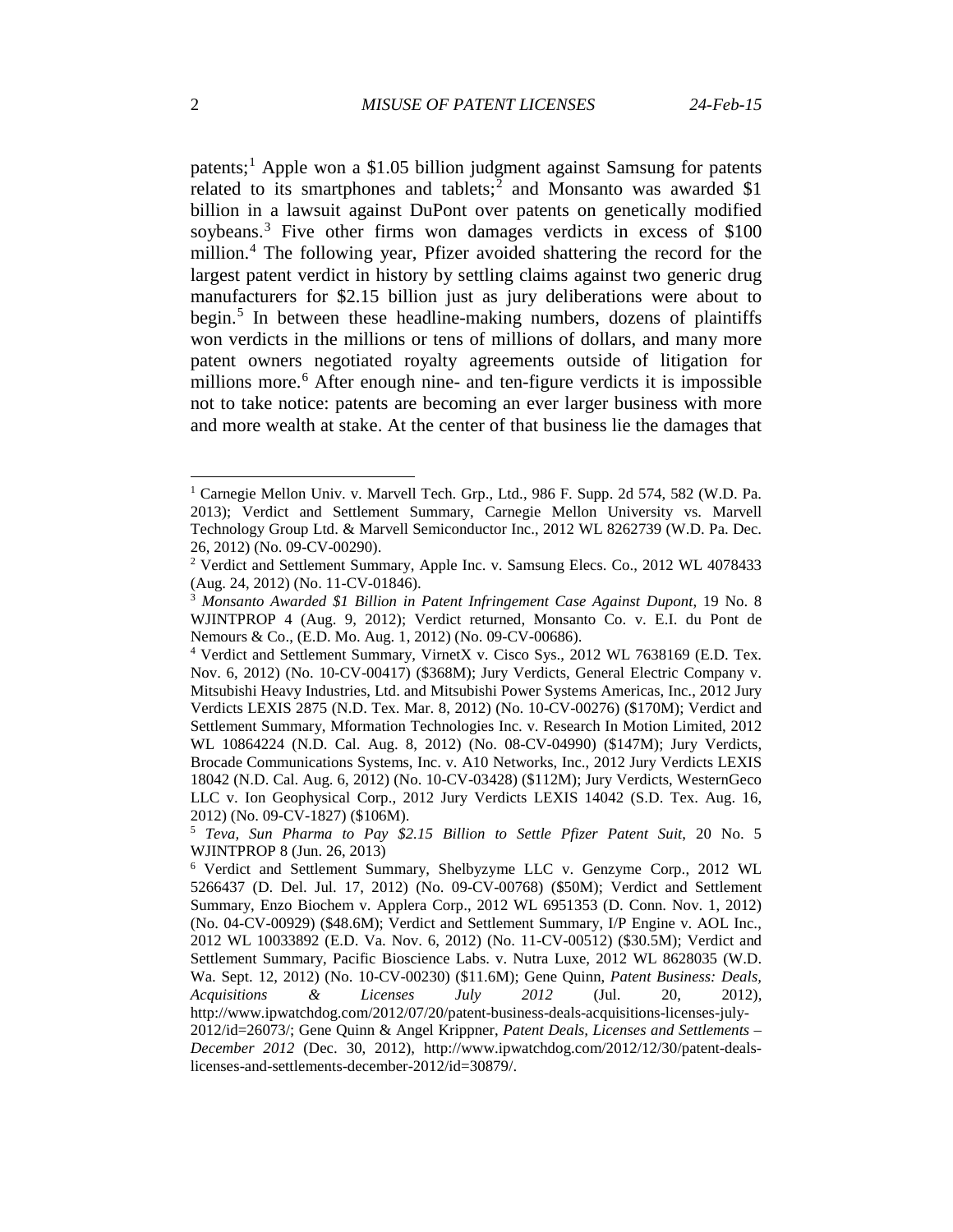courts award at trial and the ways in which courts go about calculating those damages.

Part of the explanation for the heightened focus on monetary damages in patent law is the Supreme Court's 2006 decision in *eBay v. MercExchange*. [7](#page-2-0) That decision made it more difficult for prevailing patent plaintiffs to obtain injunctions. [8](#page-2-1) One of the primary benefits of granting an injunction was that it often freed the judge from having to calculate damages independently, leaving that determination to the parties.<sup>[9](#page-2-2)</sup> With injunctions becoming less common in cases where a patent holder prevails, the calculation of damages for patent liability has moved closer to center stage. The result is renewed attention to damages calculations, from both the courts<sup>[10](#page-2-3)</sup> and the scholarly literature.<sup>[11](#page-2-4)</sup>

<span id="page-2-6"></span>Nonetheless, courts' efforts to calculate patent damages continue to be plagued by a number of well-understood problems. In some instances, the plaintiff and defendant are both practicing entities that produce competing products.<sup>[12](#page-2-5)</sup> In these cases, the judge or jury has the

<span id="page-2-0"></span> <sup>7</sup> 547 U.S. 388 (2006).

<span id="page-2-1"></span><sup>8</sup> *Id.* Prior to *eBay*, there was a presumption in favor of granting an injunction to a prevailing plaintiff in a patent case. *eBay* held that the usual rules of equity applied and that courts might only grant an injunction when a four-factor test favored doing so—which was not always the case.

<span id="page-2-2"></span><sup>9</sup> Guido Calabresi & Douglas Melamed, *Property Rules, Liability Rules, and Inalienability: One View of the Cathedral*, 85 HARV. L. REV. 1089 (1972) (noting that an injunction clarifies the parties' rights, allowing them to return to the bargaining table and negotiate privately).

<span id="page-2-3"></span><sup>10</sup> *See, e.g.*, Apple v. Samsung, 2014 WL 549324 (denying Apple's request for additur following a second trial on damages); Apple v. Samsung, 2014 WL 6687122 (setting ongoing royalty payments); Lucent v. Gateway, 580 F.3d 1301 (Fed. Cir. 2009); In re Innovatio IP Ventures, LLC Patent Litigation, 2013 WL 5593609; Apple, Inc. v. Motorola, Inc., 869 F. Supp. 2d 901 (N.D. Ill. 2012) (Posner, J.); Apple, Inc. v. Motorola, Inc., 757 F.3d 1286 (Fed. Cir. 2014).

<span id="page-2-4"></span><sup>11</sup> *See, e.g.*, John C. Jarosz, Michael J. Chapman, *The Hypothetical Negotiation and Reasonable Royalty Damages: The Tail Wagging the Dog*, 16 STAN. TECH. L. REV. 769 (2013); Merritt J. Hasbrouck, *Protecting the Gates of Reasonable Royalty: A Damages Framework for Patent Infringement Cases*, 11 J. MARSHALL REV. INTELL. PROP. L. 192, 215 (2011); David O. Taylor, *Using Reasonable Royalties to Value Patented Technology*, 49 GA. L. REV. 79 (2014); Stephen J. Conroy et. al., *The Case for Admitting Settlement License Agreements in A Reasonable Royalty Analysis*, 46 LES NOUVELLES 291 (2011); Jaimeson Fedell, *A Step in the Right Direction: Patent Damages and the Elimination of the Entire Market Value Rule*, 98 MINN. L. REV. 1143 (2014); Layne S. Keele, *Res"Q"Ing Patent Infringement Damages After Resqnet: The Dangers of Litigation Licenses As Evidence of A Reasonable Royalty*, 20 TEX. INTELL. PROP. L.J. 181, 205 (2012).

<span id="page-2-5"></span><sup>12</sup> *See, e.g.*, Lam, Inc. v. Johns-Manville Corp., 718 F.2d 1056 (Fed. Cir. 1983) ("In patent infringement action in two-supplier market, lost profits damages may be in form of diverted sales, eroded prices or increased expenses"); Siemens Med. Solutions USA, Inc. v. Saint-Gobain Ceramics & Plastics, Inc., 637 F.3d 1269 (Fed. Cir. 2011) (substantial evidence existed for award of lost profits based on existence of two-supplier, high-end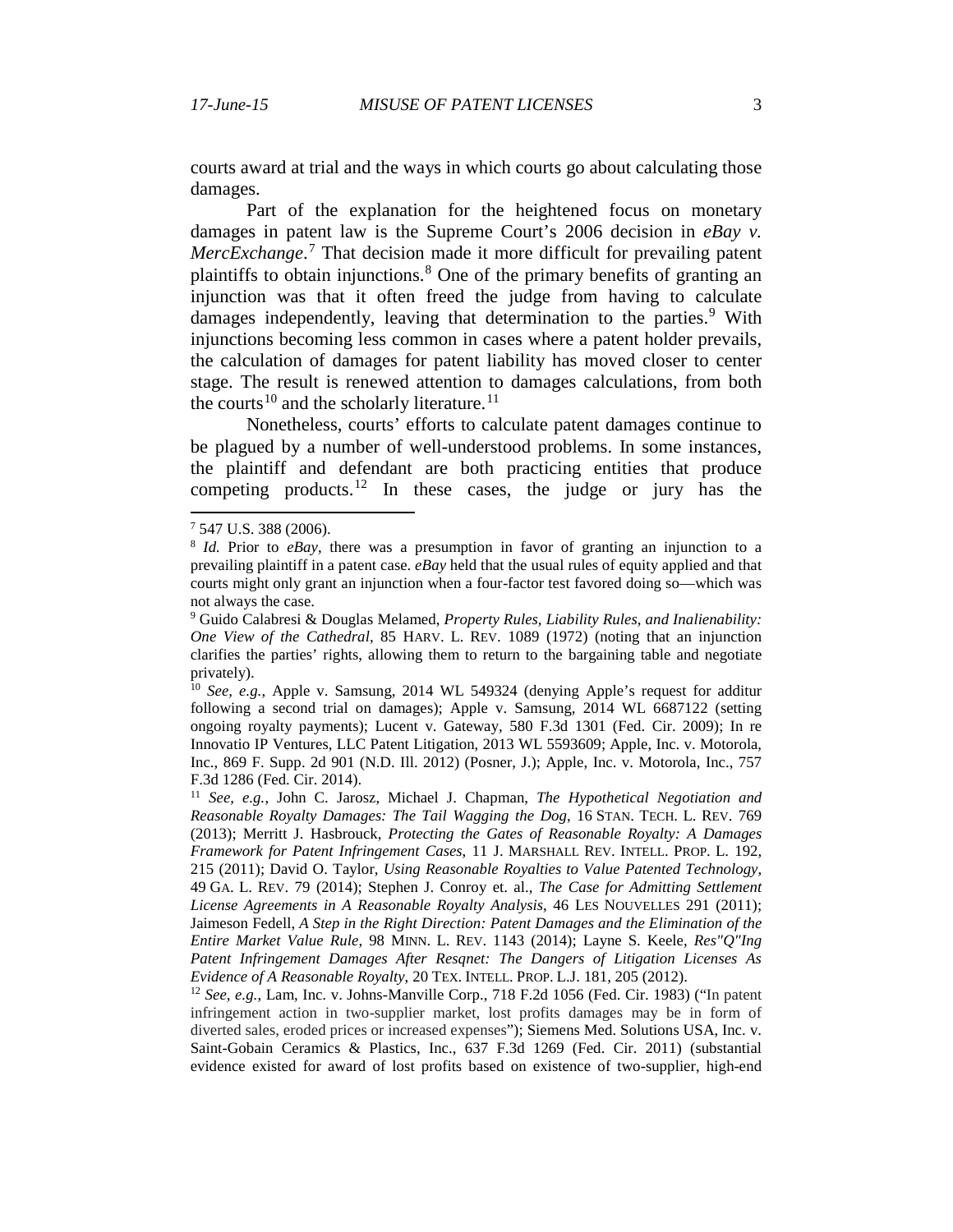comparatively easier task of determining damages by estimating lost profits: how many additional sales would the plaintiff have made had the defendant not infringed its patent?<sup>[13](#page-3-0)</sup> Of course, one uses the word "easier" advisedly; this task is far from simple. It can be tremendously difficult to determine how many sales a patent holder lost because of the infringement, or if it lost any at all. The patent may cover a feature that is largely irrelevant to consumer decisions, or it may duplicate an equally attractive non-infringing technology that the defendant could have employed instead. Thus, determining lost profits requires a court to answer a complex counterfactual—how many units would the plaintiff have sold absent the infringement—without reliable access to much of the relevant information. Not surprisingly, the legal guidance provided by the courts of appeal—most notably the *Panduit* factors, after the case by the same name  $14$ —is notoriously ambiguous and unhelpful.

However, in an increasing number of cases, the patent holder has no lost profits, cannot prove lost profits, or simply does not wish to attempt to do so.[15](#page-3-2) In those cases, the patent plaintiff will instead seek a "reasonable

 $\overline{a}$ 

market.); DSU Med. Corp. v. JMS Co., 471 F.3d 1293 (Fed. Cir. 2006) ("[E]ven though competitor attempted to suggest that the market included numerous other noninfringing alternatives to its device, patent owner provided evidence that no other non-infringing alternatives were acceptable during the necessary time periods."); Mark A. Lemley, Distinguishing Lost Profits from Reasonable Royalties, 51 WM. & MARY L. REV. 655 (2009) ("Courts interpreting this provision have divided patent damages into two groupslost profits, available to patent owners who would have made sales in the absence of infringement, and reasonable royalties, a fallback remedy for everyone else.").

<span id="page-3-0"></span><sup>13</sup> *See, e.g.*, King Instruments Corp. v. Perego, 65 F.3d 941, 953 (Fed. Cir. 1995) ("In determining the amount of damages to which King was entitled, the district court considered: (1) the number of lost sales; (2) the gross receipts King would have obtained from the lost sales had there been no infringement by Tapematic; (3) the cost of sales to be deducted from gross receipts; and (4) King's profit on the lost sales."); Versata Software, Inc. v. SAP Am., Inc., 717 F.3d 1255, 1260 (Fed. Cir. 2013) ("Versata claimed this consisted of 93 lost sales, and it put forward evidence regarding demand, the absence of noninfringing alternatives, and the capacity to sell Pricer in this market."); Micro Chem., Inc. v. Lextron, Inc., 318 F.3d 1119 (Fed. Cir. 2003) ("To recover lost profits damages, patentee must show that "but for" infringement it reasonably would have made additional profits enjoyed by infringer.").

<span id="page-3-1"></span><sup>&</sup>lt;sup>14</sup> Panduit Corp. v. Stahlin Bros. Fibre Works, Inc., 575 F.2d 1152 (6th Cir. 1978). The four *Panduit* factors are "(1) demand for the patented product, (2) absence of acceptable noninfringing substitutes, (3) his manufacturing and marketing capability to exploit the demand, and (4) the amount of the profit he would have made." *Id.* at 1156.

<span id="page-3-2"></span><sup>&</sup>lt;sup>15</sup> In some but hardly all cases, this will occur because the patent owner is a non-practicing entity that does not produce a product and thus has no profits to lose. *See* Christopher A. Cotropia, Jay P. Kesan & David L. Schwartz, *Unpacking Patent Assertion Entities (PAEs)*, 99 MINN. L. REV. (forthcoming 2015); David L. Schwartz, *The Rise of Contingent Fee Representation in Patent Litigation*, 64 ALA. L. REV. 335 (2012). On other occasions, the patent owner might simply believe that it is advantageous to pursue a reasonable royalty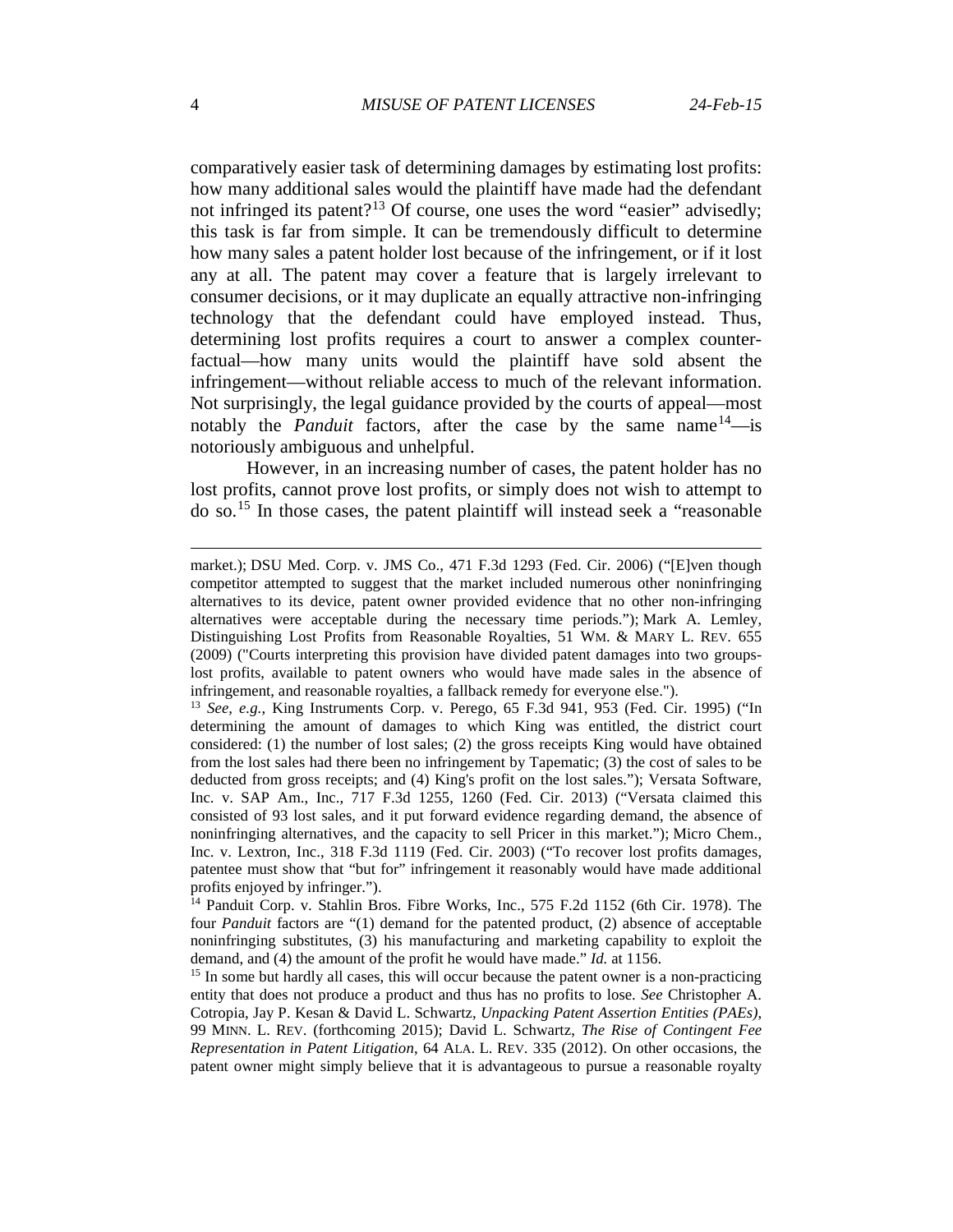royalty," which the court must determine.<sup>[16](#page-4-0)</sup> Calculating lost profits is by no means trivial, but it is substantially more determinate and straightforward than estimating a reasonable royalty. To accomplish this latter task, a court must attempt to reconstruct a hypothetical negotiation between patent plaintiff and defendant—which likely never took place—and determine the amount of money for which the two parties would have agreed to settle.<sup>[17](#page-4-1)</sup>

Worse still, the legal guidance provided to courts and juries is almost comically counter-productive. When determining reasonable royalty damages, courts are instructed to consider the fifteen influential *Georgia-Pacific* factors,<sup>[18](#page-4-2)</sup> a laundry list of considerations that shed little light on the appropriate dollar figures. The Federal Circuit has (correctly) struck down more determinate types of guidance, such as the "25% rule of thumb," according to which 25% of the defendant's profits should be paid to a patent defendant as a reasonable royalty.<sup>[19](#page-4-3)</sup> Similarly, it has (correctly) limited the number of situations in which a court is permitted to calculate damages using the "entire market value rule," whereby a court would base a reasonable royalty on the full price of the product being sold, rather than the value of the particular patented component.<sup>[20](#page-4-4)</sup> But the result has been to leave courts almost entirely at sea and at the mercy of the parties' experts when attempting to assess damages.<sup>[21](#page-4-5)</sup> In combination, the elimination of the 25% rule and the limits placed on the entire market value rule have left courts guessing about both (1) the proper royalty rate, and (2) the sales figure (the "royalty base") to which it should apply that royalty rate. It is not surprising, then, that courts have largely floundered when attempting to estimate reasonable royalties.

 $\overline{a}$ 

instead. Christopher B. Seaman, *Reconsidering the Georgia-Pacific Standard for Reasonable Royalty Patent Damages*, 2010 B.Y.U. L. Rev. 1661, 1676–77 (2010); *see, e.g.*, Monsanto Co. v. McFarling, 488 F.3d 973 (Fed. Cir. 2007).

<span id="page-4-0"></span><sup>&</sup>lt;sup>16</sup> The Patent Act allows plaintiffs to select among the two options. 35 U.S.C. § 284; Omri Ben-Shahar, *Damages for Unlicensed Use*, 78 U. CHI. L. REV. 7 (2011).

<span id="page-4-1"></span><sup>17</sup> *See infra* Part I.

<span id="page-4-2"></span><sup>&</sup>lt;sup>18</sup> These factors derive their name from Georgia-Pacific v. United States Plywood Corp., 318 F. Supp. 1116 (S.D.N.Y. 1970). Although Georgia-Pacific is merely a district court case, the Federal Circuit has adopted it as the touchstone for computing reasonable royalty damages.

<span id="page-4-3"></span><sup>19</sup> Uniloc USA, Inc. v. Microsoft Corp, 632 F.3d 1292 (Fed. Cir. 2011).

<span id="page-4-4"></span><sup>20</sup> VirnetX, Inc. v. Cisco Sys., Inc., 767 F.3d 1308 (Fed Cir. 2014). Courts may use the entire market value rule only when "it can be shown that the patented feature drives the demand for an entire multi-component product . . . ." LaserDynamics, 694 F.3d at 67.

<span id="page-4-5"></span> $21$  For instance, it is much easier to price an entire product—which is being sold in the market—than a particular component of that product, which might never be sold on its own for market value. *See* Brian D. Coggio, *Damage Control-What an Adjudged Infringer Can Do to Minimize the Resulting Damage*, 15 AIPLA Q.J. 250, 296 (1987) ("However, the relative difficulty of establishing apportionment will operate in favor of the application of the entire market value rule.").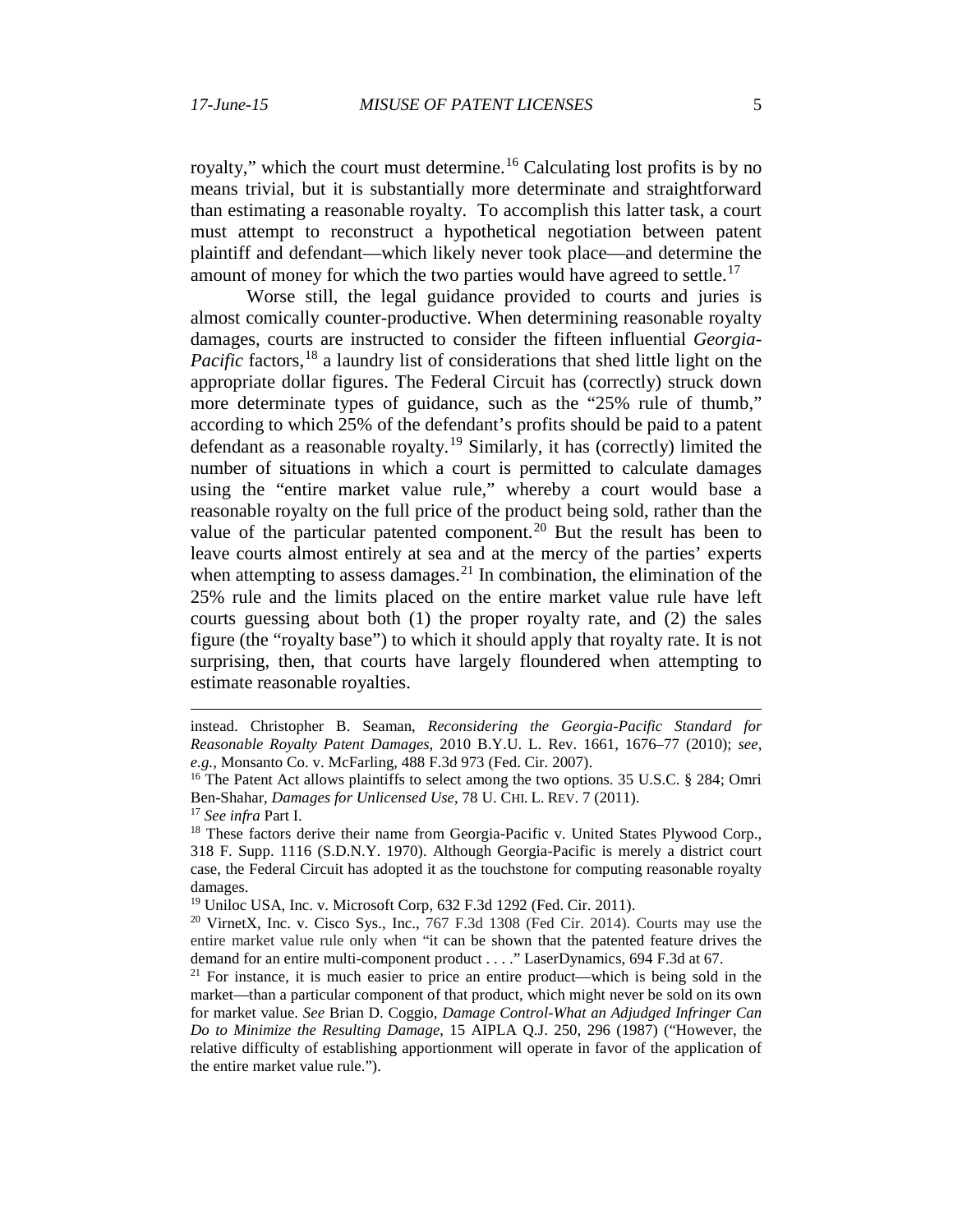In the face of these difficulties, it is natural for courts to seek an alternative means of estimating reasonable royalties. Again, one of the principal disadvantages of the turn away from injunctive relief as a patent remedy is that it robs courts of the opportunity to have the parties decide the value of a patent through arms-length bargaining. An alternative market mechanism that allows courts to use private valuations to accurately gauge patent damages would be of obvious value. The solution that courts have arrived at is to use existing licenses, typically granted by the plaintiff to third parties, as evidence of the proper measure of damages. A patent license offers the elusive holy grail: an arms-length transaction between two private parties that places a monetary value on the patent. Indeed, the measure of value provided by an existing license is the *very first* factor listed by *Georgia-Pacific* for use in calculating reasonable royalty damages.[22](#page-5-0) Courts have relied upon existing licenses in calculating damages for decades, $^{23}$  $^{23}$  $^{23}$  and the practice has grown even more prominent in recent years.[24](#page-5-2) At first blush this approach makes sense; if the courts must reconstruct a hypothetical royalty negotiation, actual pre-existing royalty agreements might well constitute the best available evidence of the contours of such a negotiation. Not surprisingly, scholars, commentators, and courts nearly unanimously bless the use of existing licenses to calculate patent damages. $25$ 

But the use of existing licenses to measure reasonable royalty damages creates three significant and distinct problems. The first is that it relies upon private information, available only to the parties to the first licensing agreement, about the plaintiff's probability of success in litigation. Every agreement to license a patent is necessarily made in the shadow of the threat of litigation.<sup>[26](#page-5-4)</sup> If a patent holder had no means to enforce its

<sup>25</sup> *See* sources cited in *supra* note [11.](#page-2-6)

<span id="page-5-4"></span><span id="page-5-3"></span><sup>26</sup> *See infra* Part II.A.

<span id="page-5-0"></span><sup>&</sup>lt;sup>22</sup> *Georgia-Pacific Corp.*, 318 F. Supp. at 1120 ("1. The royalties received by the patentee for the licensing of the patent in suit, proving or tending to prove an established royalty."). <sup>23</sup> Nickson Indus., Inc. v. Rol Mfg. Co., 847 F.2d 795 (Fed. Cir. 1988).

<span id="page-5-2"></span><span id="page-5-1"></span><sup>24</sup> *See, e.g.*, *VirnetX, Inc.*, 767 F.3d at 1330–31; Apple Inc. v. Motorola, Inc., 757 F.3d 1286 (Fed. Cir. 2014); Versata Software, Inc. v. SAP Am., Inc., 717 F.3d 1255 (Fed. Cir. 2013); LaserDynamics, Inc. v. Quanta Computer, Inc., 694 F.3d 51 (Fed Cir. 2012) (validating the use of some licenses in determining damages and rejecting others); Finjan, Inc. v. Secure Computing Corp., 626 F.3d 1197, 1212 (Fed.Cir.2010); Ericsson, Inc. v. D-Link Sys., Inc., 773 F.3d 1201; Waterton Polymer Products USA, LLC v. EdiZONE, LLC, 2014 WL 5782710 (D. Utah 2014); Ultratec, Inc. v. Sorenson Commc'ns, Inc., No. 13-CV-346-BBC, 2014 WL 5080411 (W.D. Wis. Oct. 9, 2014); Gen-Probe Inc. v. Becton Dickinson & Co., 899 F. Supp. 2d 971 (S.D. Cal. 2012); ReedHycalog, UK, Ltd. v. Diamond Innovations Inc., 727 F. Supp. 2d 543 (E.D. Tex. 2010); Datatreasury Corp. v. Wells Fargo & Co., No. CIV.A. 2:06-CV-72 DF, 2010 WL 903259, at \*1 (E.D. Tex. Mar. 4, 2010); Spreadsheet Automation Corp. v. Microsoft Corp., 587 F. Supp. 2d 794 (E.D. Tex. 2007).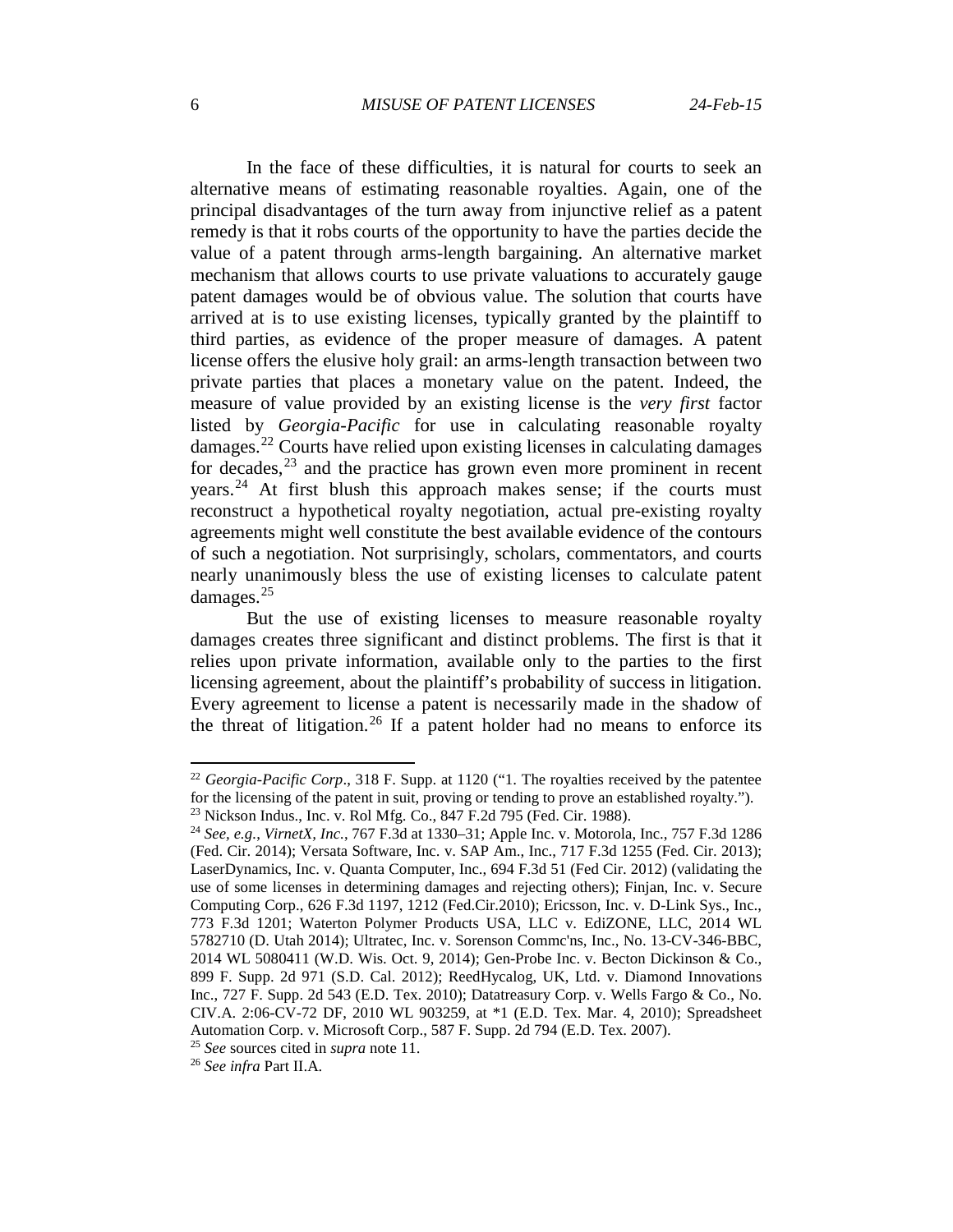<span id="page-6-3"></span>patent, no licensee would pay royalties for a license. Accordingly, any negotiation over royalties will necessarily be based upon the outcome the parties expected should the case go to trial.<sup>[27](#page-6-0)</sup> The parties will have to account for the possibility that courts will find the patent invalid or not infringed—the possibility, that is, that the licensee will not be forced to pay anything.

This highlights the second, closely related problem with using existing licenses to calculate reasonable royalty damages: the procedure is ineluctably circular.<sup>[28](#page-6-1)</sup> Licensing agreements are based upon expected damages awards at trial. But if damages awarded at trial are in turn based upon licensing agreements, it creates an unconquerable chicken-and-egg problem. Judicial error with regard to the appropriate measure of damages will produce smaller royalty amounts outside of litigation, which will in turn lead to lower judicial calculations of damages, which will then beget even smaller royalty payments outside of litigation, and so forth.

The third problem stemming from the use of existing licenses is common to any setting in which a contract between two parties, *A* and *B*, will affect the rights of a third party, *C*. *A* and *B* will always have an incentive to distort their contract so as to maximize their joint gains against *C*. [29](#page-6-2) For instance, suppose that a patent owner *P* understands that the licensing agreement it reaches with a licensee *L1* will affect the damages it obtains in litigation against a second subsequent licensee,  $L_2$ , or the royalty it can negotiate with a third subsequent licensee, *L3*. *P* has a strong incentive to inflate the value of its agreement with *L1*, perhaps in exchange for providing *L1* with something else of value. Courts have to be vigilant in policing licensing agreements for extraneous considerations before using those agreements to estimate damages. At the same time, if courts are too particular in requiring that an agreement include nothing but a license to use a patented technology, they may find few existing licenses that can serve as sound bases for calculating damages.

In light of these problems, the question is what role existing licenses should play in judicial damages calculations. It would seem counterproductive to throw away information about patent valuations when such information is so scarce to begin with. But without some means of accounting for the context within which parties negotiate licenses, there is doubt as to whether existing licenses can provide reliable evidence of

<span id="page-6-0"></span> <sup>27</sup> *See* Mark A. Lemley & Carl Shapiro, *Patent Holdup and Royalty Stacking*, 85 TEX. L. REV. 1992, 1993 (2007); William M. Landes, *An Economic Analysis of the Courts*, 14 J.L. & ECON. 61 (1971); Richard A. Posner, *An Economic Approach to Legal Procedure and Judicial Administration*, 2 J. LEGAL STUD. 399 (1973); *see also* John P. Gould, *The Economics of Legal Conflicts*, 2 J. LEGAL STUD. 279 (1973).

<span id="page-6-1"></span><sup>28</sup> *See infra* Part II.B.

<span id="page-6-2"></span><sup>29</sup> *See infra* Part II.C.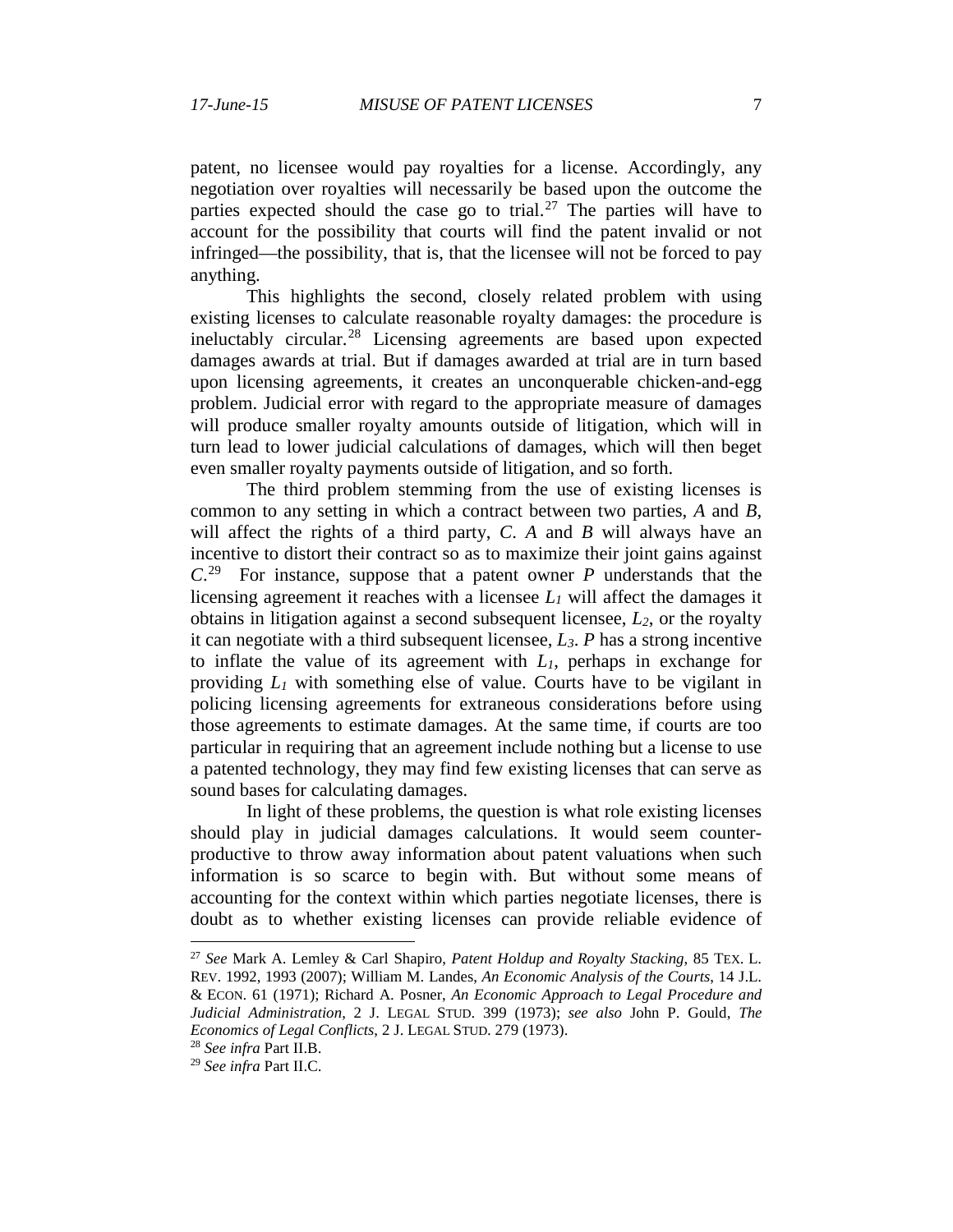reasonable royalty damages. The final Part considers a variety of potential solutions to these problems. Though several of these solutions show promise, none comes close to being a complete answer. It may well be that courts have no choice but to treat existing licenses as providing only the most limited of guidance when calculating damages at trial.

This Article proceeds in three Parts. Part I describes the courts' practice of using existing licenses to gauge reasonable royalty patent damages and outlines the rules that courts have developed to guide that practice. Part II analyzes the three problems inherent to using existing licenses to calculate reasonable royalties: courts' inability to access the private information that will unlock the license; the circularity involved in relying upon existing licenses in damages calculations; and the incentives to distort contracts when a contract between two parties is used to value property or legal rights in a manner that affects a third party. Part III considers a variety of potential mechanisms for solving these problems but concludes that the difficulties they create cannot be entirely ameliorated. The Article closes with an inquiry into whether there remains any viable role for existing licenses in the setting of reasonable royalty damages at trial.

## I. LICENSING AGREEMENTS AND REASONABLE ROYALTY DAMAGES

When a patent plaintiff prevails at trial but cannot prove lost profits or damages—or does not wish to try—the adjudicating court must instead determine the reasonable royalty that an infringer should have paid the patent holder to license the patent.<sup>[30](#page-7-0)</sup> The court must imagine a hypothetical negotiation between the plaintiff and the defendant, conducted at the moment before the defendant's infringement began,<sup>[31](#page-7-1)</sup> and determine the royalty the two parties would have settled upon after bargaining at arm's length. The court must further assume, for purposes of this hypothetical negotiation, that both parties know the patent to be valid and infringed—as the court has just found it to be.<sup>[32](#page-7-2)</sup> This inquiry is both hypothetical and well

<span id="page-7-0"></span> <sup>30</sup> 35 U.S.C. § 284 ("Upon finding for the claimant the court shall award the claimant damages adequate to compensate for the infringement, but in no event less than a reasonable royalty . . . .").

<span id="page-7-1"></span><sup>31</sup> *See, e.g.,* Applied Med. Res. Corp. v. U.S. Surgical Corp., [435 F.3d 1356, 1363–64](http://www.westlaw.com/Find/Default.wl?rs=dfa1.0&vr=2.0&DB=506&FindType=Y&ReferencePositionType=S&SerialNum=2008254351&ReferencePosition=1363)  [\(Fed.Cir.2006\)](http://www.westlaw.com/Find/Default.wl?rs=dfa1.0&vr=2.0&DB=506&FindType=Y&ReferencePositionType=S&SerialNum=2008254351&ReferencePosition=1363) ( "[T]he hypothetical negotiation relates to the date of first infringement."); [State Indus., Inc. v. Mor–Flo Indus., Inc.,](http://www.westlaw.com/Find/Default.wl?rs=dfa1.0&vr=2.0&DB=350&FindType=Y&ReferencePositionType=S&SerialNum=1989126086&ReferencePosition=1580) 883 F.2d 1573, 1580 (Fed.Cir.1989) ("The determination of a reasonable royalty . . . [is based] on what a willing licensor and licensee would bargain for at hypothetical negotiations on the date infringement started.").

<span id="page-7-2"></span><sup>32</sup> *Lucent*, 580 F.3d at 1301; *see also* Paul M. Janicke, *Contemporary Issues in Patent Damages*, 42 AM. U. L. REV. 691, 722–23 (1993).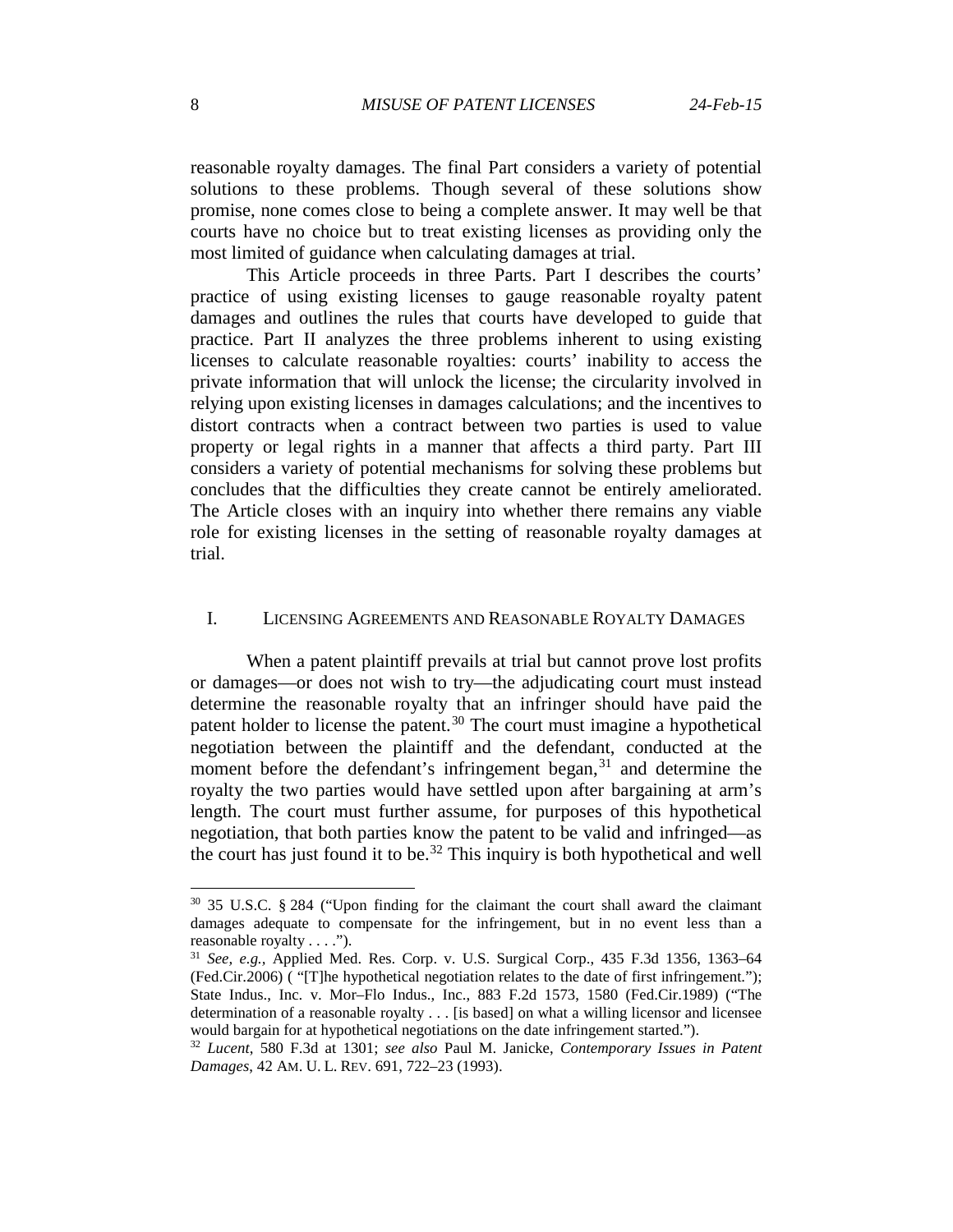after the fact, and it requires the court to forget many facts that it has learned and imagine many others that it cannot know.<sup>[33](#page-8-0)</sup> It is naturally fraught with both error and complication.<sup>[34](#page-8-1)</sup> The Federal Circuit<sup>[35](#page-8-2)</sup> has compounded the situation by providing only amorphous guidance to the lower courts. Courts awarding a reasonable royalty are instructed to apply the fifteen-part test enumerated in *Georgia Pacific*. [36](#page-8-3) Almost needless to say, lower courts have found this to be anything but a straightforward task.[37](#page-8-4)

<span id="page-8-8"></span>It is thus not surprising that courts have grasped for sources of market information, believing them superior to the court's own speculation and hypothesizing. *Georgia-Pacific* itself encourages this; the very first *Georgia-Pacific* factor is "[t]he royalties received by the patentee for the licensing of the patent in suit,"[38](#page-8-5) and the second is "the rates paid by the licensee for the use of other patents comparable to the patent in suit."<sup>[39](#page-8-6)</sup> Existing licenses—whether granted by the plaintiff for access to the patent technology, or purchased by the defendant for similar technologies—are thus front and center in reasonable royalty calculations.

But this does not mean that all licenses are treated equally. Federal courts have evolved a set of rules to determine whether an existing license will be admitted into evidence and, if admitted, what weight it will be afforded.<sup>[40](#page-8-7)</sup> First and foremost is the sensible rule that the existing license in

<span id="page-8-9"></span><span id="page-8-0"></span><sup>&</sup>lt;sup>33</sup> The difficulties that courts encounter in trying to reconstruct this hypothetical negotiation are further detailed in Parts II and III.

<span id="page-8-1"></span><sup>34</sup> *See* ResQNet.com, Inc. v. Lansa, Inc., 594 F.3d 860, 869 (Fed. Cir. 2010) ("Determining a fair and reasonable royalty is often . . . a difficult judicial chore, seeming often to involve more the talents of a conjurer than those of a judge."); *see also* Merritt J. Hasbrouck, Protecting the Gates of Reasonable Royalty: A Damages Framework for Patent *Infringement Cases*, 11 J. MARSHALL REV. INTELL. PROP. L. 192, 193 (2011) ("Although the courts have made some progress in other areas of patent law, one troublesome area remains: the appropriate standard for determining a reasonable royalty damages amount."). <sup>35</sup> The Federal Circuit has exclusive appellate jurisdiction from final decisions of district

<span id="page-8-3"></span><span id="page-8-2"></span>courts in the area of patent law. 28 U.S.C § 1295(a).

<sup>36</sup> Georgia-Pacific v. United States Plywood Corp., 318 F. Supp. 1116, 1120 (S.D.N.Y. 1970).

<span id="page-8-4"></span><sup>37</sup> *See, e.g.*, Apple, Inc. v. Motorola, Inc., 869 F. Supp. 2d 901, 911 (N.D. Ill. 2012) ("This is a formidable list . . . . And could a judge or a jury really balance 15 or more factors and come up with anything resembling an objective assessment?"); *see also* Bo Zeng, *Lucent v. Gateway: Putting the "Reasonable" Back into Reasonable Royalties*, 26 BERKELEY TECH. L.J. 329, 333 (2011) ("In essence, Georgia-Pacific's hypothetical, individually-negotiated approach complicated reasonable royalty determinations . . . .").

<sup>38</sup> *Georgia-Pacific Corp*., 318 F. Supp. at 1120.

<span id="page-8-6"></span><span id="page-8-5"></span><sup>39</sup> *Id.*

<span id="page-8-7"></span><sup>40</sup> *See* Zelin Yang, *Damaging Royalties: An Overview of Reasonable Royalty Damages*, 29 BERKELEY TECH. L.J. 647, 668–69 (2014) ("Although reasonable arguments could be made for each of these factors to be the starting point in determining a royalty rate, the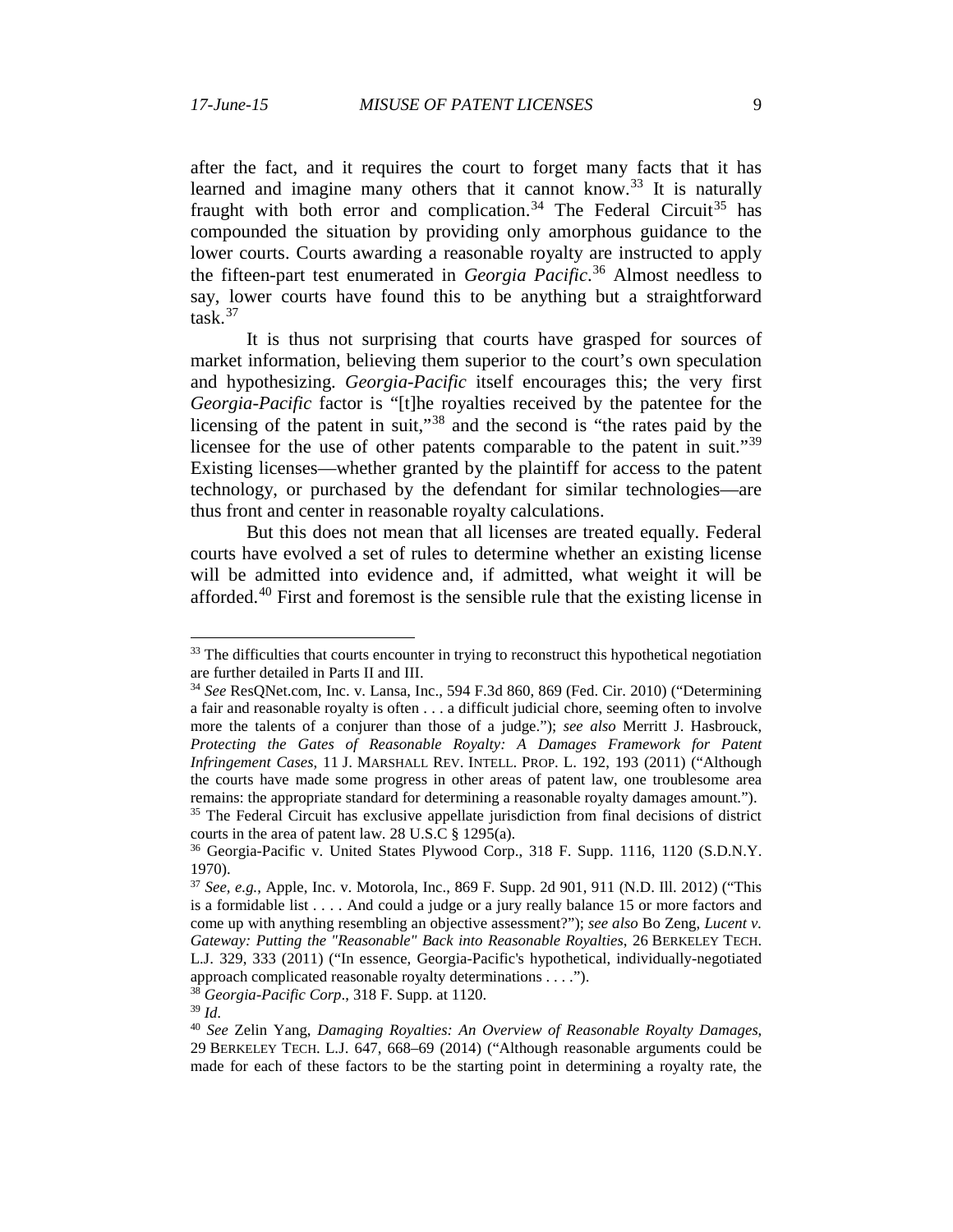question must involve a patent very similar (if not identical) to the patent in suit.<sup>[41](#page-9-0)</sup> A comparison is not valuable if it is not apples-to-apples, or close to it. Thus, existing licenses that bundle together multiple patents, or a patent and something else of value (such as a trademark or trade secret), are typically not accepted as valid comparisons. [42](#page-9-1) Similarly, courts disfavor licenses for unrelated technology, on the theory that they may be more or less valuable than the technology in the patent at suit.<sup>[43](#page-9-2)</sup> In addition, courts generally frown upon the use of one type of license—for instance, a lump sum license—to calculate a different type of license, such as a running royalty in which the defendant pays per unit sold over time.<sup>[44](#page-9-3)</sup> In practice, this means that licenses granted by the patent owner *for the same patent* are more commonly used in calculating damages than licenses taken by the defendant on similar technologies.<sup>[45](#page-9-4)</sup>

<span id="page-9-3"></span><sup>44</sup> *See, e.g.*, ePlus, Inc. v. Lawson Software, Inc., 764 F. Supp. 2d 807 (E.D. Va. 2011).

<span id="page-9-5"></span> $\overline{a}$ 

Federal Circuit has increased the level of scrutiny in assessing whether licenses are truly 'comparable.'").

<span id="page-9-0"></span><sup>41</sup> *See* Lucent Technologies, Inc. v. Gateway, Inc., 580 F.3d 1301, 1329 (Fed. Cir. 2009) ("damages award cannot stand solely on evidence which amounts to little more than a recitation of royalty numbers . . . particularly when it is doubtful that the technology of those license agreements is in any way similar to the technology being litigated here."); *see also* LaserDynamics, Inc. v. Quanta Computer, Inc., 694 F.3d 51, 79 (Fed. Cir. 2012) ("When relying on licenses to prove a reasonable royalty, alleging a loose or vague comparability between different technologies or licenses does not suffice . . . . We insisted that the 'licenses relied upon by the patentee in proving damages [be] sufficiently comparable to the hypothetical license at issue in suit.'") (quoting *Lucent Technologies, Inc*., 580 F.3d at 1325).

<span id="page-9-1"></span><sup>42</sup> *See* ResQNet.com, Inc. v. Lansa, Inc., 594 F.3d 860, 873 (Fed. Cir. 2010) ("In sum, the district court erred by considering ResQNet's re-bundling licenses to significantly adjust upward the reasonable royalty without any factual findings that accounted for the technological and economic differences between those licenses and the ′075 patent."); *see also* John Elmore, *The Technological Comparability of Patent License Agreements*, 46 LES NOUVELLES 115, 116 (2011) ("[C]ase law cautions that patent license agreements providing substantial non-patent benefits or multiple patents may not be comparable to a "straight" patent license.").

<span id="page-9-2"></span><sup>43</sup> *See ResQNet.com*, 594 F.3d at 869 ("This court has long required district courts performing reasonable royalty calculations to exercise vigilance when considering past licenses to technologies *other* than the patent in suit . . . . Any evidence unrelated to the claimed invention does not support compensation for infringement but punishes beyond the reach of the statute."); *see also* Zeng, *supra* note [37,](#page-8-8) at 356 ("The Federal Circuit has eliminated unrelated past licenses from consideration in patent damage analyses and should do so because every licensing agreement is unique.").

<span id="page-9-4"></span><sup>45</sup> *See* Thomas F. Cotter, *Four Principles for Calculating Reasonable Royalties in Patent Infringement Litigation*, 27 SANTA CLARA COMPUTER & HIGH TECH. L.J. 725, 748 (2011) ("Strictly speaking, then, for a license to be economically comparable it should relate to the same patent or patents at issue"); Roy Weinstein et. al., *Taming Complex Intellectual Property Compensation Problems*, 22 FED. CIRCUIT B.J. 547, 553 (2013) ("In view of *ResQNet* and *Lucent*, comparable licenses can only include licenses to the patent-in-suit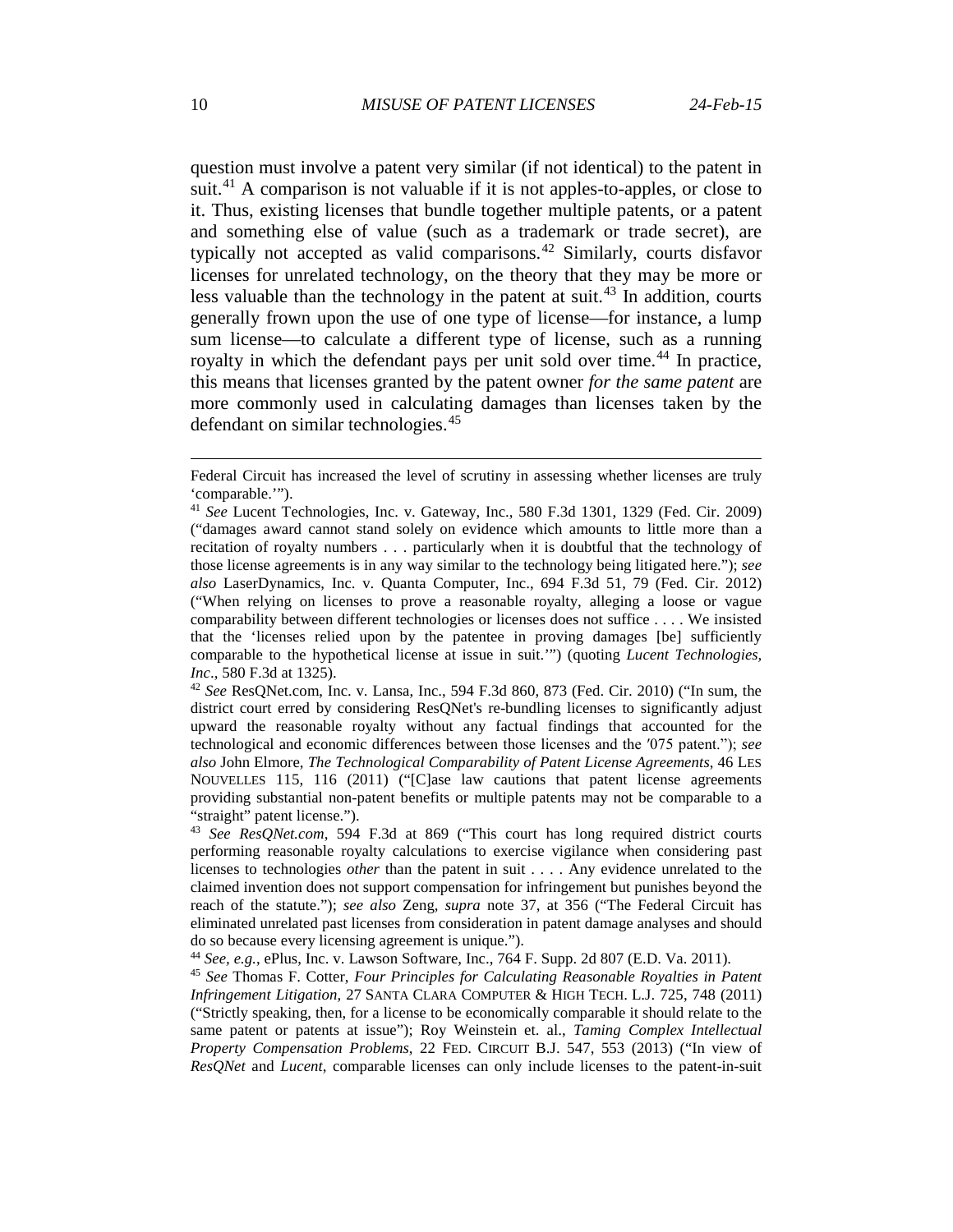$\overline{a}$ 

<span id="page-10-7"></span><span id="page-10-6"></span>Second, and more important for present purposes, courts<sup>[46](#page-10-0)</sup> and commentators<sup>[47](#page-10-1)</sup> generally disfavor licenses that parties negotiated as settlements to ongoing litigation. Courts have reasoned that litigation distorts the licensing prices that defendants are willing to pay, skewing prices upward.<sup>[48](#page-10-2)</sup> According to these courts, the primary cause of this distortion is the cost of litigating: in order to avoid litigation costs, patent defendants might be willing to pay more than they otherwise would to settle a dispute and license a patent.<sup>[49](#page-10-3)</sup> For many years, courts flatly refused to consider any settlement under threat of litigation as reliable evidence of a patent's value,<sup>[50](#page-10-4)</sup> or at minimum the courts greatly discounted the probative value of such a license.<sup>[51](#page-10-5)</sup> Those types of settlements were often barred from

itself, essentially removing from consideration licenses contemplated under *Georgia-Pacific* Factors 2 and 12.").

<sup>46</sup> *See, e.g.*, Tights, Inc. v. Kayser-Roth Corp., 442 F. Supp. 159 (M.D.N.C. 1977).

<span id="page-10-1"></span><span id="page-10-0"></span><sup>47</sup> *See, e.g.*, Keele, *supra* note [11,](#page-2-6) at 216 (arguing that licenses negotiated during litigation settlement are highly prejudicial and rarely probative); Tejas N. Narechania & Jackson Taylor Kirklin, *An Unsettling Development: The Use of Settlement-Related Evidence for Damages Determinations in Patent Litigation*, 2012 J. LAW, TECH & POL'Y 1 (2012) (arguing that courts should bar all evidence related to settlement of litigation disputes). A few scholars have argued that licenses negotiated as settlements to litigation should be allowed into evidence when assessing damages, though this remains a minority viewpoint. *See* Conroy et al., *supra* note 11; Michael Chapman, *Using Settlement Licenses in Reasonable Royalty Determinations*, 49 IDEA: The Intellectual Property Law Review 313 (2009).

<span id="page-10-2"></span><sup>48</sup> Matter of Mahurkar Double Lumen Hemodialysis Catheter Patent Litig., 831 F. Supp. 1354, 1379 (N.D. Ill. 1993) ("[P]eople may settle patent litigation to reduce the costs of the legal process. The terms of a settlement reflect these costs as well as the parties' estimates about the probable outcome on the merits if the case proceeds . . . ."); Keele, *supra* note [11,](#page-2-6) at 205–06 (noting the effect of litigation costs on settlement value).

<span id="page-10-3"></span><sup>49</sup> Lumen View Tech., LLC v. Findthebest.com, Inc., 24 F. Supp.3d 329, 336 (S.D.N.Y. May 30, 2014) ("Lumen's motivation in this litigation was to extract a nuisance settlement from FTB on the theory that FTB would rather pay an unjustified license fee than bear the costs of the threatened expensive litigation."); *Steering Committee Report*, 1989 DUKE L.J. 811, 823 (1989) ("[T]he threat of unreimbursable litigation costs can give weak claims a nuisance settlement value they do not deserve."); J.P. Mello, *Technology Licensing and Patent Trolls*, 12 B.U. J. SCI. & TECH. L. 388, 397 (2006) ("Patent trolls typically demand licenses that are significantly less than the expected cost that each target company will incur in litigation. Thus, many target companies opt for the economically efficient path and pay a license fee to the patent troll rather than incur litigation costs.").

<span id="page-10-4"></span><sup>50</sup> *See, e.g.*, FED. R. EVID. 408; Rude v. Westcott, 130 U.S. 152, 164 (1889) ("[A] payment of any sum in settlement of a claim for an alleged infringement cannot be taken as a standard to measure the value of the improvements patented, in determining the damages sustained by the owners of the patent in other cases of infringement."); PATENT LAW DAMAGES & PRACTICE § 3.17 (2014).

<span id="page-10-5"></span><sup>51</sup> *See, e.g.*, Deere & Co. v. Int'l Harvester Co., [710 F.2d 1551, 1557 \(Fed. Cir. 1983\)](http://www.westlaw.com/Find/Default.wl?rs=dfa1.0&vr=2.0&DB=350&FindType=Y&ReferencePositionType=S&SerialNum=1983130424&ReferencePosition=1557) ("[A]s the White license was negotiated against a backdrop of continuing litigation and [the defendant's] infringement of the Schreiner patent, the district court could properly discount the probative value of the White license with regard to a reasonable royalty.").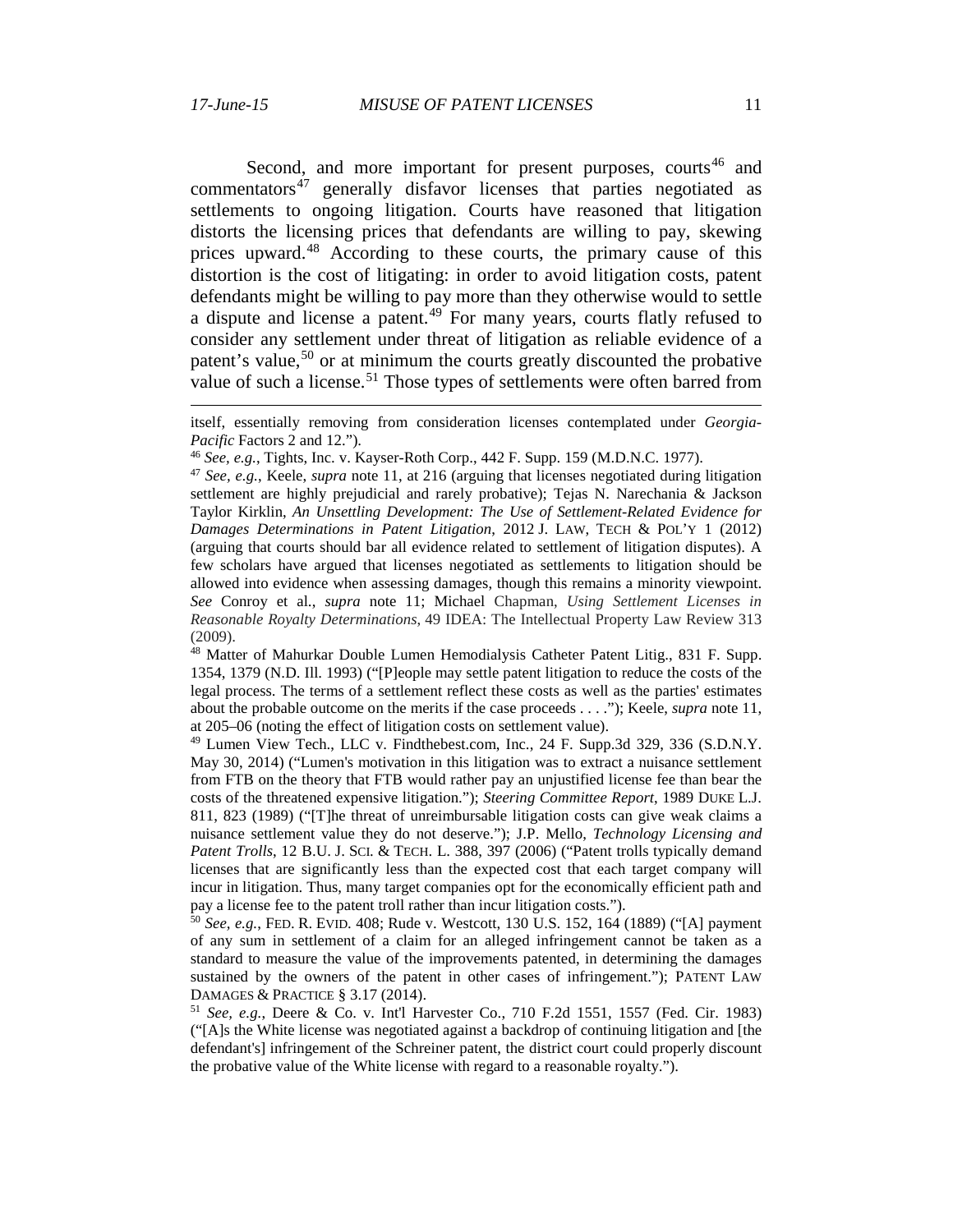evidence. However, in the 2010 case *ResQNet v. Lansa*, [52](#page-11-0) the Federal Circuit appeared to invite consideration of licenses negotiated as settlements to litigation, though they would be awarded less evidentiary weight. $53$  Since 2010, courts have occasionally considered licenses negotiated during litigation as indicators of patent value.<sup>[54](#page-11-2)</sup> By and large, however, courts have continued to express a strong preference for licenses negotiated "in the wild"—outside of litigation.<sup>[55](#page-11-3)</sup> These licenses form the bulk of sources to which courts have turned for guidance in setting reasonable royalty damages.[56](#page-11-4)

*LaserDynamics v. Quanta Computer* provides an illustrative example.<sup>[57](#page-11-5)</sup> There, the parties introduced into evidence twenty-nine prior licenses of the patent in suit.[58](#page-11-6) On appeal, the Federal Circuit noted that the "vast majority" of these twenty-nine licenses had been negotiated outside of litigation, and that those licenses provided the most reliable evidence of the true value of the patent.<sup>[59](#page-11-7)</sup> The court then singled out for disapprobation a license negotiated by a firm named BenQ that had arisen under unusual circumstances:

This settlement agreement was executed within two weeks of the anticipated trial against BenQ. . . . By the time of the settlement, BenQ had been repeatedly sanctioned by the district court for discovery misconduct and misrepresentation. The district court had

<span id="page-11-0"></span> <sup>52</sup> ResQNet.com, Inc. v. Lansa, Inc., 594 F.3d 860, 870 (Fed. Cir. 2010).

<sup>53</sup> *Id.* at 870–71.

<span id="page-11-2"></span><span id="page-11-1"></span><sup>54</sup> *E.g.*, Volumetrics Med. Imaging, LLC v. Toshiba Am. Med. Sys., Inc., No. 1:05CV955, 2011 WL 2470460, at \*14 (M.D.N.C. June 20, 2011); Small v. Nobel Biocare USA, LLC, 808 F. Supp. 2d 584, 592 (S.D.N.Y. 2011); Automated Merch. Sys. Inc. v. Crane Co., 279 F.R.D. 366, 373 (N.D. W. Va. 2011).

<span id="page-11-3"></span><sup>55</sup> *E.g.*, Ravo v. Covidien LP, No. CIV.A. 11-1637, 2014 WL 5439787, at \*7 (W.D. Pa. Oct. 24, 2014) ("Settlement agreements are generally not relevant 'because in the usual course they do not provide an accurate reflection of what a willing licensor would do in an arm's length transaction.'") (citing LaserDynamics v. Quanta Computer, 694 F.3d 51, 77– 78 (Fed. Cir. 2012)); Atlas IP, LLC v. Medtronic, Inc., No. 13-CIV-23309, 2014 WL 5741870, at \*6 (S.D. Fla. Oct. 6, 2014) (refusing to consider a license negotiated during litigation); Sentius Int'l, LLC v. Microsoft Corp., No. 5:13-CV-00825-PSG, 2015 WL 451950, at \*12 (N.D. Cal. Jan. 27, 2015) (same). Commentators, even those who have advocated giving non-zero weight to litigation settlements, have expressed similar preferences for non-litigation licenses. *See* Conroy et al., *supra* note [11,](#page-2-6) at 302 (suggesting that licenses negotiated as settlements to litigation should be admitted but arguing that they are less probative than licenses negotiated outside of litigation); Taylor, *supra* note [11,](#page-2-6) at 114 (same); Keele, *supra* not[e 11,](#page-2-6) at 207 (same).

<span id="page-11-5"></span><span id="page-11-4"></span><sup>56</sup> Yang, *supra* note [40,](#page-8-9) at 669. 57 694 F.3d 51 (2012).

<span id="page-11-6"></span><sup>58</sup> *Id.* at 78.

<span id="page-11-7"></span><sup>59</sup> *Id.*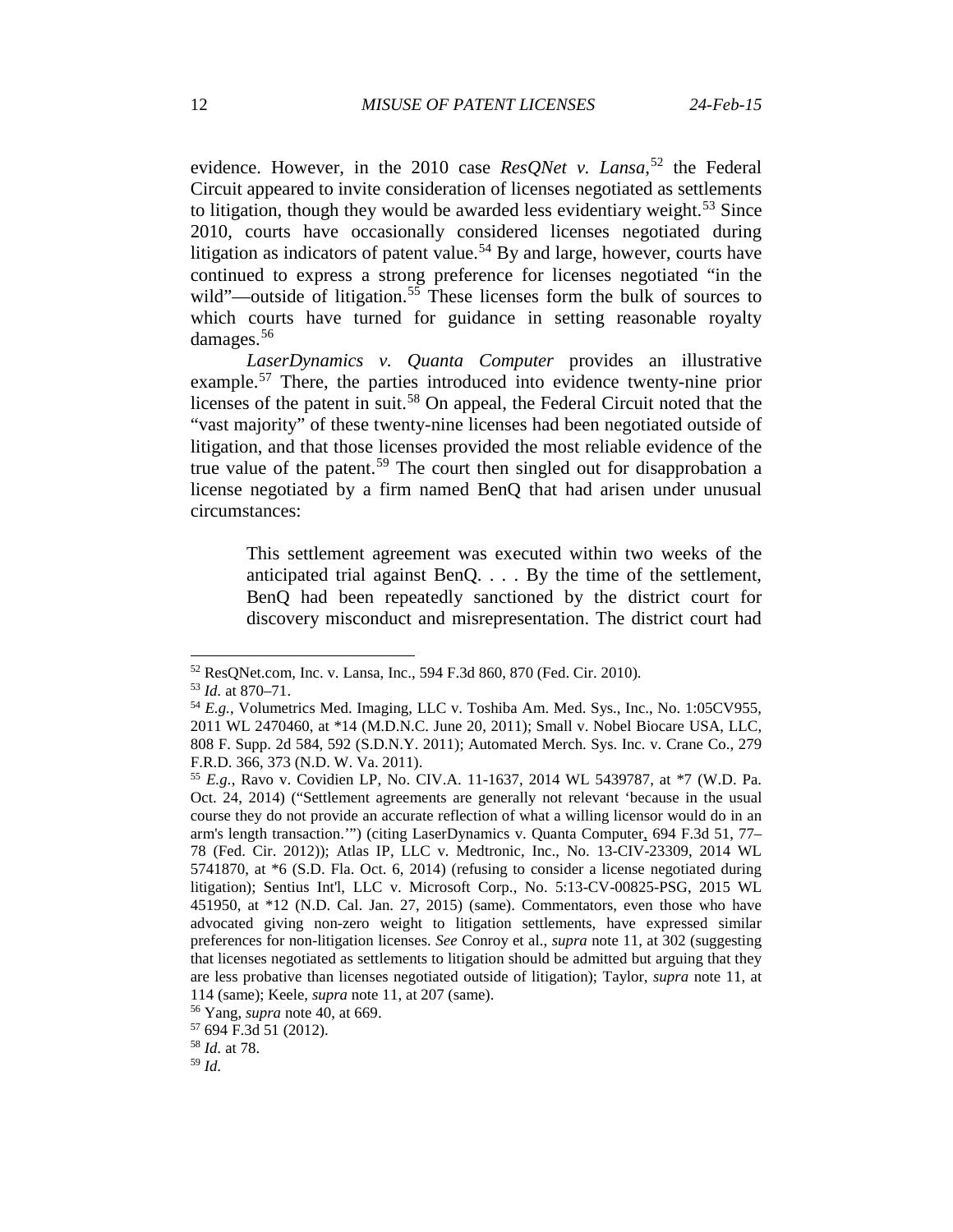allotted BenQ one-third less time than [the patent owner] for *voir dire,* opening statement, and closing argument, had awarded attorneys' fees to [the patent owner] for bringing the sanctions motion, had stricken one of BenQ's pleaded defenses, and had sanctioned BenO \$500,000.00 as an additional punitive and deterrent measure.<sup>[60](#page-12-0)</sup>

Perhaps not surprisingly, BenQ agreed to license the patent for a great deal more money than any of the other licensees. BenQ paid \$6 million, while none of the other licenses exceeded \$1 million.<sup>[61](#page-12-1)</sup> The Federal Circuit held that the district court had abused its discretion in admitting the BenQ license into evidence.<sup>[62](#page-12-2)</sup> It declared that the "unique coercive circumstances" surrounding this license made it a particularly unreliable gauge of the patent's value.<sup>[63](#page-12-3)</sup>

There can be little doubt that BenQ's setbacks in its litigation against LaserDynamics (the patent owner) contributed to its larger licensing figure. Had BenQ not been embroiled in litigation against LaserDynamics, and had it not been faring so poorly, it would very likely have settled for much less—probably \$1 million or less, in line with the other licensees. Nonetheless, I wish to suggest that the Federal Circuit had it exactly backwards: the BenQ license, and not the other twenty-eight licenses, was the most accurate indication of the "true" value of the patent. The court should have admitted the BenQ license and excluded the others, or at least afforded them little weight. More generally, courts' approach to using existing licenses to determine patent damages at trial is both incoherent and backwards—a rare combination. Courts misunderstand patent licenses at their foundation and in so doing have devised doctrines that are not merely misguided, but counterproductive. The next Part explains how courts have gone astray, and the final Part investigates what might be done to correct them.

## II. THREE BARRIERS TO USING EXISTING LICENSES

A. Existing Licenses and Private Information

No one would ever license a patent absent the threat of litigation. If a patent holder could not threaten to enforce its patent against a putative

 <sup>60</sup> *Id.* at 58.

<span id="page-12-0"></span><sup>61</sup> *Id.*

<span id="page-12-2"></span><span id="page-12-1"></span><sup>62</sup> *Id.* 

<span id="page-12-3"></span><sup>63</sup> *Id.* at 78.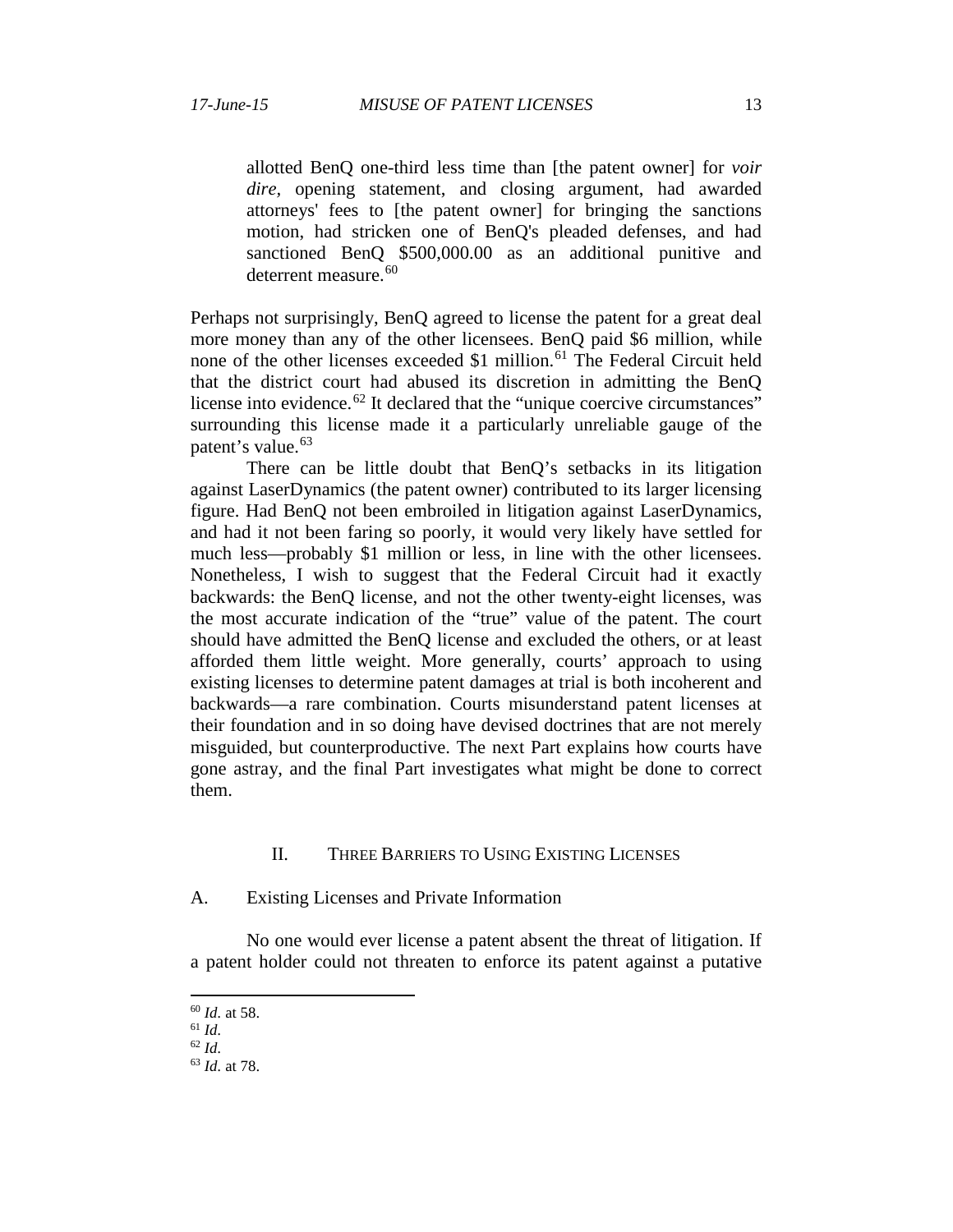licensee in court, the licensee would have no reason to negotiate a license in the first place.<sup>[64](#page-13-1)</sup> Patent licenses are best understood as civil settlements in anticipation of possible litigation.<sup>[65](#page-13-2)</sup>

<span id="page-13-0"></span>Accordingly, the licensing fee for a given patent will depend upon the parties' expected outcomes at trial.<sup>[66](#page-13-3)</sup> That is not to say that licensing amounts are driven *only* by expected trial outcomes. The cost of going to trial will factor into the parties' calculations as well, and thus in some cases patent holders may be able to obtain licensing fees greater than the expected outcome at trial.[67](#page-13-4) But expected trial outcomes will necessarily play a significant role. To win at trial, the plaintiff has to show both that the patent is valid and that the defendant infringed the patent. Thus the set of potential trial outcomes includes the possibility that the patent will be found invalid, or that the court will find that the defendant did not infringe the patent, and thus that there will be no award of damages.<sup>[68](#page-13-5)</sup> In formal terms, the plaintiff's expected outcome at trial is  $p \times d - c$ , where p is the probability that the patent will be held valid and enforced, *d* is the likely amount of damages the court will assess, and *c* is the cost of litigation. Conversely, the defendant's expected payout is  $p \times d + c$ . The plaintiff will be willing to grant a license—that is, settle—for any amount greater than  $p \times d - c$ , while the defendant will be willing to purchase a license for any amount less than  $p \times d + c$ . Accordingly, if the two parties are able to agree upon a license, it

<span id="page-13-1"></span> 64 Keele, *supra* note [11,](#page-2-6) at 205 ("Royalties are usually paid to avoid litigation--most people who thought that they could infringe a patent with impunity would likely do so."); Dov Greenbaum, *Academia to Industry Technology Transfer: An Alternative to the Bayh-Dole System for Both Developed and Developing Nations*, 19 FORDHAM INTELL. PROP. MEDIA & ENT. L.J. 311, 388 (2009) ("...with no potential enforcement by the owner of the IP, potential licensees may see no incentive to ever license the patent; infringing at will."); Brian Fung, *The Man Who Invented Priceline.com Wants to Shake Up America's Approach to Patents*, WASHINGTON POST, Jan. 2, 2015, *available at* http://www.washingtonpost.com/blogs/the-switch/wp/2015/01/02/the-man-who-invented-

priceline-com-wants-to-shake-up-americas-patents/ ("I learned very quickly that nobody wanted to license my solutions unless I threatened to sue them—and in most cases, when I actually sued them . . . .").

<span id="page-13-2"></span><sup>65</sup> *See infra* Part II.B (explaining that there is no reason to license a patent other than to avoid litigation); Mark A. Lemley & Carl Shapiro, *Patent Holdup and Royalty Stacking*, 85 TEX. L. REV. 1992, 1993 (2007) (analyzing licenses as litigation settlements).

<span id="page-13-3"></span><sup>66</sup> Keele, *supra* not[e 11,](#page-2-6) at 205–06.

<span id="page-13-4"></span><sup>67</sup> Lemley & Shapiro, *supra* note [65,](#page-13-0) at 2000–09 (analyzing mechanisms that can drive licensing prices upward).

<span id="page-13-5"></span><sup>&</sup>lt;sup>68</sup> *Id.* ("Like any other settlement, the amount a party is willing to pay or accept for a litigation license . . . generally consists of three core components: the likelihood of liability . . . ; the expectation value of the damages . . . ; and the party's expected litigation costs . . . .").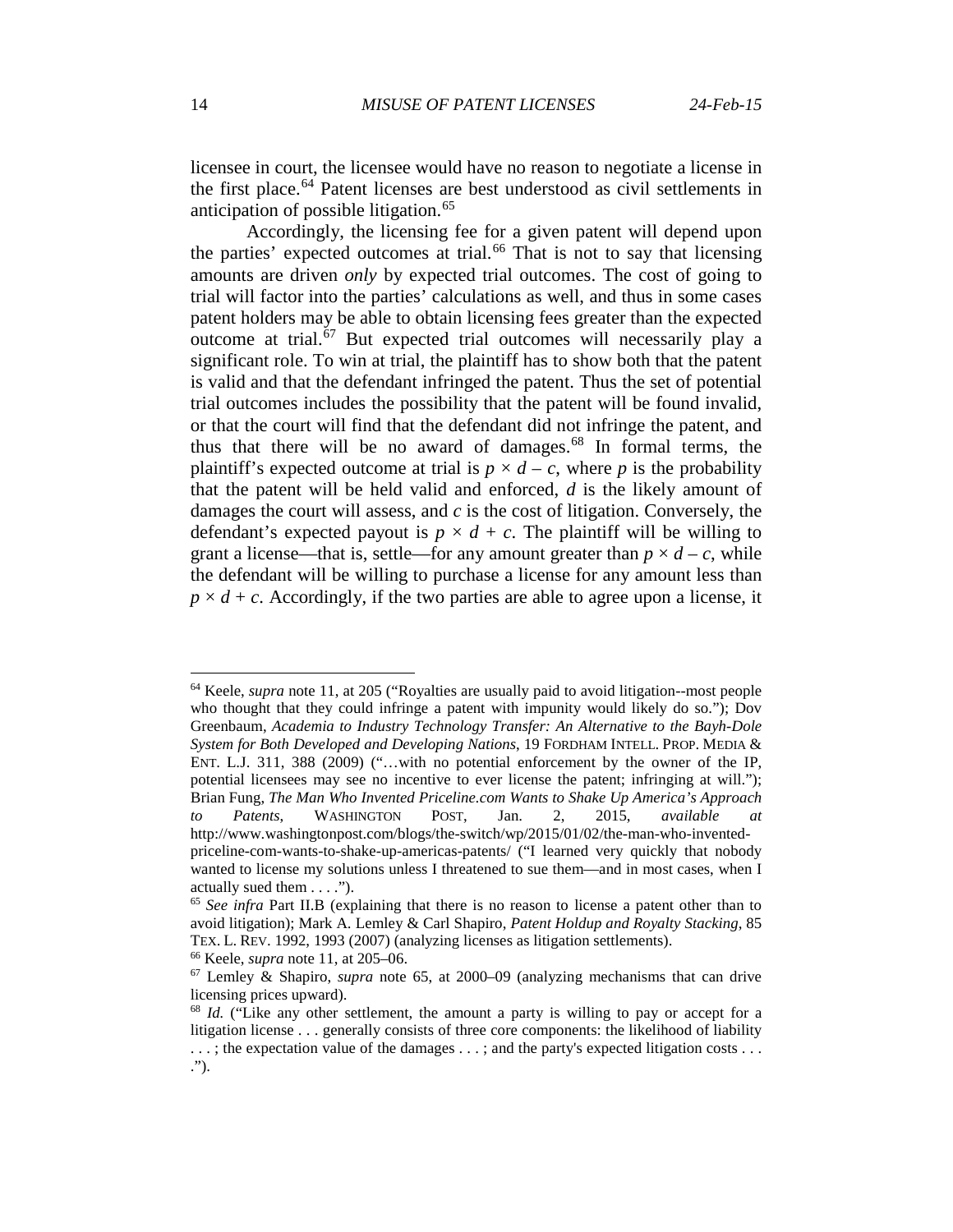will be for a royalty *R* such that  $p \times d - c < R < p \times d + c$ .<sup>[69](#page-14-0)</sup> The midpoint of that range is  $p \times d$ , and thus the parties should be expected to agree upon a royalty in the vicinity of  $p \times d$ :  $R \approx p \times d$ .

By way of example, imagine that a patent holder (*P*) and a putative licensee  $(L_1)$  are negotiating a license over a particular piece of patented technology. Suppose the parties recognize that a court is only 25% likely to hold the patent valid and infringed by *L1*. Suppose further that the parties agree that if the patent is found valid and infringed, the court is likely to assess \$20 million in reasonable royalty damages. Finally, suppose that the patent litigation will cost each party \$2 million. The patent holder's expected outcome from trial is \$20 million  $\times$  25% – \$2 million = \$3 million. The putative licensee's expected trial outcome is  $-\$20$  million  $\times 25\%$  – \$2 million  $=$  –\$7 million. *P* would be willing to grant a license for any amount greater than \$3 million;  $L_1$  would be willing to pay anything less than \$7 million. The parties should be expected to negotiate a reasonable royalty near the midpoint of those two figures: approximately \$5 million.<sup>[70](#page-14-1)</sup> The license that the parties eventually negotiate will be driven by the expected damages at trial as well as the likelihood that the patent will be found valid and infringed in the first instance.<sup>[71](#page-14-2)</sup>

Now imagine that *P* sues a second putative infringer (or licensee) *L2* for infringing the same patent. The case goes to trial, and *P* wins: the court holds that the patent is valid and has been infringed by *L2*. In order to determine damages, the court is expected to assess the outcome of a hypothetical negotiation between  $P$  and  $L_2$  in which the parties agree upon a reasonable royalty. Under governing Federal Circuit law, the court must assume that this hypothetical negotiation took place immediately before the moment of infringement—before  $L_2$  began its infringing activities.<sup>[72](#page-14-3)</sup> Critically, however, the court must also assume that the patent is valid and infringed and that both parties know it to be valid and infringed.<sup>[73](#page-14-4)</sup> In that sense, the trial has officially resolved any ambiguity or uncertainty that

<span id="page-14-0"></span> <sup>69</sup> Landes, *supra* note [27,](#page-6-3) at 67 (analyzing a model of settlement in which litigation costs create bargaining space within which parties can settle); Posner, *supra* note [27,](#page-6-3) at 414 (same).

<sup>70</sup> Posner, *supra* not[e 27,](#page-6-3) at 414 (analyzing this dynamic).

<span id="page-14-2"></span><span id="page-14-1"></span><sup>71</sup> *See* Taylor, *supra* note [11,](#page-2-6) at 115 ("Negotiated royalties thus include discounts based on risk borne by the patent owner associated with proving liability, relief, and enforceability . . . .").

<span id="page-14-3"></span><sup>72</sup> Lucent Technologies, Inc. v. Gateway, Inc., 580 F.3d 1301, 1324 (Fed. Cir. 2009) ("[T]he hypothetical negotiation or the 'willing licensor-willing licensee' approach, attempts to ascertain the royalty upon which the parties would have agreed had they successfully negotiated an agreement just before infringement began.").

<span id="page-14-4"></span><sup>73</sup> *Id.* at 1325 ("The hypothetical negotiation also assumes that the asserted patent claims are valid and infringed."); *see also* LaserDynamics v. Quanta Computer, 694 F.3d 51, 77 (2012) (". . . validity and infringement of the patent not being disputed.").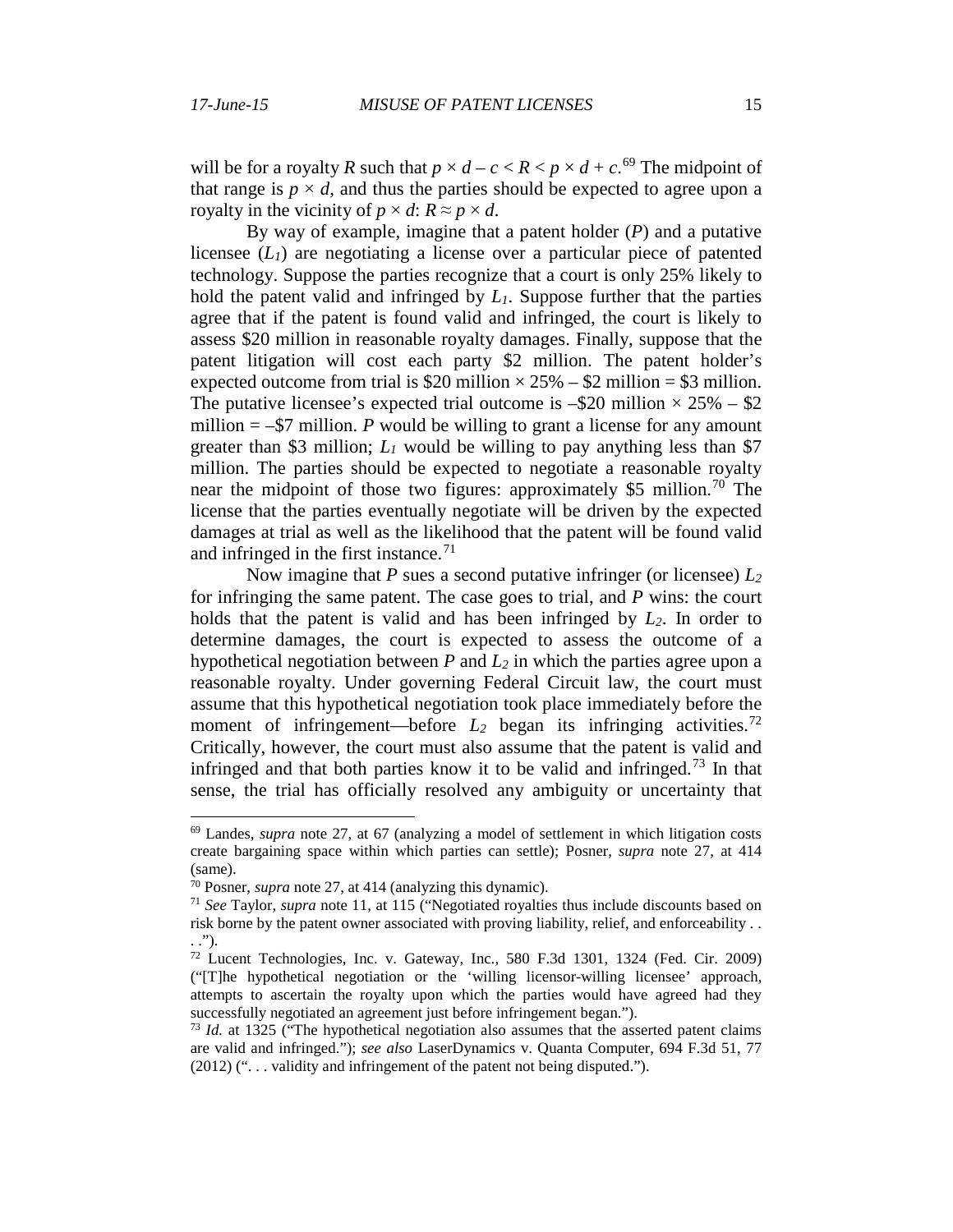previously surrounded the patent. As a matter of law, *P* has prevailed over  $L_2$ , with all of the attendant consequences.<sup>[74](#page-15-0)</sup>

The court is thus faced with the task of reconstructing the price that *L2* would have paid to license the patent from *P if both parties had agreed that the patent was valid and infringed*. It is natural for a court to look to the existing license between  $P$  and  $L_1$  for guidance. But when that license was negotiated, the parties could not have been certain that the patent was valid and infringed—or, at minimum, there is no way for a court to know whether *P* and *L1* believed that the patent was valid and infringed and no reason to believe that they viewed it as a certainty. That is private information, inaccessible to the court.  $P$  and  $L_1$  might have believed that it was 100% likely or nearly 100% likely that the patent was valid and infringed; or they might have believed it to be 50% likely, or 25% likely, as in this hypothetical.

Accordingly, the court should not simply use the licensing figure from the agreement between  $P$  and  $L_1$ —\$5 million—when calculating damages in the  $P$   $v$ .  $L_2$  litigation. The parties negotiated the \$5 million royalty with the understanding that there was some (likely non-zero) probability that the patent would not be found valid and infringed. Now that *P* has prevailed in its suit against *L*<sub>2</sub>, that probabilistic inquiry has been resolved in favor of *P*, and the court is expected to assess damages as if the parties were negotiating under the belief that the patent was valid and infringed. If the court is to use the license between  $P$  and  $L_1$  as evidence of damages in the litigation against  $L_2$ , it must determine the fee  $P$  and  $L_1$ would have agreed upon had they believed that the patent was 100% likely to be valid and infringed.

But the court cannot determine this hypothetical licensing fee without knowing what  $P$  and  $L_1$  believed were their probabilities of success at trial. That is, the court is attempting to determine *d*—the parties' view of

<span id="page-15-0"></span> <sup>74</sup> Most scholars and practitioners of patent law understand that patents are probabilistic entities through and through. Mark A. Lemley & Carl Shapiro, *Probabilistic Patents*, 19 J. ECON. PERSP. 75 (2005) (summarizing and analyzing this mode of thinking about patents). Patents that are valid with 100% certainty or infringed by a given technology with 100% certainty are like the Loch Ness Monster: various people claim to have seen them, but most informed parties realize that they cannot possibly exist. Most patent scholars would say the same thing about even patents that have been adjudicated. Just because one court (or jury) has found a patent valid and infringed is not a necessary guarantee that a different court or jury would have reached the same result. *See* David L. Schwartz, *Practice Makes Perfect? An Empirical Study of Claim Construction Reversal Rates in Patent Cases*, 107 MICH. L. REV. 223 (2008) (demonstrating that even very experienced trial courts have their patent decisions overruled at a high rate). Nonetheless, it is inherent to a court's self-image and the very nature of a trial that the law would view the decision of a court as final and determinative—at least with respect to the parties and issues involved in that case—and would treat it as eliminating any ambiguity accompanying the legal questions presented.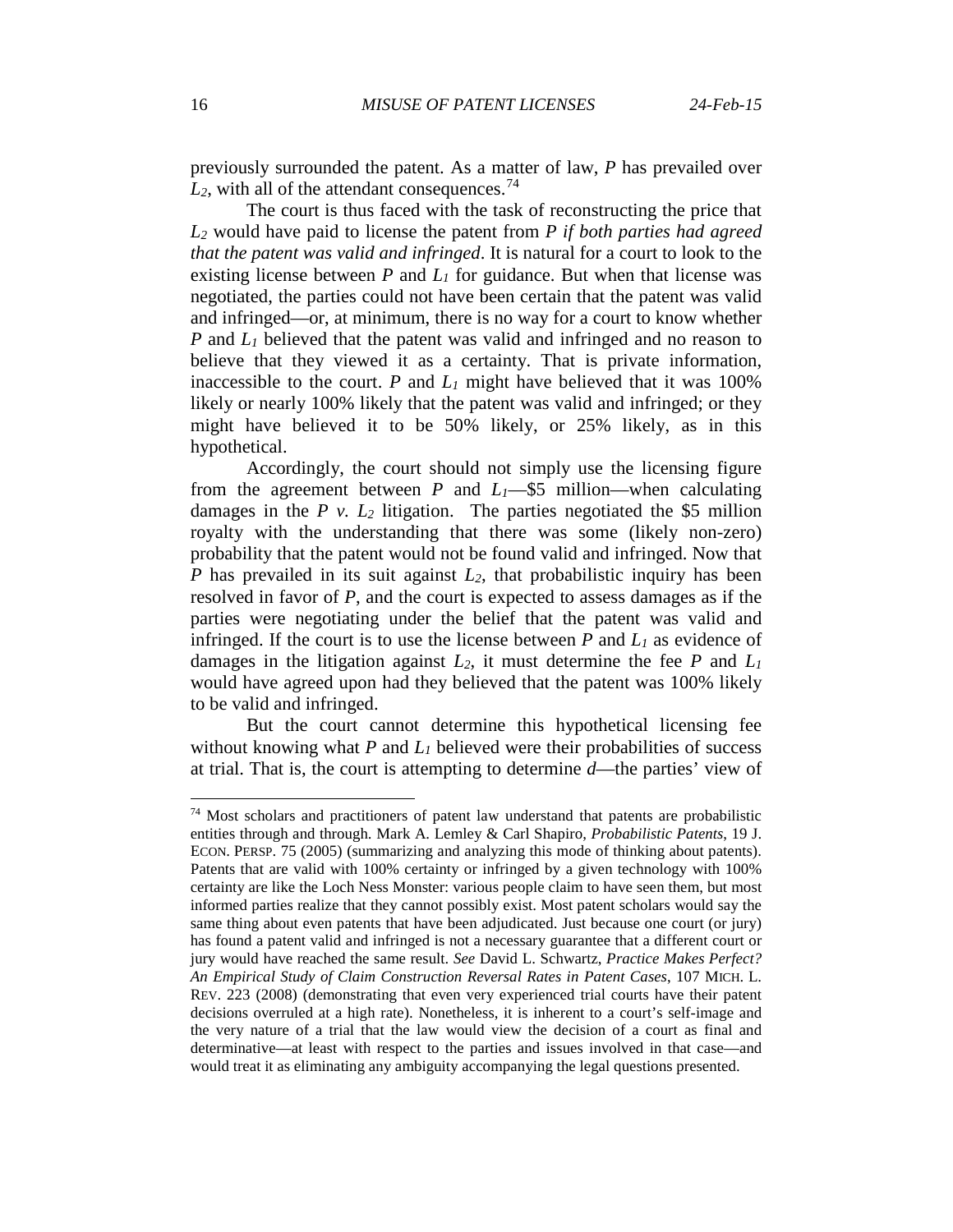what damages a court would assess if the patent were found valid and infringed—by observing *R*, the actual royalty that the parties negotiated. But *d* is not the same as *R*; the negotiated royalty *R* would normally be approximately  $p \times d$ , where p is the probability that the patent will be found valid and infringed. By simple rearrangement,  $d \approx R / p$ . That is to say, a court cannot use an existing royalty  $(R)$  to determine what damages it should assess (*d*) without knowing *p*, the probability of success that the parties assigned to the patent.<sup>[75](#page-16-0)</sup> And there is almost no way for the court to reliably determine *p*, absent unusual circumstances (to be discussed later). The expected probability of success on the merits, *p*, is the parties' private information, unknowable to the court. There is no way for the court to determine what probabilities  $P$  and  $L_1$  assigned to the patent litigation merely from scrutinizing the licensing agreement. The court can hardly force representatives of the two sides to testify to their internal perceptions of the patent at the time of the settlement.[76](#page-16-1) And without that information the court cannot use the existing license to reliably estimate the value of the patent. All it can know is that *P* and *L1* valued the patent—if valid and infringed—at *no less* than \$5 million. The existing license thus provides a floor for valuing the patent, not a reasonable estimate.

It is easy to see that the court would err if it simply assessed damages against  $L_2$  equal to the amount of the prior license—here, \$5 million.<sup>[77](#page-16-2)</sup> Consider, for example, a subsequent putative infringer,  $L_3$ , who is accused of infringement by *P*. *L3* would understand that if it chose to litigate against *P* and lost, it would likely face damages of \$5 million—the amount of the licensing agreement between *P* and *L1*. Outside of litigation, it would be willing to pay *P* a royalty equal to \$5 million, discounted by the probability that *P* will win at trial. Imagine that *P*'s probability of success in

<span id="page-16-0"></span><sup>&</sup>lt;sup>75</sup> Of course, it is entirely possible that the two parties involved in a license—*P* and  $L_1$ —did not actually agree on the probability that the patent was valid and infringed. *P* might have thought that the patent was 50% likely to be valid and infringed and believed that a court would award it \$10 million if it prevailed at trial, while *L1* might have believed that the patent was only 25% likely to be valid and infringed but anticipated a \$20 million verdict if *P* prevailed. The two parties would have arrived at the same licensing figure through different routes. (If they arrive at different licensing figures, with *P*'s substantially higher, then they will not be able to negotiate a license and will end up in litigation.)

If this is the case, then the existing license is an even *less* valuable guide to the damages calculation. Instead of it being difficult or impossible for the court to determine the parties' joint belief about the proper amount of damages, *there is no joint belief*. The court might as well ignore the license. In this respect, the analysis that follows stacks the deck *in favor* of using existing licenses to assess patent damages. If this analysis nonetheless compels the conclusion that existing licenses are not reliable guides to patent damages, it will not be for lack of having granted those licenses the benefit of the doubt. <sup>76</sup> This point is developed further in *infra* Part III.B.

<span id="page-16-2"></span><span id="page-16-1"></span><sup>77</sup> *Contra* Cotter, *supra* note [45,](#page-9-5) at 752-53 (2011) (arguing precisely the opposite).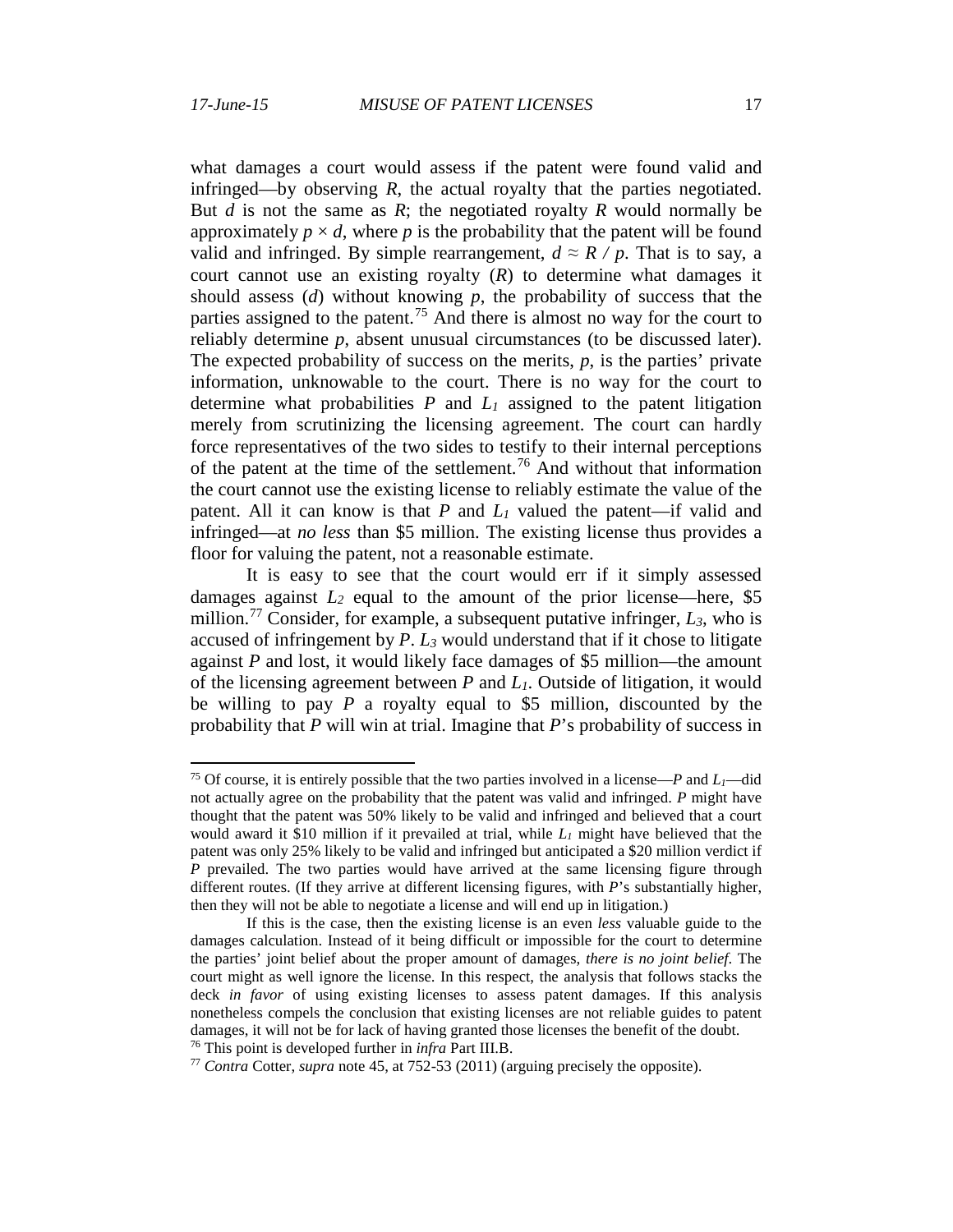<span id="page-17-4"></span>a suit against *L3* is still only 25%. (The litigation between *P* and *L2* might have established that the patent is almost certainly valid, but  $L_3$ 's product might not infringe.<sup>[78](#page-17-0)</sup>) In this case,  $L_3$ 's expected outcome, should it go to trial, is only \$5 million  $\times$  25% = \$1.25 million. *P* and *L*<sub>3</sub> will likely settle for approximately that amount. This stands in stark contrast to the \$5 million license that *P* negotiated with *L1*. The only thing that has changed to drive down the licensing price of the patent is the court's misinterpretation of the licensing agreement between *P* and *L1*. [79](#page-17-1)

Stated more formally, *P* and *L<sub>1</sub>* negotiated a royalty *R* where  $R \approx d \times d$ *p*. Then, the court in *P v. L2* litigation erred by awarding damages in the amount of *R*, rather than attempting to determine *d*. Now, *L3* recognizes that if it loses at trial, it will only be forced to pay  $d \times p$ . Accordingly, it is only willing to settle for  $(d \times p) \times p$ , or  $d \times p^2$ . The court's failure to understand that prior licenses are discounted by the probability of success at trial, and its use of such licenses as guidelines for subsequent damages awards, artificially reduces the value of the patent and the royalties that patent holders will receive.<sup>[80](#page-17-2)</sup>

### B. Circularity

The preceding analysis should make clear that the use of past licenses to determine patent damages is plagued by a fundamental problem of circularity. Licenses are necessarily negotiated in the shadow of trial: the royalty depends upon the parties' expected outcomes at trial.<sup>[81](#page-17-3)</sup> When courts use existing licenses to determine damages at trial, the tiger is chasing its

<span id="page-17-0"></span> $78$  The fact that a patent has been judged valid in one trial does not necessarily mean that it must or will be judged valid in another. Under the doctrine of non-mutual collateral estoppel, a patent plaintiff's judgment against one party is not binding against a different party who was not involved in the initial case. Shelcore, Inc. v. Durham Indus., Inc., 745 F.2d 621, 627 (Fed. Cir. 1984) (Holding that an earlier determination of patent validity had no stare decisis effect); Timothy Denny Greene, *'All Substantial Rights': Towards Sensible Patent Licensee Standing*, 22 FED. CIR. B.J. 1, 14-19 (2012). However, the initial validity judgment is still persuasive precedent, and so as a practical matter a patent that has once been found valid is likely to be found valid again. Gillette Co. v. S.C. Johnson & Son, Inc., 919 F.2d 720, 723 (Fed. Cir. 1990) ("The fact that the validity of those claims has previously been upheld in an earlier litigation is also to be given weight, though not stare decisis effect.").

<sup>79</sup> *See* Cotter, *supra* note [45,](#page-9-5) at 732.

<span id="page-17-2"></span><span id="page-17-1"></span><sup>80</sup> *See, e.g.*, VirnetX v. Cisco Sys, Inc., 767 F.3d 1308, 1330-31 (Fed. Cir. 2014) (making this error); Versata Software, Inc. v. SAP Am., Inc., 717 F.3d 1255, 1255(Fed. Cir. 2013) (same); LaserDynamics, Inc. v. Quanta Computer, Inc., 694 F.3d 51, 66 (Fed. Cir. 2012) (same); Finjan, Inc., v. Secure Computing Corp., 626 F.3d 1197, 1212 (Fed. Cir. 2010) (same); Ericsson, Inc. v. D-Link Sys. Inc., 773 F.3d 1201 (Fed. Cir. 2014) (same).

<span id="page-17-3"></span><sup>81</sup> *Id.* at 2021 (discussing the effects of bargaining in the shadow of trial on licensing behavior).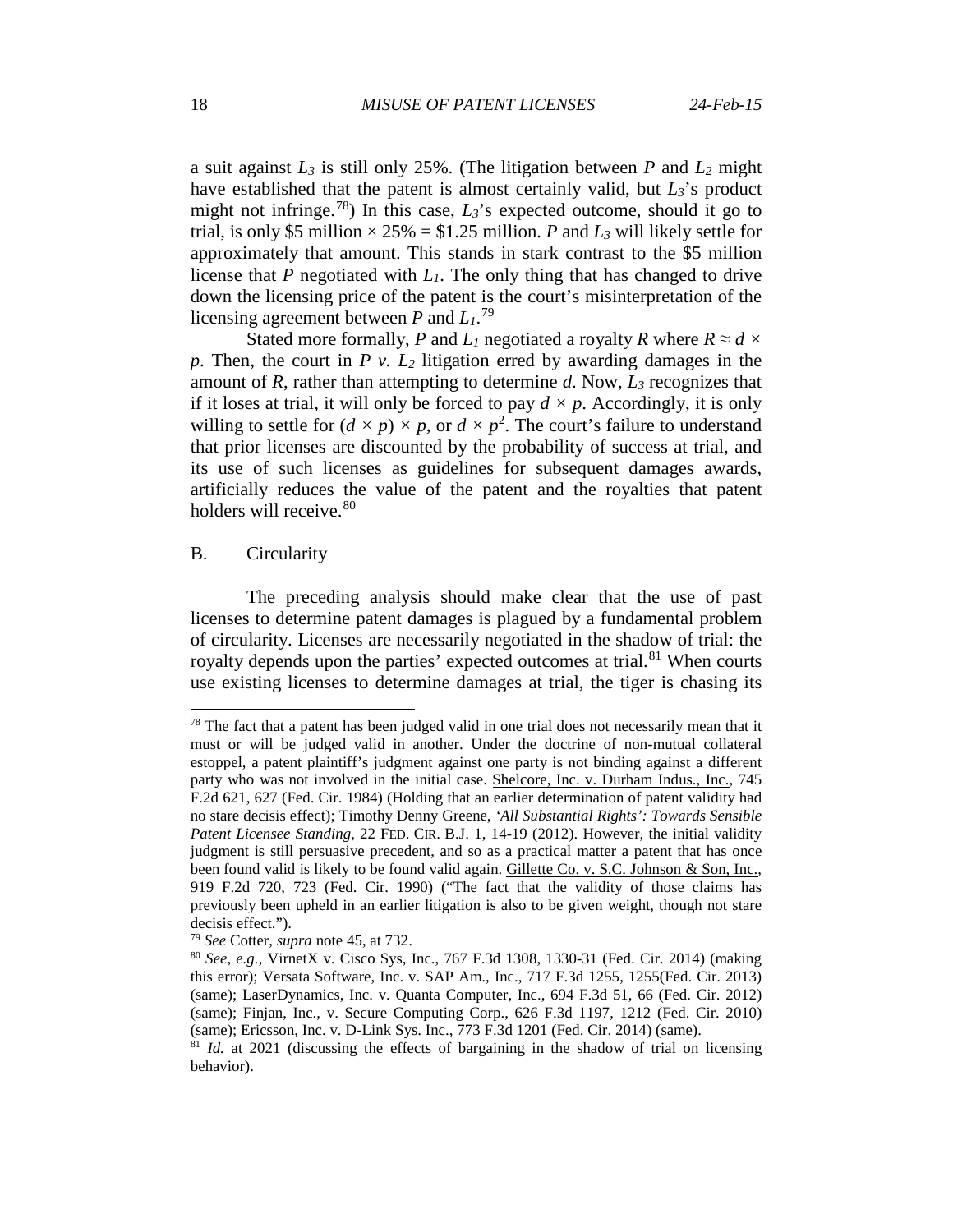own tail. Trial outcomes cannot depend on licenses if licenses depend on trial outcomes.

Treating an existing licensing agreement as if it represents a true valuation of a *valid and infringed* patent will force the patent into an artificial downward spiral in value. A license will drive expected trial outcomes lower, which will in turn drive future licenses lower, which will in turn drive future expected trial outcomes even lower, and so forth. This type of positive feedback loop is unsustainable and will lead to ever greater distortions.

This spiral will result even if the patent is never litigated. It relies only on parties correctly understanding how a court will behave and how it will treat existing licenses. Consider the previous example, in which *L1* agrees to license *P*'s patent for \$5 million, with both parties calculating that *P* is approximately 25% likely to succeed at trial and the court likely to award \$20 million in damages if *P* prevails. Suppose that *P* now approaches *L2* and threatens litigation if *L2* does not agree to license the patent. If both *P*  and *L2* understand that the court will use the licensing agreement between *P* and  $L_1$  to set damages in the trial, then the two parties will recognize that  $L_2$ faces only \$5 million in potential liability if it goes to trial. Accordingly, if *P* is 25% likely to prevail at trial, *L2* will agree to license the patent for approximately \$1.25 million.

Now suppose that *P* approaches *L3* and again threatens litigation if *L3* does not agree to license the patent. What royalty can they be expected to negotiate? There are now two existing licenses: the \$5 million license between *P* and *L1* and the \$1.25 million license between *P* and *L2*. Suppose that  $L_3$ , like  $L_2$  and  $L_1$ , is 25% likely to be held liable for infringement in the event of a trial. What liability would  $L_3$  face? If the court were (incorrectly) treating existing licenses as indicative of a patent's value, it would likely assess damages in an amount between \$1.25 million (the less expensive license) and \$5 million (the more expensive license). The midpoint of that range—\$3.125 million—is a reasonable estimate. If *P* and *L3* understand this fact, then they would likely negotiate a license for approximately 25% of \$3.125 million, or approximately \$780,000. [82](#page-18-0) As *P* negotiates with *L1*,  $L_2$ , and  $L_3$ , the value of the patent has decreased from \$5 million to \$1.25 million to \$780,000, all without the patent ever seeing the inside of a courtroom.[83](#page-18-1) The downward spiral is driven entirely by the parties' belief

<span id="page-18-0"></span> <sup>82</sup> \$781,250, to be exact.

<span id="page-18-1"></span><sup>&</sup>lt;sup>83</sup> These numbers are of course merely hypothetical; the precise metes and bounds of this downward spiral will depend on the values at issue in any given case. The more general point is that this decay in value will occur in *any case* in which the patent owner is less than 100% certain to prevail. In practice, that means that it will occur in every case; no patent owner can ever be completely assured of victory.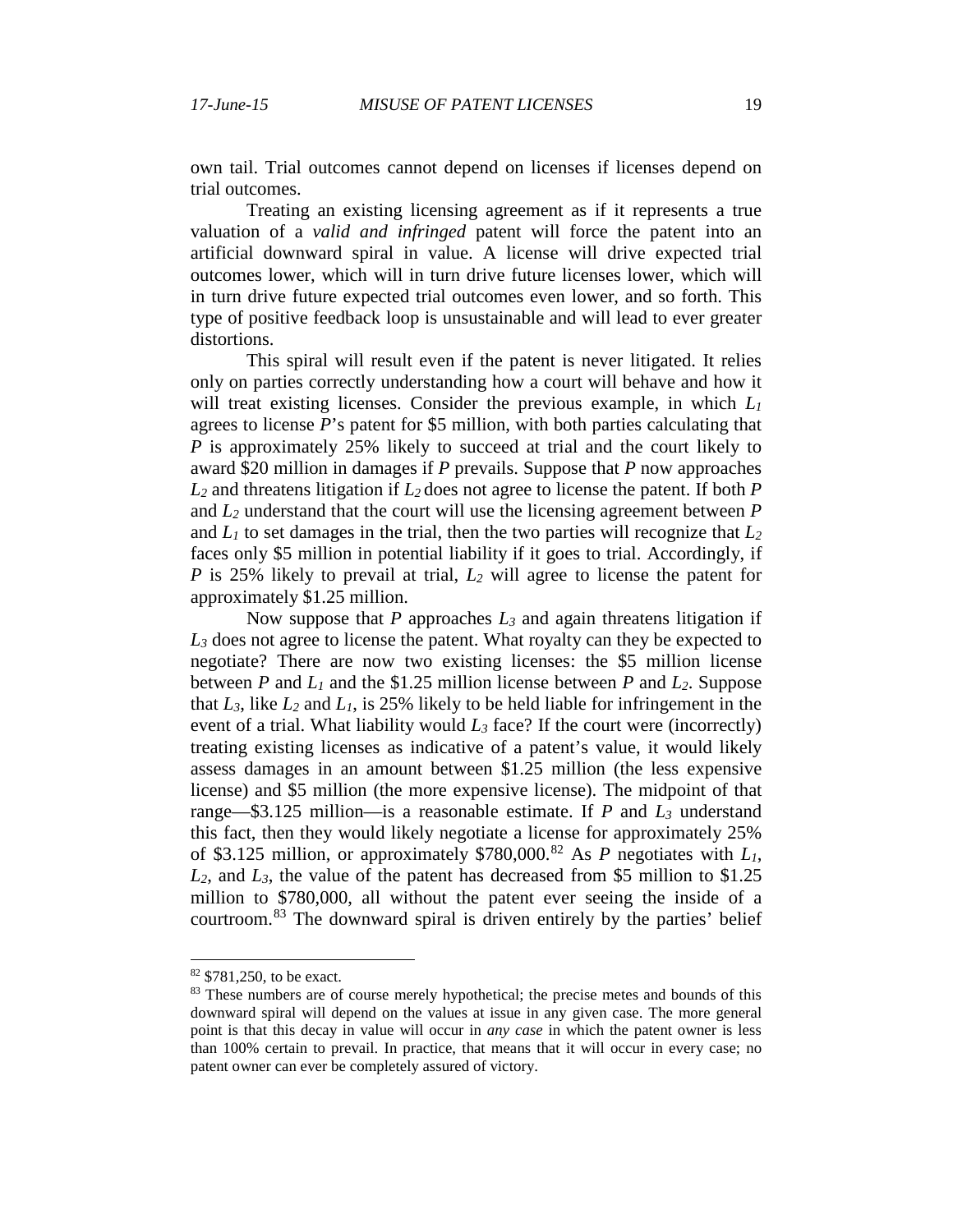that the court will improperly rely upon prior licenses as evidence of the patent's value.<sup>[84](#page-19-0)</sup>

As much as courts would like to rely upon market measures in estimating damages, there is no reliable route out of this circularity.<sup>[85](#page-19-1)</sup> The reason is that patent licensing fees can only ever be grounded in a threat of suit, and thus in the parties' best estimate of what a court will force them to pay.[86](#page-19-2) There is simply no reason to license a patent other than to alleviate the threat of suit. It is not as if any technology is actually being transferred when a patent is licensed; the public patent document already discloses the technology on its face, and a putative licensee can read the patent without licensing it. $87$  It is of course possible that the patent holder would transfer technical knowledge along with a license for the patent,<sup>[88](#page-19-4)</sup> and this latent knowledge may well be more valuable than any technical information disclosed by the patent itself.<sup>[89](#page-19-5)</sup> But this transfer amounts to a provision of valuable information and services above and beyond a license for the patent itself. Courts have regularly refused to use licenses that involve a transfer of

<span id="page-19-6"></span><span id="page-19-0"></span> $84$  Of course, some scholars have theorized that licensing fees are already too high, driven upward by the patent owner's ability to obtain an injunction or courts' own miscalculations. *See, e.g.*, Lemley & Shapiro, *supra* note [65,](#page-13-0) at 2019 (analyzing various dynamics that can lead to excessive licensing royalties and patent damages). Some might suggest that the downward spiral caused by misuse of existing licenses is a necessary corrective to this trend. This is not impossible, but it is highly unlikely. If the two effects balance one another, it would be through sheer fortuity. No sound long-term legal regime should rely on courts making *two* types of legal mistake, and hoping that each mistake counteracts the other. It is far better to attempt to correct both mistakes. Here, that means grappling with the problems of private information and circularity endemic to existing licenses.

<span id="page-19-1"></span><sup>85</sup> *Contra* Taylor, *supra* note [11,](#page-2-6) at 142–43 (suggesting that making certain assumptions about infringement and validity offer a "partial solution" to this circularity). As this section and the sections that follow will explain, there is no egress from this circularity. Indeed, it is the circularity that renders insurmountable the problems created when courts base patent damages on existing licenses.

<span id="page-19-2"></span><sup>86</sup> *See* Mark Schankerman & Suzanne Scotchmer, *Damages and Injunctions in Protecting Intellectual Property*, 32 RAND J. Econ. 199, 200 (2001).

<span id="page-19-3"></span><sup>87</sup> *See* Robin Feldman & Mark A. Lemley, *Does Patent Licensing Mean Innovation?*, at http://papers.ssrn.com/sol3/papers.cfm?abstract\_id=2565292 (unpublished manuscript 2015) (surveying parties involved in patent licensing and finding that licenses rarely involve the transfer of technical information).

<span id="page-19-4"></span><sup>88</sup> *See* Peter Lee, *Transcending the Tacit Dimension: Patents, Relationships, and Organizational Integration in Technology Transfer*, 100 CAL. L. REV. 1503 (2012) (describing the transfer of tacit information that often accompanies patents).

<span id="page-19-5"></span><sup>89</sup> *See* Lisa Larrimore Ouellette, *Do Patents Disclose Useful Information?*, 25 HARV. J. L. & TECH. 532 (2012) (surveying scientists on their use of the information disclosed in patents and finding that patents are less-than-perfect disclosure devices).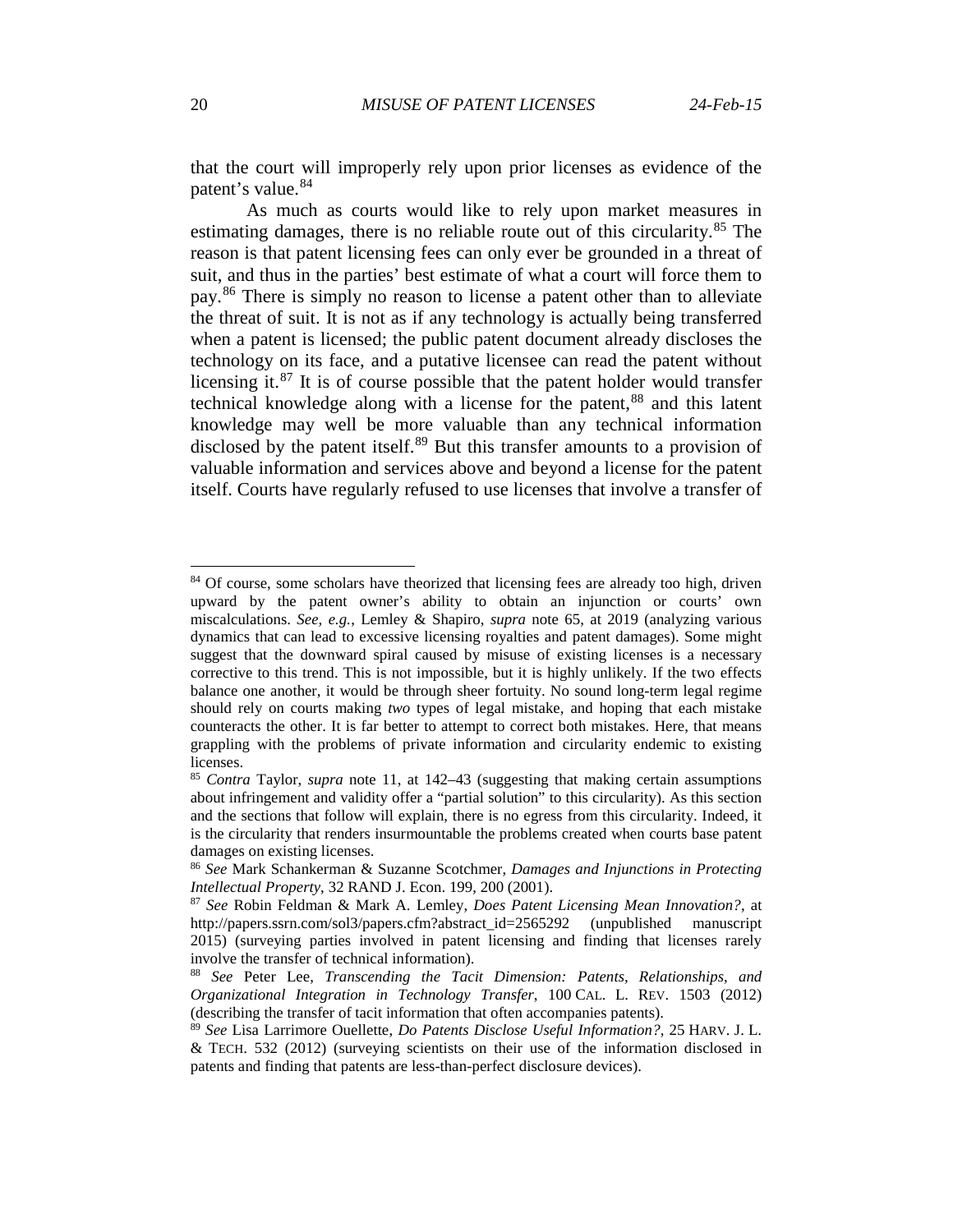more than just patent rights as a guide to patent damages in litigation.<sup>[90](#page-20-0)</sup> This is appropriate; if a patent licensing agreement simultaneously involves the transfer of what amounts to a valuable trade secret, it cannot serve as a reliable guide to pricing a patent license that involves no such transfer.<sup>[91](#page-20-1)</sup>

The point is that patent licenses are inherently parasitic on litigation: without the threat of litigation, there would be no licensing. This is why it is incoherent for courts to refuse to consider licenses negotiated during litigation or the threat of litigation. Whether the courts realize it or not, there is no other context in which licenses might arise. If licenses are parasitic upon litigation, litigation cannot also rely upon licenses for guidance. At the heart of judicial practice lies a conceptual impossibility.

What, then, is the "true" value of a patent? The problem, as I have argued, is that there is no inherent value to the patent—it is worth only what a court will force a party to pay. One possible way out of this quagmire is that a patent is worth whatever price the parties would bargain to if the court found the patent valid and infringed and awarded an injunction to the patent holder. But this answer is both unhelpful in practice and untrue in theory. As a theoretical matter, the prices that defendants pay to lift injunctions often reflect holdup costs, assuming the defendants have already invested in producing the infringing good.<sup>[92](#page-20-2)</sup> These holdup costs are an artifact of the plaintiff having the defendant over a barrel, not a true measure of what the defendant would have paid before the infringement began. And in practice, injunctions are sufficiently rare that it is unlikely that a court will any to use as a model. What are the odds that a particular patent plaintiff would have previously won a verdict against another defendant, been granted an injunction, and then licensed the patent to the

<span id="page-20-0"></span> <sup>90</sup> ResQNet.com, 594 F.3d at 870 ("Dr. David based his damages on seven ResQNet licenses, five of which had no relation to the claimed invention. These five re-branding or re-bundling licenses . . . furnished finished software products and source code, as well as services such as training, maintenance, marketing, and upgrades, to other software companies in exchange for ongoing revenue-based royalties.").

<span id="page-20-1"></span><sup>91</sup> Oracle Am., Inc. v. Google Inc., 847 F. Supp. 2d 1178, 1187 (N.D. Cal. 2012) ("Damages experts cannot use noncomparable licenses, with little relationship to the claimed invention or parties-in-suit, as a basis for calculating reasonable royalties."); Axcess Int'l, Inc. v. Savi Technologies, Inc., No. 3:10-CV-1033-F, 2013 WL 6839112, at \*8 (N.D. Tex. Jan. 25, 2013) ("With regard to the non-comparable licensing agreements analyzed by Dr. Hakala, the Court is of the opinion that they provide no assistance to his analysis. The Federal Circuit has made clear that '[a]ny evidence unrelated to the claimed invention does not support compensation for infringement but punishes beyond the reach of the statute.' *ResQNet.com, Inc.,* 594 F.3d 869. Therefore, such analysis fails to 'carefully tie proof of damages to the claimed invention's footprint in the market place.'").

<span id="page-20-2"></span><sup>92</sup> Lemley & Shapiro, *supra* note [65,](#page-13-0) at 2019 (analyzing various dynamics that can lead to excessive licensing royalties and patent damages).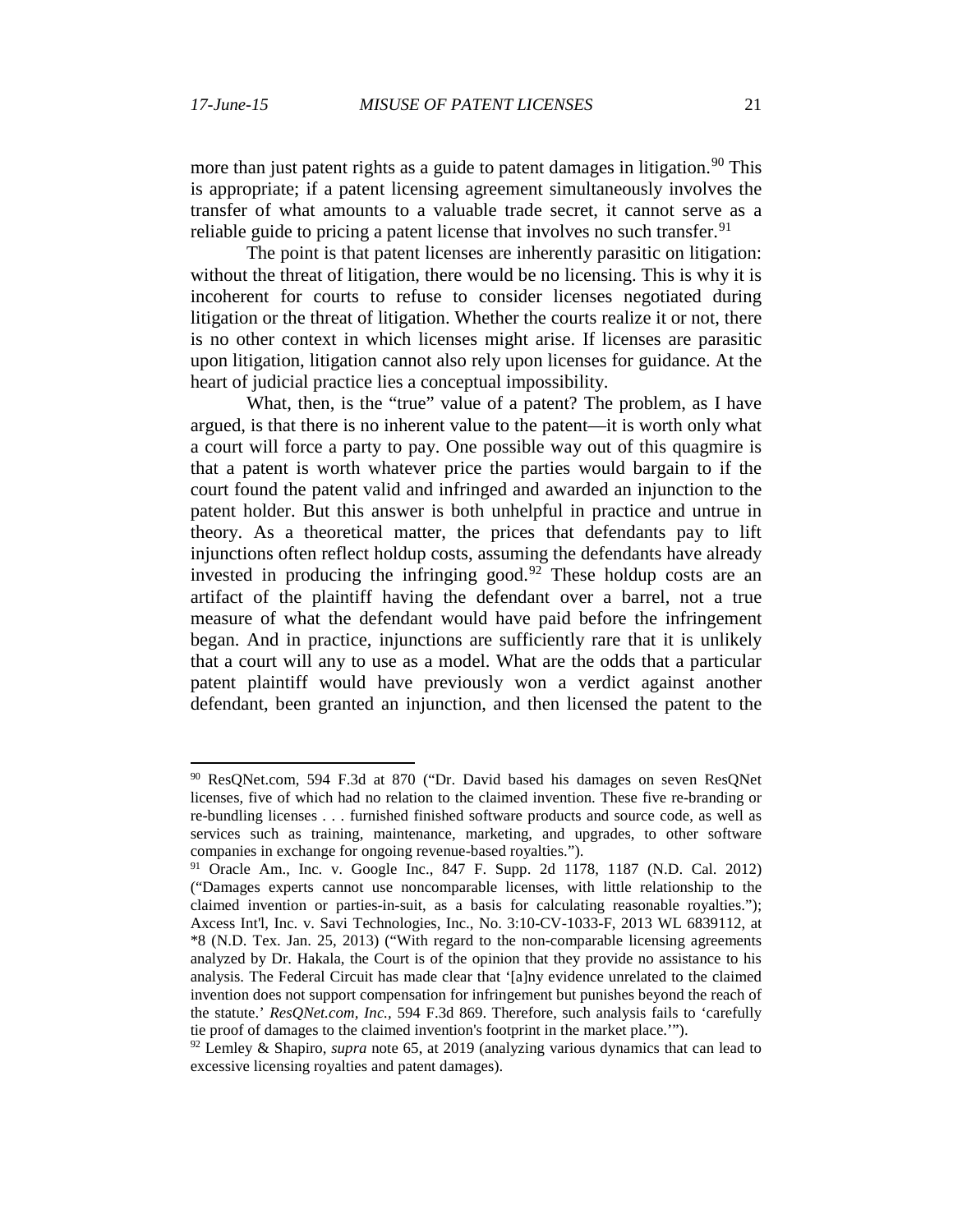defendant? Given the turn against injunctions—the point with which this article begins—this circumstances must be very uncommon.

Accordingly, it makes sense to think of a patent's value as whatever a court would force a defendant to pay, absent any consideration of existing licenses. That is to say, it is whatever figure a court would arrive at after using the *Georgia-Pacific* factors *other than* the factors that direct a court to consider existing license. These factors include "the nature and scope of the license," the "established profitability of the products," the "utility and advantages of [the patent] over old modes and devices," "the extent to which the infringer has made use of the invention and the value of such use," and so forth. $93$  If courts rely upon these economic factors, and licensing fees are based upon these court decisions, there is no circularity. This is the only coherent and practical way to conceptualize the value of a patent. The problem is that it is difficult for courts to estimate these values—hence the desire for market measures in the first place.

Of course, the problem of circularity is not unique to patent law. At a deep level, the value of goods and legal rights in the marketplace will always depend to at least some degree on predicted outcomes in court. Whenever a court uses a market transaction to value a good or a legal right, the potential for circularity exists. This is most evident in negotiations over a surplus, where there is no clear right or wrong answer. For instance, a union and an employer bargaining over wages will sometimes agree to submit the dispute to arbitration. In reaching a decision, the arbitrator will look to agreements that similarly situated parties have reached in the past. Those past agreements, in turn, will depend to at least some degree on what the parties would have expected an arbitrator to decide. Private contracts and arbitration decisions are locked in a circle.<sup>94</sup> (Other legal issues, such as the standard of care in tort law, can similarly give rise to circularities. If the standard of care depends on standard industry practices, and standard industry practices depend on the level of care a court deems necessary, the same type of circularity arises.)

In most cases, however, the influence of judicial decisions on market values is very slight. Imagine a situation in which *A* steals *B*'s bicycle and *B* sues *A* for compensation. If a court finds for B, it will presumably look to the market price of the bicycle to determine the appropriate compensation. At some very deep level, that market price could

<span id="page-21-1"></span><span id="page-21-0"></span> <sup>93</sup> *Georgia-Pacific*, 318 F. Supp. At 1119-20.

<sup>94</sup> This can occur in other contractual contexts as well. *See* Jim Leitzel, Damage Measures and Incomplete Contracts, 20 RAND J. Econ. 92 (1989) (suggesting that courts can create a circularity if they use typical private reliance as a measure of reasonable reliance damages, which in turn will influence the degree to which parties are willing to rely upon promises).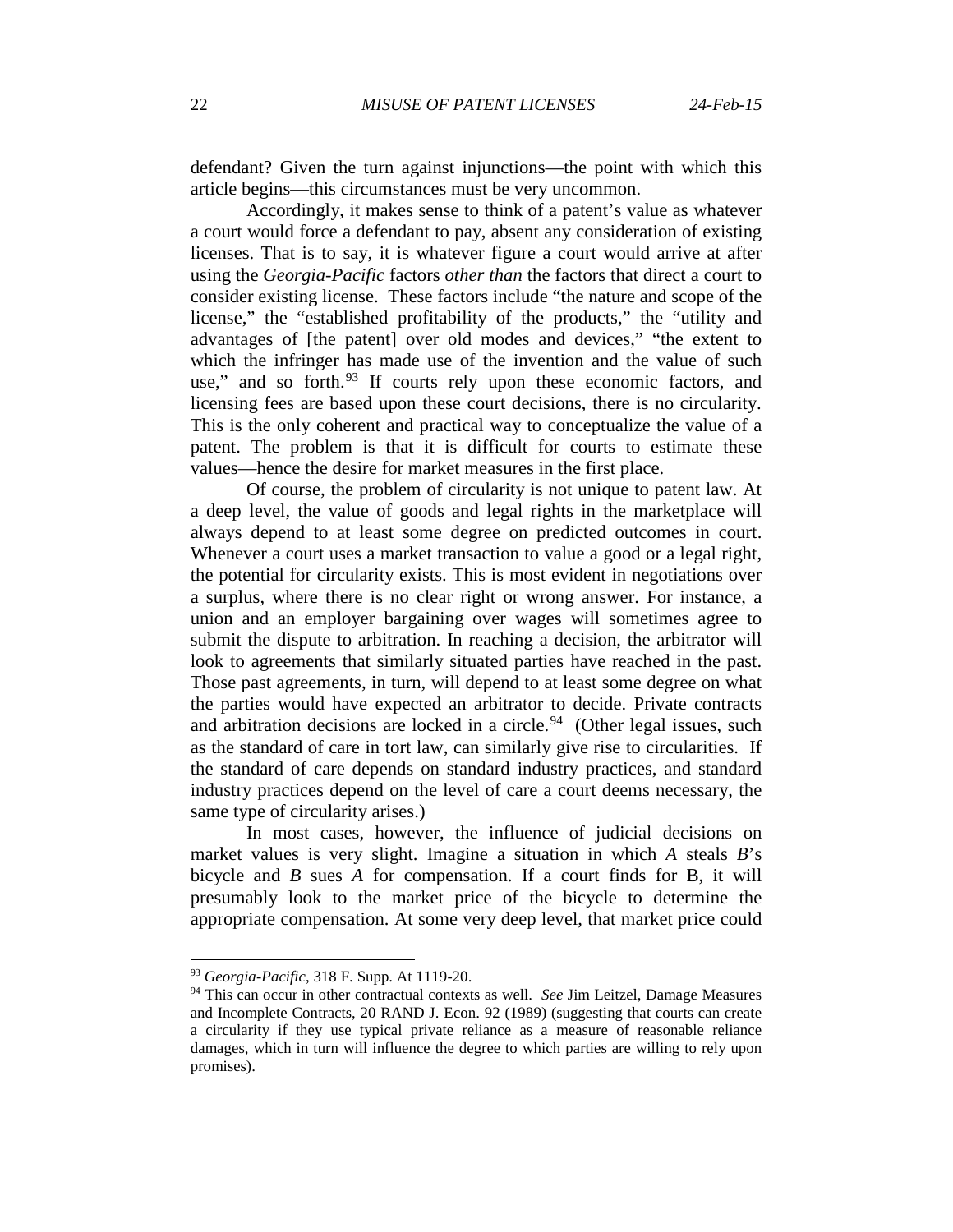depend on a judicial decision. A putative bicycle purchaser might instead consider stealing the bicycle and taking his chances in court. In reality, though, bicycle ownership rights are backed by threat of injunction, or jail time, or reputational sanctions, or any number of other factors beyond the price a thief will be forced to pay. There is no real circularity.

Although the problem of circularity in valuation is not unique to patent law, it is especially stark and critical in that context. Unlike most other goods, the value of a patent depends *entirely* on its likely fate in court. Courts, for their part, have emphasized their desire to rely upon existing licenses to value patents whenever possible. The circularity problem thus squarely infects a broad swath of patent cases.

### C. Contracts with Third-Party Effects

The use of existing licensing agreements to determine patent damages raises another problem common to a wide variety of contracts that affect the rights and duties of third parties: it creates incentives to manipulate the value of the contract. Judicial use of licenses in valuing patents rests on the notion that the patent is being negotiated at arm's length between two parties who are dividing a joint surplus.<sup>[95](#page-22-0)</sup> That is, neither party has any incentive to give the other side any consideration beyond what it is due in the course of the negotiation.<sup>[96](#page-22-1)</sup> In other words, for a license to be reliable evidence, a court must believe that the parties are operating in good faith and at arm's length to value the patent. The reliability of the license depends on the presumed behavior of the parties.

But in many contractual settings, including many patent licenses, the two parties to the contract are not the only ones whose rights or interests may be at issue. There is of course a well-known literature in the law of

<span id="page-22-0"></span><sup>&</sup>lt;sup>95</sup> Transocean Offshore Deepwater Drilling, Inc. v. Maersk Drilling USA, Inc., 699 F.3d 1340, 1357 (Fed. Cir. 2012) ("Damages for patent infringement based on hypothetical negotiation for reasonable royalty seeks to determine the terms of the license agreement the parties would have reached had they negotiated at arms length when infringement began."); Lucent, 580 F.3d at 1324 ("Two alternative categories of infringement compensation are the patentee's lost profits and the reasonable royalty he would have received through armslength bargaining."); Mark A. Lemley & Carl Shapiro, *A Simple Approach to Setting Reasonable Royalties for Standard-Essential Patents*, 28 BERKELEY TECH. L.J. 1135, 1147 (2013) ("Under patent law, a reasonable royalty normally is based on a hypothetical, armslength negotiation between a willing buyer and a willing seller that takes place at the time the infringement begins.").

<span id="page-22-1"></span><sup>&</sup>lt;sup>96</sup> This is also true as a general matter. Courts typically use recent sales, negotiated at arm's length, as an indication of fair market value, absent some reason to believe otherwise. *See, e.g.*, Schonfeld v. Hilliard, 218 F.3d 164, 178 (2d Cir. 2000).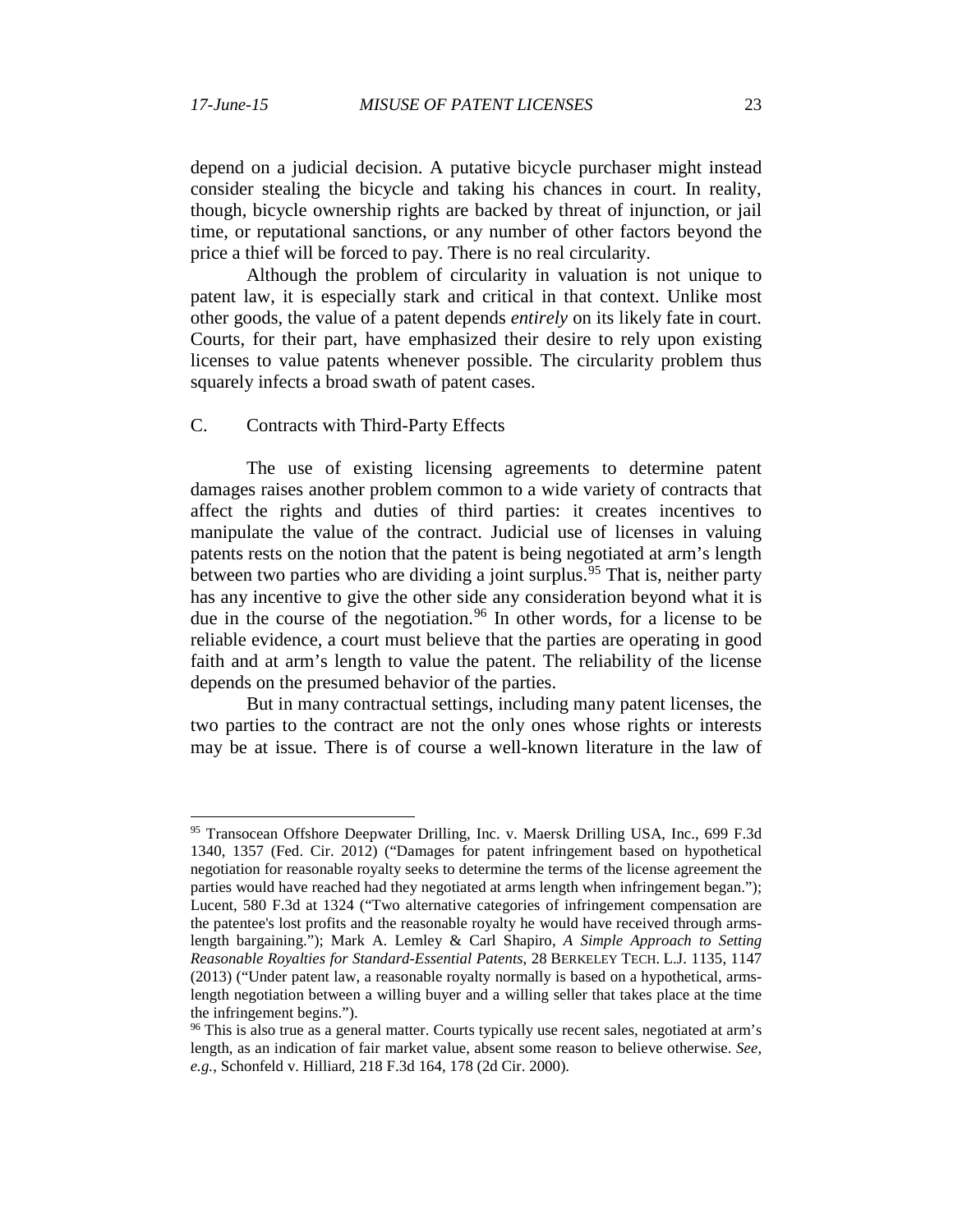contracts on third-party beneficiaries to contracts.<sup>[97](#page-23-0)</sup> But the issue of third parties arises with special force when a contract between *A* and *B* affects how a court will value some property or service in future litigation between *A* and a third party, *C*. For instance, imagine a contract between an automobile owner *A* and insurer *B*. *A* contracts with *B* to insure *A's* automobile in the amount of \$10,000 and pays a premium based upon that amount. Under normal circumstances, *A* has no reason to insure the automobile for more than it is worth (unless  $\hat{A}$  plans to commit fraud).<sup>[98](#page-23-1)</sup> The greater A's insured amount, the higher the premium that A must pay.<sup>[99](#page-23-2)</sup> A has no reason to pay a premium to purchase insurance greater than the amount of loss that *A* will actually suffer.<sup>[100](#page-23-3)</sup>

Now suppose that *A* has reason to believe that *A* is likely to be involved in an automobile accident in which the other driver is at fault. (Perhaps *A* drives a substantial distance each day and has noticed a significant number of reckless drivers along the route.) If *A*'s automobile is wrecked in an accident with a third-party driver *C*, and *C* is at fault, *C* will be liable to  $A$  for the value of the automobile.<sup>[101](#page-23-4)</sup> A court might attempt to assess that value independently, by scrutinizing the make, model, year and

<span id="page-23-0"></span> $97$  13 WILLISTON ON CONTRACTS § 37 (4th ed. 2010); 9-43 CORBIN ON CONTRACTS § 43 (2014); HOWARD O. HUNTER, MODERN LAW OF CONTRACTS § 20 (2014); Melvin Aron Eisenberg, *Third-Party Beneficiaries*, 92 COLUM. L. REV. 1358, 1359 (1992); Robert S. Adelson, *Third Party Beneficiary and Implied Right of Action Analysis: The Fiction of One Governmental Intent*, 94 YALE L.J. 875 (1985);.Anthony Jon Waters, *The Property in the Promise: A Study of the Third Party Beneficiary Rule*, 98 HARV. L. REV. 1109 (1985).

<span id="page-23-1"></span><sup>98</sup> *See, e.g.*, Richard A. Posner, *Efficient Responses to Catastrophic Risk*, 6 CHI. J. INT'L L. 511, 523 (2006) (explaining that there is no reason to expend resources beyond the point at which marginal costs exceed marginal benefits, and thus beyond the point at which there would be insurance for more than the value of a loss).

<span id="page-23-2"></span><sup>99</sup> Ronen Avraham, *The Economics of Insurance Law-A Primer*, 19 CONN. INS. L.J. 29, 58 (2012); *see also* Steven P. Croley & Jon D. Hanson, *The Nonpecuniary Costs of Accidents: Pain-and-Suffering Damages in Tort Law*, 108 HARV. L. REV. 1785, 1917 n.27 (1995) (explaining the manner in which premiums are typically calculated).

<span id="page-23-3"></span><sup>&</sup>lt;sup>100</sup> Of course, generally speaking an insurance company will not sell insurance worth more than the replacement cost of property for fear of moral hazard. The concern is that the insured will take less care now that she is insured—for instance, driving more recklessly particularly if she is insured for more than the value of the property. However, an insurance company may not know the insured's subjective valuation of the property. The insurer also may not have information regarding defects to the property that lower its value. So it is entirely possible that an insured party could end up with insurance greater than the value of the property being insured.

<span id="page-23-4"></span><sup>101</sup> Arthur Best, *Impediments to Reasonable Tort Reform: Lessons from the Adoption of Comparative Negligence*, 40 IND. L. REV. 1, 6 (2007); Christopher Curran, *The Spread of the Comparative Negligence Rule in the United States*, 12 INT'L REV. L. & ECON. 317, 322 (1992) ("While there are exceptions to the rule, in general, under comparative negligence the courts use the degree of negligence of the parties to an accident to determine the percentage of the costs of the accidents each party will pay.").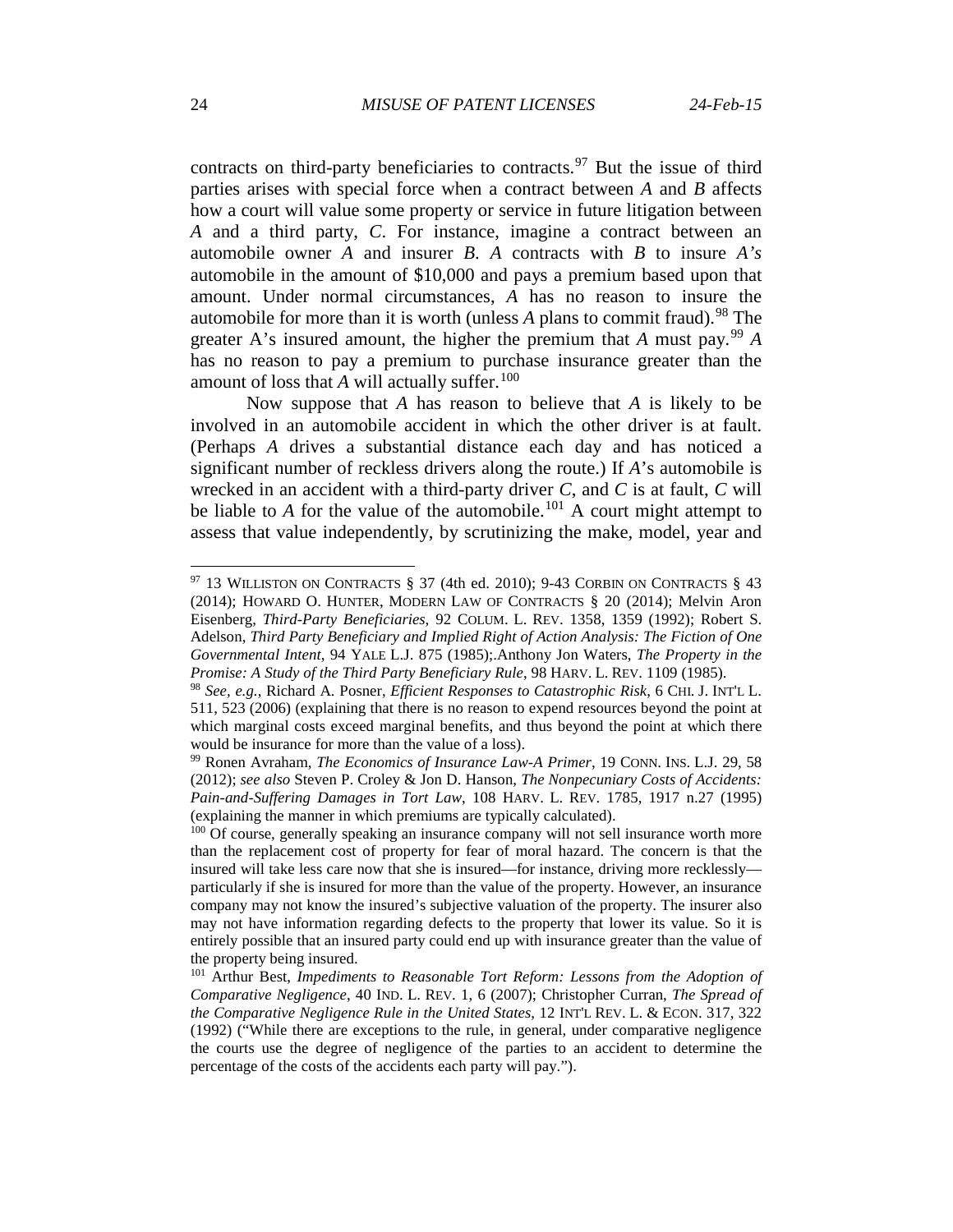prior condition of the automobile, but that task could be complicated because the automobile is now in pieces. Alternatively, the court might attempt to value the automobile by looking to the value of the insurance agreement between *A* and *B*.

This creates an incentive for *A* to insure the automobile for more than it is worth. If the automobile is worth only \$8000 to *A*, but the court assigns it a value of \$10,000 because *A* has contracted for insurance in that amount, *A* will pocket a profit of \$2000 after *C* totals *A*'s car. Accordingly, depending upon the additional premium that *A* must pay to insure the automobile for \$10,000 rather than \$8000, and depending upon *A*'s perception of the probability that the automobile will be damaged by a third party, *A* may have an entirely rational reason for insuring the automobile for more than it is worth.<sup>[102](#page-24-0)</sup> In essence, A can use the contract with *B* (the insurer) to artificially inflate the perceived value of the automobile, anticipating that a third party  $(C)$  will later be forced to make a payment based upon that inflated value.

The litigation related to the attacks on the World Trade Center on September 11, 2001, offers an example of how these incentives might operate.<sup>[103](#page-24-1)</sup> In July of 2001, a real estate developer (World Trade Center Properties, or "WTCP") leased the Trade Center from its owner, the Port Authority of New York and New Jersey, for approximately \$2.8 billion.<sup>[104](#page-24-2)</sup> When the towers were brought down by terrorists using airplanes as weapons, WTCP sued the airlines for negligence, arguing that the terrorists would not have been able to take control of the airplanes had the airlines taken reasonable care in securing them against hijackers.<sup>[105](#page-24-3)</sup> The court held that the fair measure of the Trade Center's market value was the lease that WTCP had just signed with the Port Authority—\$2.8 billion.<sup>[106](#page-24-4)</sup> As the Trade Center's replacement cost was much higher, this was the full recovery to which the WTCP would be entitled.<sup>[107](#page-24-5)</sup> Here, as in the hypothetical example above, the court relied upon the arm's length bargain

<span id="page-24-0"></span> <sup>102</sup> For instance, suppose that *<sup>A</sup>* must pay an additional \$10 per year to insure the automobile for \$10,000 instead of \$8000, but *A* believes there is a 1% chance that she will be in an accident that is the fault of the other driver. By insuring her automobile for \$10,000 instead of \$8000, *A* must pay an additional \$10/year but stands to gain in expectation  $$2000 \times 0.01 = $20$ /year. This creates an incentive for *A* to purchase more insurance for her car than it is worth.

<span id="page-24-1"></span><sup>&</sup>lt;sup>103</sup> In re September 11th Litigation, 590 F. Supp. 2d 535 (S.D.N.Y. 2008).

<span id="page-24-2"></span><sup>104</sup> *Id.* at 536.

<sup>105</sup> *Id.*

<span id="page-24-4"></span><span id="page-24-3"></span><sup>&</sup>lt;sup>106</sup> *Id.* at 540-44. New York law, which governed the case, provided that a tort plaintiff whose property was damaged was entitled to the lesser of (1) the property's market value, or (2) its replacement cost. *Id.* at 541 (citing Hartshorn v. Chaddock, 31 N.E. 997, 998 (1892)).

<span id="page-24-5"></span><sup>107</sup> *Id.* at 541.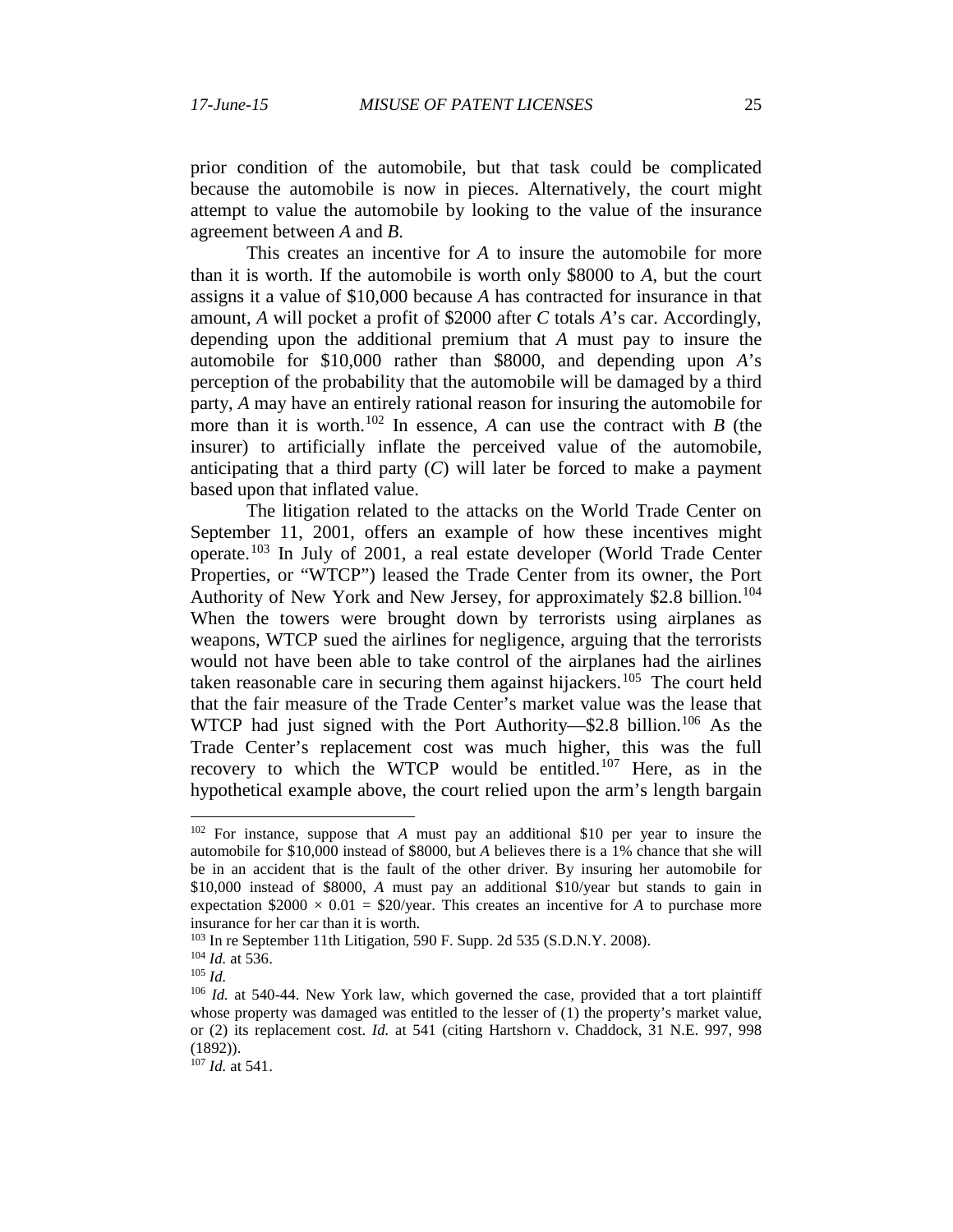between WTCP and the Port Authority to establish the market value of the Trade Center. As the court explained, "Generally, a recent sale price for the subject asset, negotiated by the parties at arm's length, is the best evidence of its market value."[108](#page-25-0)

When it signed the lease with the Port Authority, the WTCP undoubtedly understood that a court would look to that lease to estimate the value of the Trade Center if it was damaged by a tort. The WTCP thus had an incentive to artificially inflate the rental price. The Trade Center had already once been subjected to a terrorist attack, and the WTCP insured the buildings for over \$3.5 billion against any damage, including damage from a terrorist act.<sup>[109](#page-25-1)</sup> Of course, it would not have made sense for the WTCP simply to pay a higher price for additional insurance. There was only some small probability that the Trade Center would be damaged by a third party (who could then be made to pay), and so each additional dollar that it paid to the Port Authority would likely lead to only a few additional cents of recovery.

But the price is rarely the only term in a contract. The lease may have committed the Port Authority to provide related services, or financing for the lessor, or any number of other benefits. The WTCP thus could have arranged to purchase other positive terms in the lease for a higher lease price, figuring that it had a chance to recoup the higher price if the WTCP was damaged by a third party in tort. For instance, there might be some other contract term that the Port Authority would be willing to provide for \$100 million and that WTCP would value at \$98 million. It would be inefficient for the parties to agree to this term. But if the WTCP believed that there was a 3% chance that the Trade Center would be damaged or destroyed in a tortious action, then it would have an incentive to agree to the term because it could recoup 3% of the cost:  $(\$100$  million  $\times$  3%) + \$98 million  $= $101$  million, which is greater than \$100 million. The implication is that using market agreements between two parties to assess tort damages upon a third party can lead to inefficient behavior by the two contracting parties, not just the third-party tortfeasor.

These examples may seem far-fetched in the context of automobile insurance, where most policies do not offer the car's owner the opportunity to specify an insured amount, or the World Trade Center, where an act of terrorism may seem too unlikely to affect behavior.<sup>[110](#page-25-2)</sup> But its applicability

<span id="page-25-0"></span> <sup>108</sup> *Id.* at 546-47 (citing and quoting Schonfeld v. Hilliard, 218 F.3d 164, 178 (2d Cir.2000)).

<span id="page-25-1"></span><sup>109</sup> *Id.* at 538-39.

<span id="page-25-2"></span><sup>110</sup> *See* Saul Levmore, *Self-Assessed Damages for Tort and Other Law*, 68 Va. L. Rev. 771, 821-24 (1982) (suggesting that insured parties will not use insurance contracts strategically where the likelihood of a triggering event is low).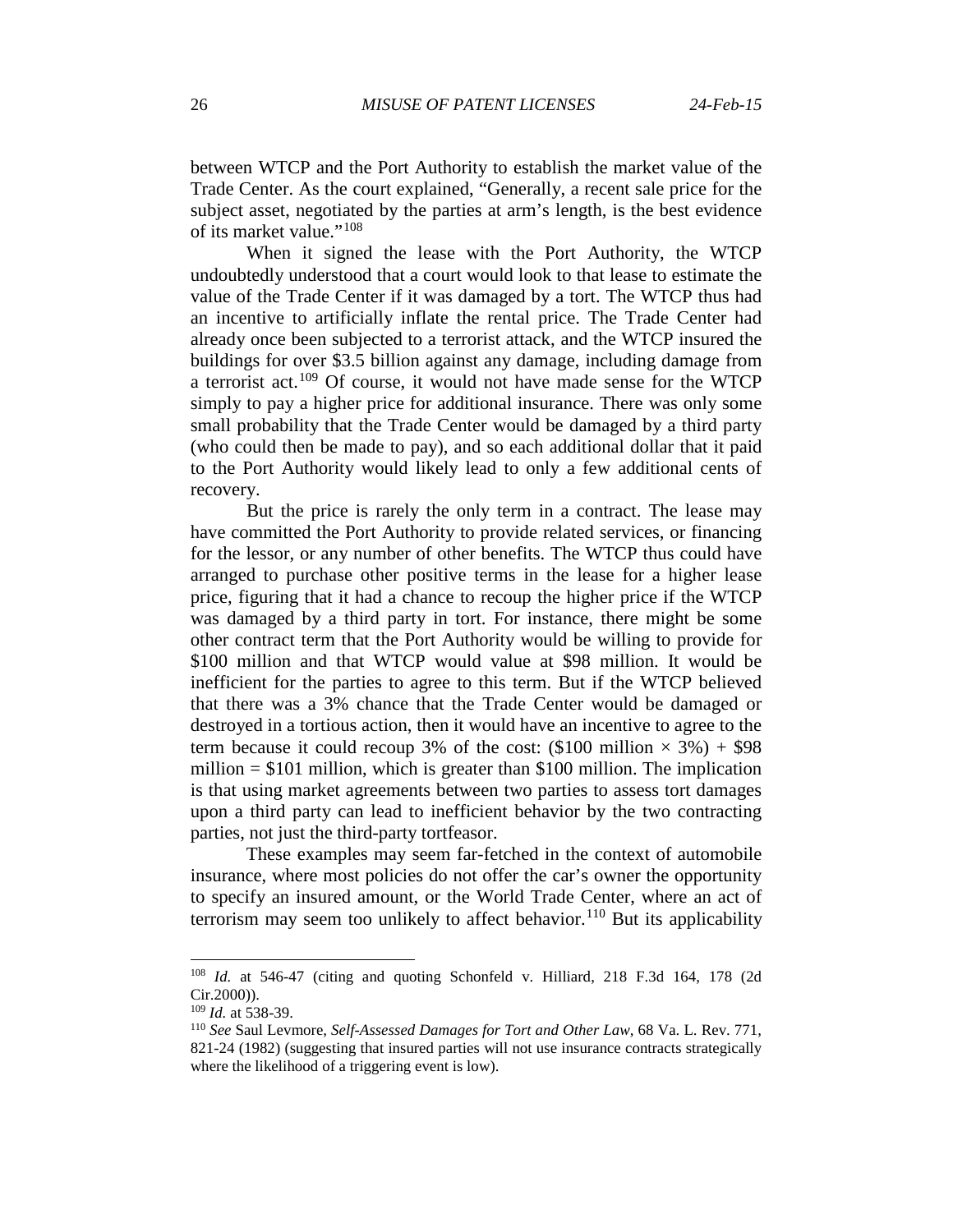to patent law is much more straightforward. When a patent holder *P* agrees to license a patent to a licensee  $L_1$ , it must anticipate that this license will be used to set damages in any future litigation between *P* and future licensees  $L_2$  or  $L_3$ . Accordingly, *P* has an incentive to drive the price it sets with  $L_1$  as high as it possibly can.

How would *P* go about this? As a first step, it might engage in hard bargaining, refusing to license the patent for a reasonable amount. The social cost is that licensing agreements might become much less common if patent holders refuse to license their IP for reasonable sums that approximate expected trial outcomes. The result could be a decrease in licensing and an increase in socially costly trials.

An alternative would be for *P* to package a patent license with other valuable inducements in order to obtain a higher price. The typical patent license includes just two terms: a royalty payment, and a license for the patent for a period of years.<sup>[111](#page-26-0)</sup> Yet this need not necessarily be the case. Just as the WTCP might have obtained more favorable loan terms or any number of other contractual benefits in exchange for a higher lease price, *P* might provide subsidiary benefits—in addition to the patent license itself in exchange for greater royalties. *P* could offer to share technical information with  $L_1$ , or make available its employees to assist  $L_1$  in utilizing the patented technology,<sup>[112](#page-26-1)</sup> or promise  $L_1$  a discount on future patent licenses, or package the patent license with a trademark license or other intellectual property, or any number of other inducements. Even if *P* is effectively "selling" the good or service for less than it is worth (if  $L_1$  will not take it for full value), the exchange is still worthwhile for P if it will increase the royalties it might eventually receive from *L2* or *L3*.

*P* might also negotiate a license in which it absolves *L1* of responsibility for all past and future infringement while appearing to be selling a license only for a portion of that time period.<sup>[113](#page-26-2)</sup> For instance, suppose that  $L_1$  has sold 1 million allegedly infringing units of a product and intends to sell 1 million more. Imagine that *P* and *L1* agree upon a royalty of \$1 per unit. *P* could offer  $L_1$  a blanket license for a lump sum payment of \$1.5 million, which represents a discount of \$500,000 compared with what  $L_1$  might have expected to have paid.  $P$  could then structure the license so that it only references  $L_1$ 's future conduct, making it appear as if *L1* is actually paying a royalty rate of \$1.50 per unit.

<span id="page-26-0"></span> <sup>111</sup> *See Simple Patent Licenses*, 3 ECKSTROM'S LICENSING - FORMS § 5:1 ("There is undoubtedly a large number of naked patent licenses regularly granted which are unaccompanied by rights to use other forms of intellectual property.").

<span id="page-26-1"></span><sup>112</sup> *See* Lee, *supra* note [88,](#page-19-6) at 1505 (arguing that patent license can facilitate this type of knowledge transfer).

<span id="page-26-2"></span><sup>113</sup> *See* Keele, *supra* note [11,](#page-2-6) at 228 (describing a similar type of arrangement).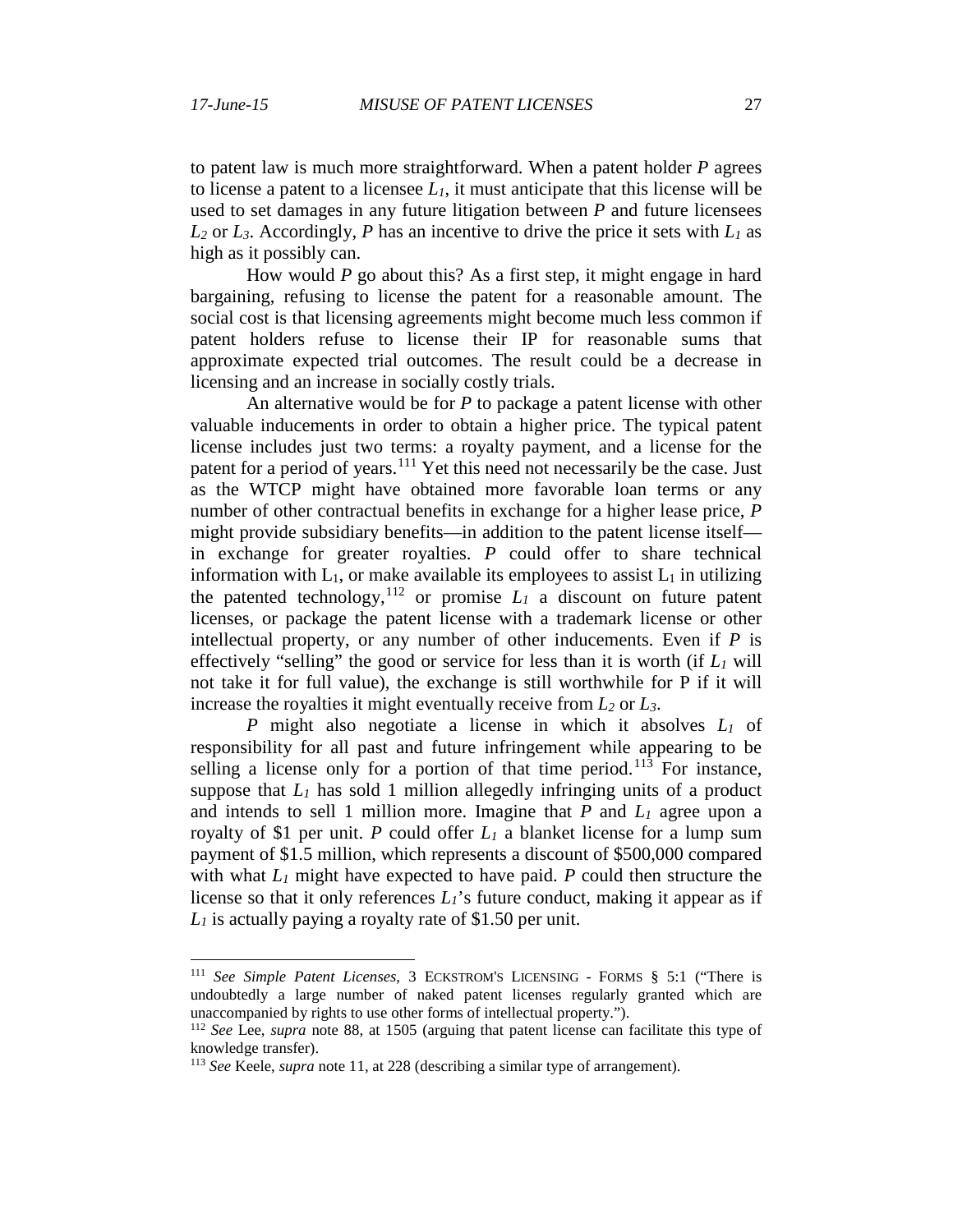These concerns are not hypothetical. For instance, in Ericsson v. InterDigital,  $114$  a third party (Nokia) accused InterDigital of artificially inflating the value of its patents in order to drive up the licensing price that Nokia would be required to pay. InterDigital had agreed to license patents to Nokia for a price based in part on what other firms would pay InterDigital to license the same patents.<sup>[115](#page-27-1)</sup> InterDigital then succeeded in negotiating a lucrative license with Ericsson and demanded a substantial payment from Nokia. Nokia, in return, accused InterDigital of artificially inflating the value of its license with Ericsson. This example is perhaps more acute than the typical case in which licenses are used to compute damages because the price of Nokia's license depended directly on the agreement between InterDigital and Ericsson. Nonetheless, the same types of concerns pervade both situations.

Because of these concerns, courts generally do their best to prevent these types of arrangements from infecting license-based valuations. If a patent license includes additional benefits—above and beyond a simple license to the patent—courts typically refuse to treat the license as evidence of a reasonable royalty.<sup>[116](#page-27-2)</sup> As noted above, this is entirely appropriate in the context of litigation damages where the only benefit "purchased" by the defendant is a license to use the patent. P might still attempt to hide the other terms of the deal, describing the royalty rate in one document and leaving the other inducements for a separate document or no document at all. If it were later discovered that a license relied upon by the court contained other, unstated terms, it might be possible to reopen the damages judgment based on fraud on the court. Nonetheless, it will be incumbent upon courts and parties to remain vigilant in policing these types of behaviors. As courts rely more and more upon licenses for measuring reasonable royalties, patent owners will have incentives to inflate licensing prices and then attempt to obscure or conceal that inflation by any means available to them.

It is worth noting that the effects detailed in this section and in section II.A push in opposite directions. Because licenses are necessarily probabilistic calculations of expected trial outcomes—with victory for the patent holder uncertain—they will tend to depress damages calculations at trial. At the same time, patentees have an incentive to inflate the price of licensing agreements, even at the expense of inefficient transactions, which will tend to increase damages calculations at trial. It may be tempting to conclude that these effects will balance one another out, or at least come close enough to doing so that it is safe to ignore them. But this would be

<span id="page-27-0"></span> <sup>114</sup> 418 F.3d 1217 (Fed. Cir. 2005).

<span id="page-27-1"></span><sup>115</sup> *Id.* at 1220.

<span id="page-27-2"></span><sup>116</sup> *See supra* note [40](#page-8-9) and accompanying text.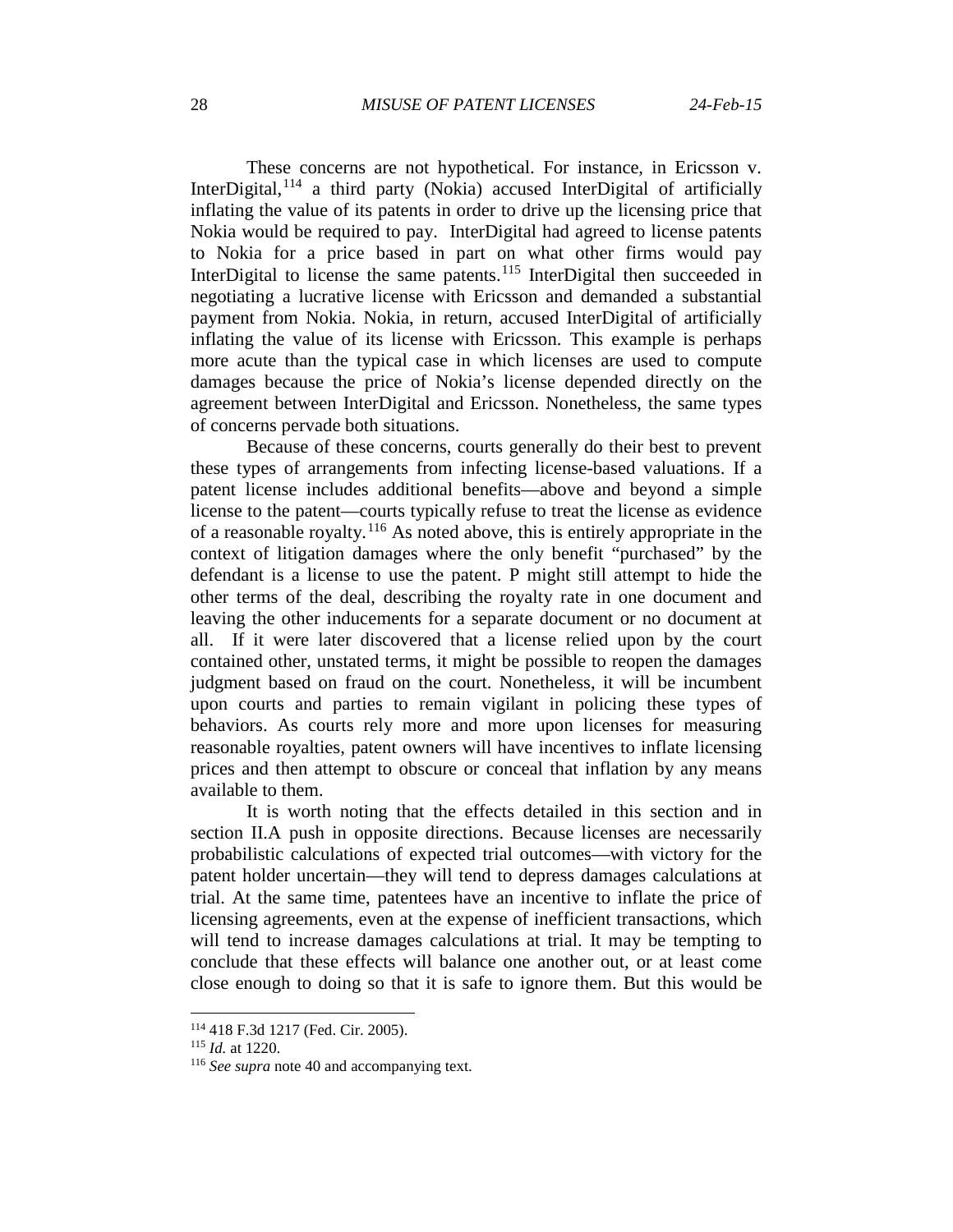error. It would be pure fortuity if the two effects negated one another, and there is no reason to expect that they would. Moreover, the price distortion from the former effect—the fact that licenses represent settlement of uncertain patent claims—will likely dwarf any distortion that patentees can introduce by inflating license prices. If a given patent is only 50% likely to be valid and infringed—which may if anything be an overestimate of the patent's probability of success—then the licensing price for the patent will be discounted by 50%. It seems unlikely that a patent holder could inflate the licensing price of a patent through contract to the same degree. Nonetheless, any type of contractual manipulation is harmful both for the mispricing it can cause, and for the social waste and rent-seeking it generates.

### IV. A WAY FORWARD?

The question that remains is whether there exists a solution to the problems described above. Is there a mechanism by which courts can render patent licenses a useful guide to calculating reasonable royalty damages? It is on this issue that courts and commentators have floundered. This Part takes up the challenge of finding such a solution.

## A. The Selection of Licenses

As an initial step, courts should attempt to select those licenses that provide the most accurate estimate of damages. The dollar value of a license (roughly) represents the underlying value of the patent discounted by the probability that the patent will be found invalid or not infringed at trial. If the parties believe that there is only a 10% chance that a court will find the patent valid and infringed, the license value will be 10% of the patent's underlying value—which is what the court is attempting to discover.<sup>[117](#page-28-0)</sup> If the parties believe that there is a 50% chance that a court will find the patent valid and infringed, then the parties will agree to license the patent for 50% of the patent's underlying value. Accordingly, the most accurate gauge of a patent's value will be provided by licenses negotiated by parties who agreed that a patent was 100% likely to be found valid and infringed. If the parties had no doubt as to the expected outcome at trial, then they would likely have negotiated a licensing amount approximately equivalent to *d*—the expected damages at trial, and the value that the court is seeking to discover. More generally, the greater the probability that the patent owner would prevail at trial (per the beliefs of the parties to a licensing

<span id="page-28-0"></span><sup>&</sup>lt;sup>117</sup> *See supra* notes 57-65 and accompanying text.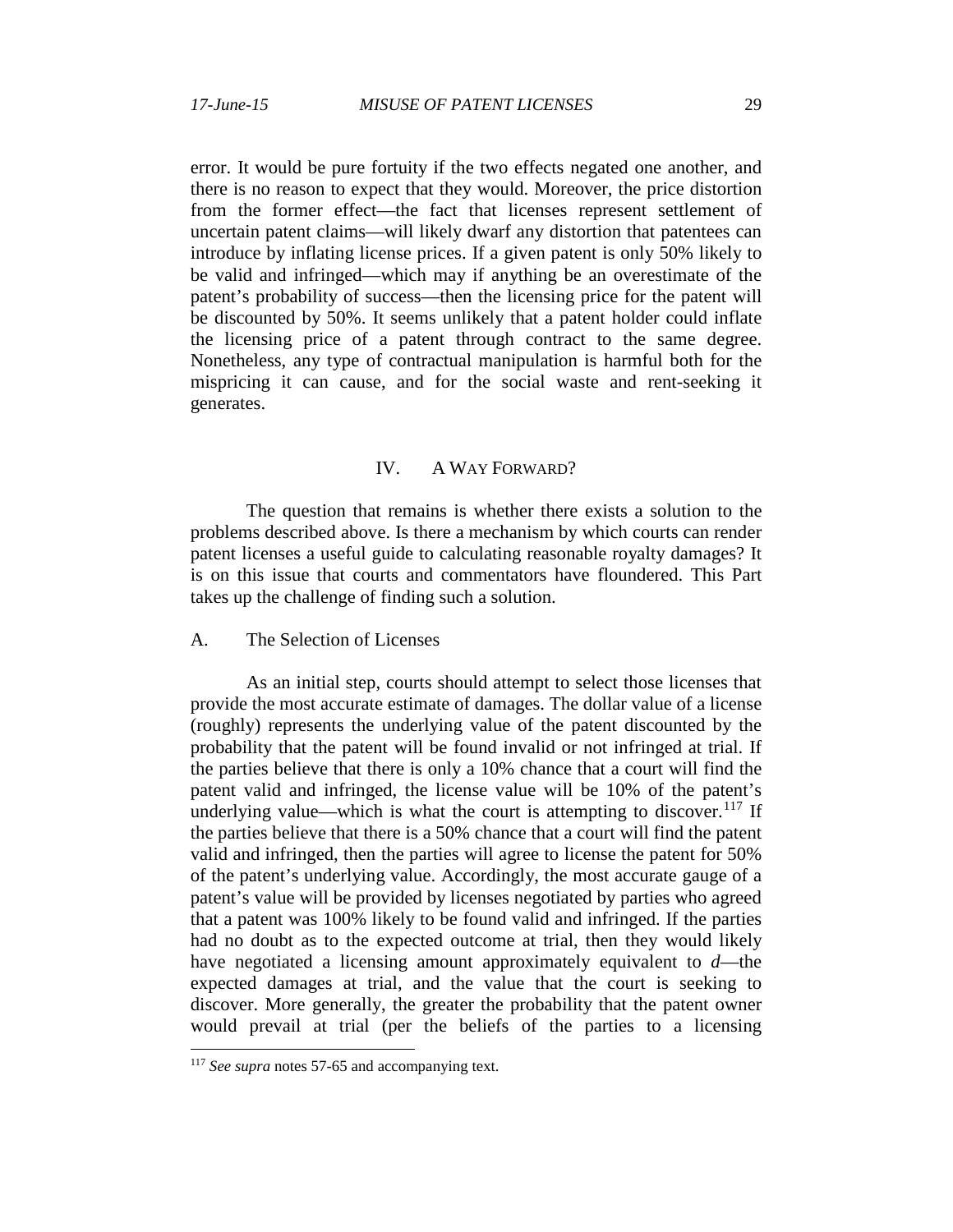negotiation), the closer the value of the license to the "true" value of the patent, and the greater the weight that license should be afforded by a court when assessing damages.

In many cases, this means licenses negotiated as litigation settlements will be *more* accurate and *more* useful gauges of patent value than licenses negotiated outside of litigation. In particular, the most reliable indicator of value will be a license negotiated in the course of a trial that the patent owner was *winning*, or (better yet) winning handily.<sup>[118](#page-29-0)</sup> The closer the plaintiff is to being 100% certain of prevailing, the more accurate the value of the license.[119](#page-29-1) Courts should thus look for licenses that were negotiated under circumstances that were highly unfavorable to the defendant. If the defendant has received an unfavorable claim construction ruling,  $120$  or had its invalidity defenses thrown out on summary judgment,<sup>[121](#page-29-3)</sup> and elects to settle, it is safe to assume that the plaintiff and defendant believe it is highly probable that the patent will be found valid and infringed—and surely more probable than they did before the trial started. A defendant who is losing at trial will often see the writing on the wall and settle the case for close to the patent's full value.<sup>[122](#page-29-4)</sup> To be clear, the point is comparative: if courts must use existing licenses, they are better off with licenses negotiated when the defendant was losing at trial.

Recall the issue in *LaserDynamics*, described in Part I: the parties introduced twenty-nine licenses into evidence, twenty-eight of which were for amounts of \$1 million or less, and one of which—the BenQ settlement—was for \$6 million.<sup>[123](#page-29-5)</sup> The BenQ settlement was negotiated as an end to a trial in which the defendant had already been repeatedly sanctioned, faced a stark disadvantage at trial, and was very likely to lose.<sup>[124](#page-29-6)</sup> The BenQ license was thus an extreme outlier—and of all the licenses in evidence, it was the one that most accurately captured the value

<span id="page-29-0"></span> $118$  For the purposes of using a license to indicate the value of a patent, it does not matter why the patent owner is winning the case. All that matters is that the parties believe it is very likely that the patent will be held valid and infringed. The one exception is if the defendant is at risk of being forced to pay treble damages for willful infringement. *See* Power Lift, Inc. v. Lang Tools, Inc., 227 U.S.P.Q. 435, 438 (Fed. Cir. 1985). The threat of treble damages would distort the licensing price.

<span id="page-29-1"></span><sup>119</sup> *See id.*

<span id="page-29-2"></span><sup>&</sup>lt;sup>120</sup> Claim construction is the process by which a court interprets or construes the claim terms in a patent. *See* Markman v. Westview, 517 U.S. 370 (1996) (outlining the procedure for courts to construe claims).

<span id="page-29-3"></span><sup>121</sup> *See* 35 U.S.C. §§ 101, 102, 103, 112 (describing the various bases upon which a defendant might argue that a patent is invalid).<br> $122 \text{ See Posner}, \text{supra note } 27$ , at 406 (analyzing bargaining dynamics within trial).

<span id="page-29-5"></span><span id="page-29-4"></span><sup>&</sup>lt;sup>123</sup> LaserDynamics, Inc. v. Quanta Computer, Inc., 694 F.3d 51, 57–58 (Fed Cir. 2012).

<span id="page-29-6"></span><sup>&</sup>lt;sup>124</sup> *Id.* at 58 ("The district court had allotted BenQ one-third less time than Mr. Kamatani for *voir dire,* opening statement, and closing argument . . . .").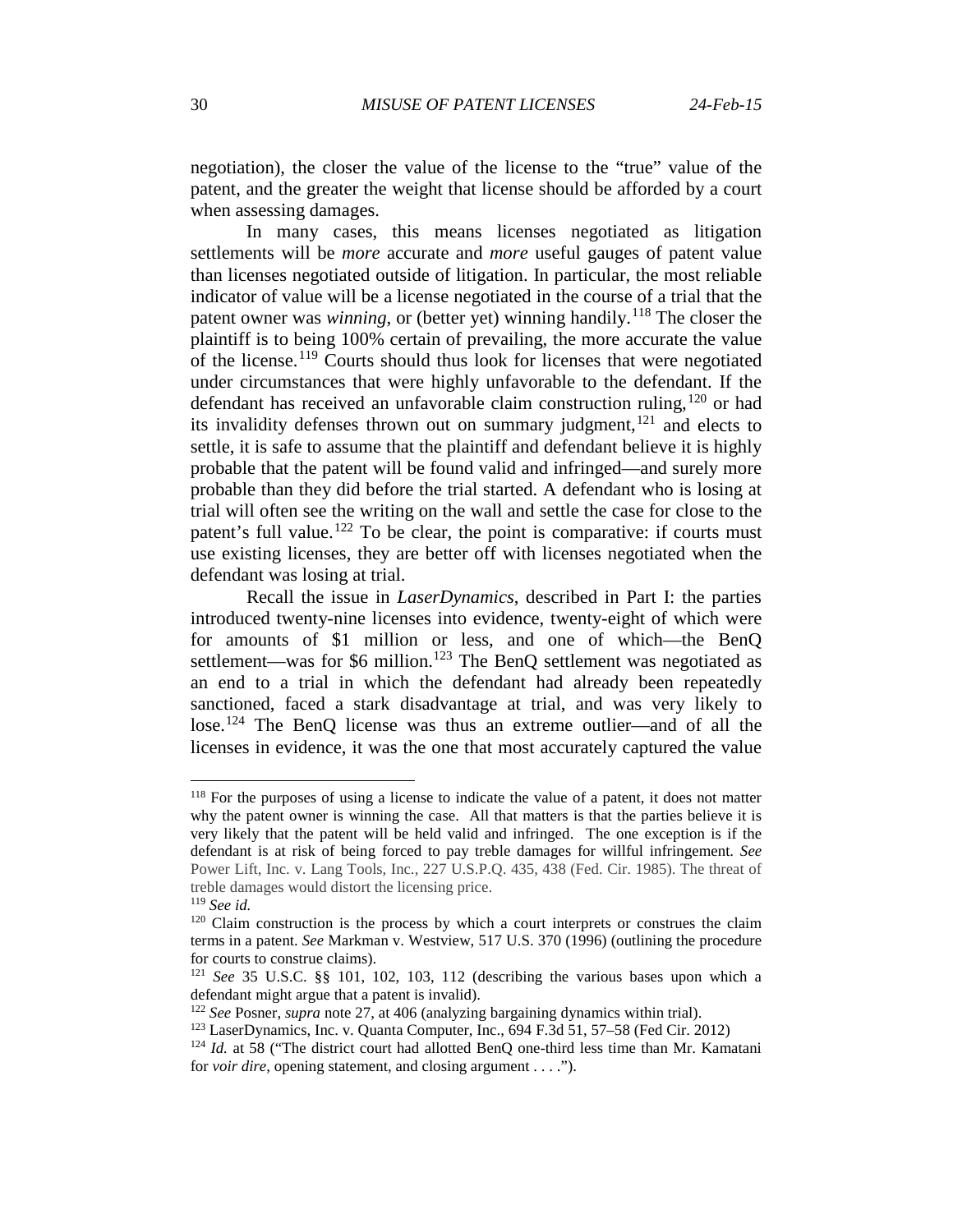of the patent. This is precisely because BenQ was so likely to lose at trial. Six million dollars is the amount that a defendant was willing to pay LaserDynamics when it seemed certain that it would lose at trial and be made to pay one way or another; \$1 million (or less) was the amount that licensees were willing to pay when there was some substantial likelihood that they would prevail if it came to a trial. The *LaserDynamics* court should have adopted exactly the opposite posture: it should have treated the BenQ settlement as its guiding star and relegated the other twenty-eight licenses to secondary status. It is in this respect that the courts' approach to using licenses to assess patent damages is not merely incoherent, but backwards.

Of course, licenses negotiated as settlements to trial will not always provide more accurate guides than licenses negotiated outside of trial. The probability of prevailing at trial, even against the same patent owner, can differ widely from licensee to licensee. This is primarily because they may be selling different products with different probabilities of infringing the patent.<sup>[125](#page-30-0)</sup> There may be cases in which a license negotiated outside of litigation provides the most accurate guide to patent value because that licensee happens to believe it has the lowest probability of success at trial. But in the aggregate, the licenses that provide the most accurate indications of value will be those negotiated in the midst of trials that were going well for the plaintiffs and poorly for the defendants.

This is why courts' and commentators' hostility toward litigation settlements as a gauge of patent damages is not just misguided but backward.<sup>[126](#page-30-1)</sup> In refusing to consider licenses negotiated during litigation, courts have ignored not merely a useful source of information, but in many cases *the most useful* source of information. Of course, that is not to say that licenses negotiated in litigation will necessarily be terribly useful, particularly when the licensee was not faring poorly. These licenses still represent only floors to a patent's value, not accurate point estimates. But in many cases the courts will have no better options.

## B. An Estimated Multiplier

Another solution would be for the court assessing damages to apply a multiplier to an existing license. If a court concludes that the parties to an existing license believed there was a 25% probability that the patent was valid and infringed, it could simply multiply the license value fourfold and

<span id="page-30-1"></span><span id="page-30-0"></span> <sup>125</sup> If the patent is invalid, it is invalid with respect to all potential infringers. Greene, *supra* note [78,](#page-17-4) at 5-7. But some putative infringers might make products that almost certainly infringe, while others might manufacture products that are highly unlikely to do so. <sup>126</sup> *See* sources cited in *supra* note[s 46-](#page-10-6)[47.](#page-10-7)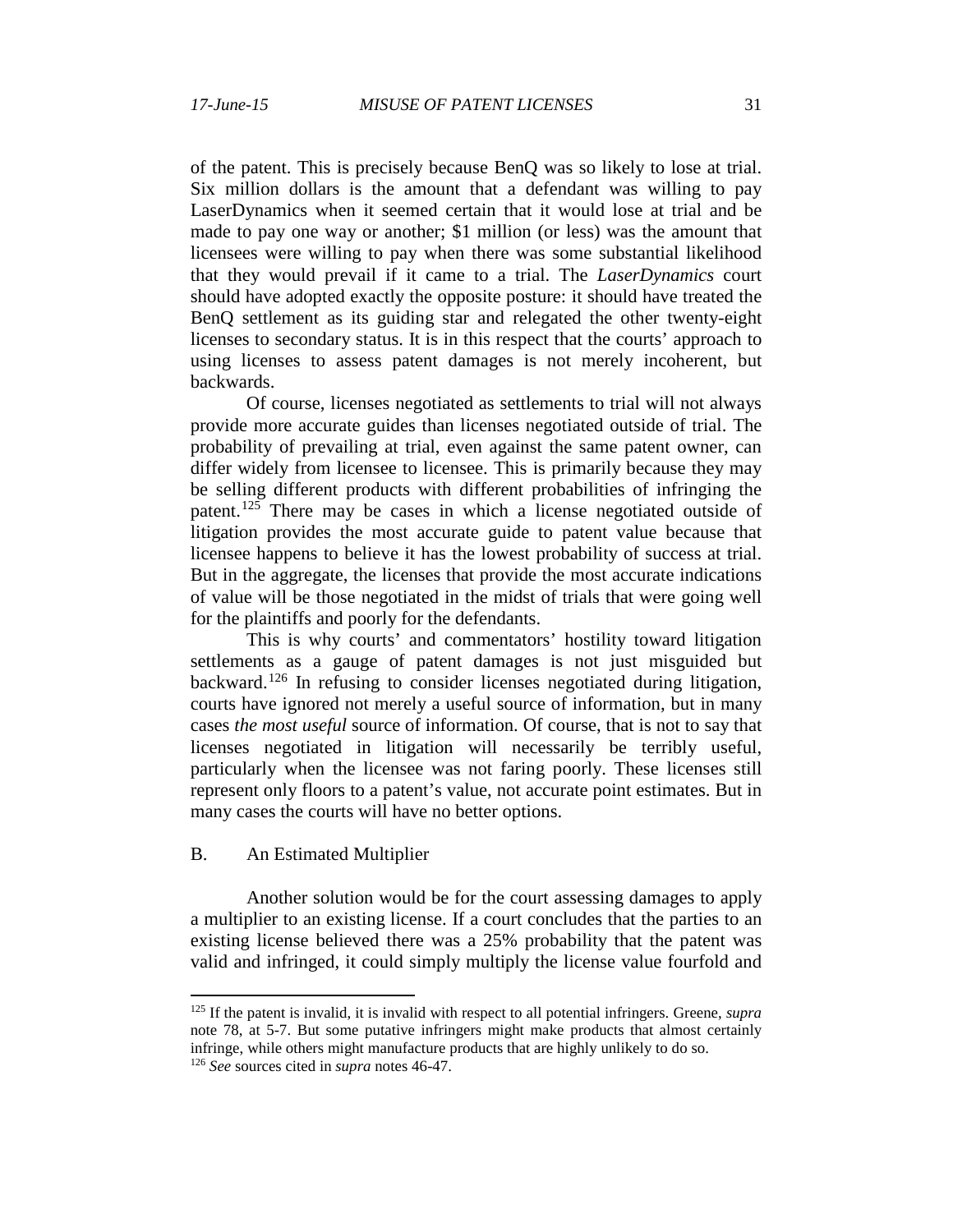assess damages in that amount.<sup>[127](#page-31-0)</sup> This solution seems promising (and simple) at first glance, but it runs immediately into the problem of private information that permeates this issue. The court needs to know how the parties to the license *perceived* the strength of the patent—what probabilities did *they assign* to validity and infringement?[128](#page-31-1) The only truly reliable information on this question is in the possession of the parties to the license themselves, and it is very unlikely that the court could ever discover this information. In most cases what information that exists will be protected by attorney-client privilege.<sup>[129](#page-31-2)</sup> If a licensing party formed a belief about the probability of invalidity or infringement, it likely did so in the context of a communication with its lawyers. Even where the relevant information is discoverable, there may be no written record; the court would need to rely upon the testimony of the parties. And of course the patent owner has no reason to testify honestly and nothing to prevent it from artificially inflating the patent's value.

In the alternative, a court might seek objective indications of the probabilities that underlay an existing license. When the parties present expert evidence on damages, their experts might include estimates of the ex ante probability that a patent would be found valid and infringed—in other words, the expert's best guess as to the parties' beliefs, at the time the license was negotiated, of the probability that the patent owner would prevail at trial.<sup>[130](#page-31-3)</sup> (Or, for that matter, the court might hire its own expert or special master to provide an independent evaluation of the same question.<sup>131</sup>) In essence, the court would be constructing a miniature trial on the merits of the prior license, attempting to reconstruct the terms of the bargain that the parties intended. Indeed, it appears that some patent

<span id="page-31-0"></span> <sup>127</sup> *See* Daralyn J. Durie & Mark A. Lemley, *A Structured Approach to Calculating Reasonable Royalties*, 14 LEWIS & CLARK L. REV. 627, 643 (2010) (proposing a structured method by which courts might calculate patent royalty damages); Taylor, *supra* note [11,](#page-2-6) at 131 (suggesting that "adjustments" be made to license values, without specifying what those adjustments might be); Jarosz & Chapman, *supra* note 11, at 797. None of these scholars recognizes or analyzes the advantages and problems involved in such an approach as detailed in this section.

<span id="page-31-1"></span><sup>128</sup> *See supra* Part II.A.

<span id="page-31-2"></span><sup>129</sup> *See* Burlington Industries v. Exxon Corp., 65 F.R.D. 26 (D. Md. 1974) (defining and describing the scope of the attorney-client privilege); In re Revastigmine Patent Litigation, 237 F.R.D. 69 (S.D.N.Y. 2006) (same); *see also* John Dragseth, *Note, Coerced Waiver of the Attorney-Client Privilege for Opinions of Counsel in Patent Litigation*, 80 MINN. L. REV. 167 (1995) (analyzing situations in which parties can be forced to disclose otherwise privileged information).

<span id="page-31-3"></span><sup>130</sup> *Cf.* Apple, 869 F. Supp. 2d at 905 (discussing the role that damages expert play in establishing reasonable royalty damages at trial).

<span id="page-31-4"></span><sup>&</sup>lt;sup>131</sup> This practice is relatively rare, but it does occur on occasion. One instance was the Apple v. Motorola litigation before Judge Posner. *See id.* (discussing the court's use of an independent damages expert); s*ee also* FED. R. EVID. 706.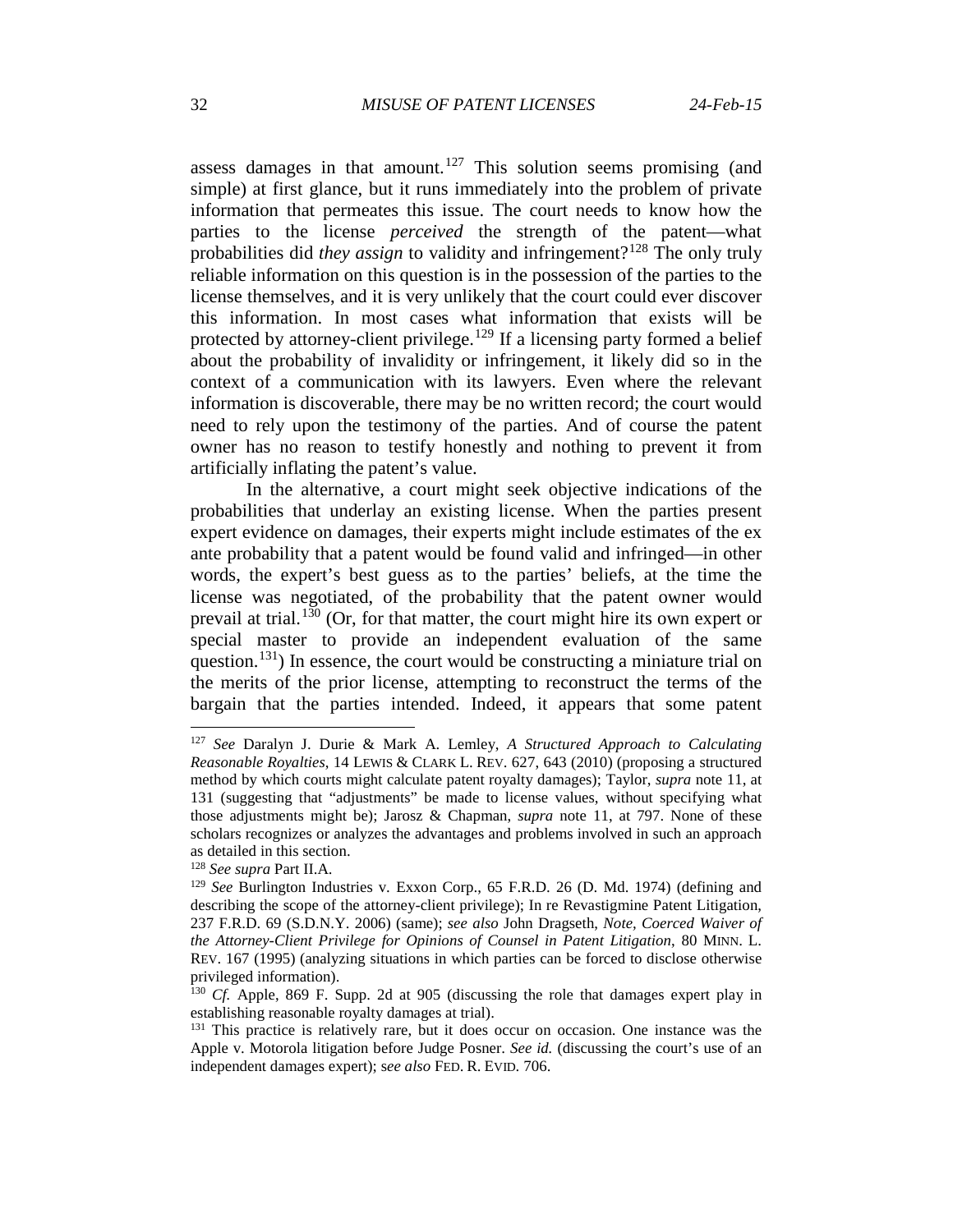damages experts have begun suggesting multipliers in their expert reports.[132](#page-32-0) In theory, courts could draw upon experts' recommendations and attempt to calculate multipliers to license values.

Yet there are (at least) four significant problems with this approach. The first is that it involves using objective information to answer a fundamentally subjective question. When an expert attempts to assess the likelihood that a patent would have been held valid and infringed in a prior litigation, the expert must endeavor to determine the parties' perceptions of the patent's strength at the time the license was negotiated. But there is no reason to believe that this expert's guess will hit anywhere close to the mark. The expert might discover important prior art that the licensee could not find; or the expert might miss important prior art that the licensee possessed.[133](#page-32-1) Similarly, the expert might have at her disposal a set of arguments that the prior licensee did not, or lack some legal theory that the prior licensee viewed as critical. Using an expert to estimate a prior licensee's view of its prospects at trial rests on a grand assumption: the expert will have access to the same evidence and the same legal arguments as the prior licensee. It is of course possible that this assumption will hold in one case or another, but there is little reason to believe that it will be consistently true. After all, the damages expert is operating at the end of a full trial on the merits, during which the parties have presumably produced every significant piece of evidence and argument available.<sup>[134](#page-32-2)</sup> The prior license might have been negotiated well before any trial, after much less investigation and study.

The second problem is that the prior licensing negotiation involved private information that an expert in a later case cannot access.. The infringement issues in the instant case might differ dramatically from the infringement question that confronted the parties to the earlier license. The prior licensee (*L1*) might have been producing a very different product from

<span id="page-32-0"></span><sup>&</sup>lt;sup>132</sup> However, reported cases in which experts are even permitted to testify in favor of multipliers are few and far between. *Compare* Mondis Tech., Ltd. v. LG Electronics, Inc., No. 2:07-CV-565-TJW-CE, 2011 WL 2417367, at \*7 (E.D. Tex. June 14, 2011) (allowing an expert to testify that an existing royalty should be tripled) *with* Avocent Redmond Corp. v. Rose Electronics, 2013 WL 1890007 (W.D. Wash.) ("This Court correctly prohibited Dr. Kerr from arbitrarily trebling his proffered royalty based on a generic 33% litigation success rate.").

<span id="page-32-1"></span><sup>&</sup>lt;sup>133</sup> Prior art is any information in the public domain that predates the patented invention. A patent can be invalidated as obvious or not novel on the basis of prior art. Robert Patrick Merges & John Fitzgerald Duffy, Patent Law and Policy: Cases and Materials 42-49 (6<sup>th</sup> ed. 2013).

<span id="page-32-2"></span><sup>134</sup> *See* Timothy Flynn, Jr., *On "Borrowed Wits": A Proposed Rule for Attorney Depositions*, 93 COLUM. L. REV. 1956, 1962 (1993) ("The second fundamental justification offered for the adversary model is that its incentive structure makes it the best system for eliciting truth.").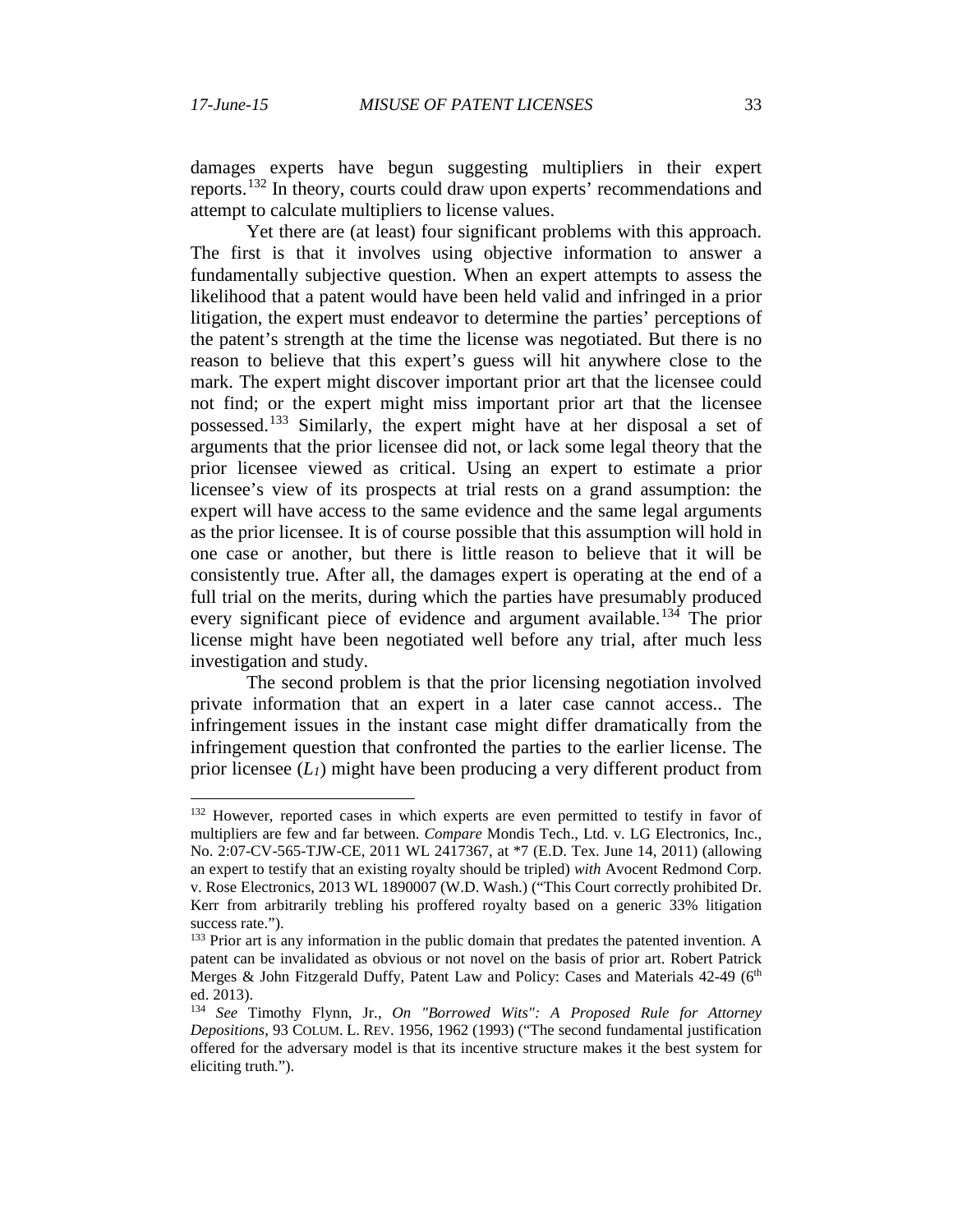the product that was at issue in the current litigation between the patent owner  $(P)$  and the new putative infringer  $(L_2)$ . Moreover, with respect to the prior license, *L1* might be in possession of critical information related to infringement. After all, it was *L1*'s product that was alleged to infringe the patent.  $L_2$  may have difficult accessing this private information;  $L_1$  is not a party to the lawsuit and can be served only with certain types of discovery.<sup>[135](#page-33-0)</sup> And without that information,  $L_2$ 's expert can only guess at the probability that  $L_1$  would have been found to infringe.

The third problem with attempting to estimate a multiplier for a prior license is that it forces the parties to make arguments during the damages phase of the trial that directly contradict the arguments they made during the liability phase. The defendant will argue that the court should apply a low multiple—perhaps a multiple of 1—to the prior license when calculating damages. In other words, the defendant will argue that when *P* licensed the patent to *L1*, it was a near-certainty that the patent was valid and infringed. This follows a trial in which the defendant argued precisely the contrary (particularly with respect to invalidity). The patent owner (*P*), for its part, would argue for a high multiple, claiming that when it negotiated with  $L_1$  it was doubtful that a court would find the patent valid and infringed. The patent owner has of course just spent the entire trial arguing the opposite: that the patent is obviously valid and infringed. Accordingly, both parties would find themselves trying to proffer arguments that they are likely estopped from raising due to positions they had taken earlier in the litigation.<sup>[136](#page-33-1)</sup> The result would be an awkward mess for the court. To be sure, these conflicts between the liability and damages phases might limit the sorts of outlandish claims the parties might try to make. But while that might be a good mechanism for reaching a moderate result, it will not necessarily lead to an accurate one.<sup>[137](#page-33-2)</sup>

Finally, even if the parties' experts manage to produce insightful and accurate estimates of the licensing multiple, the court will likely misuse or even ignore them. Consider the point at trial at which this issue will arise. The judge and jury have just completed a trial in which the patent was found to be valid and infringed. They are now being asked to find—

<span id="page-33-0"></span> <sup>135</sup> *Compare* FED. R. CIV. P. 30 (allowing depositions of nonparties) *with* FED. R. CIV. P. 33, 35, 36 (barring interrogatories and other types of discovery directed at nonparties) *and* FED. R. CIV. P. 45 (permitting document requests directed at nonparties only with leave of the court).

<span id="page-33-1"></span><sup>136</sup> Teledyne, Inc. v. NLRB, 911 F.2d 1214 (6th Cir. 1990) (analyzing and describing judicial, equitable, and collateral estoppel).

<span id="page-33-2"></span> $137$  This particular problem could be avoided if the court simply appointed its own expert. But then the court would lose the benefit of the adversarial process and the high-powered incentives it creates. There is no guarantee that the court's expert will obtain all of the most relevant evidence or raise the most important arguments on either side.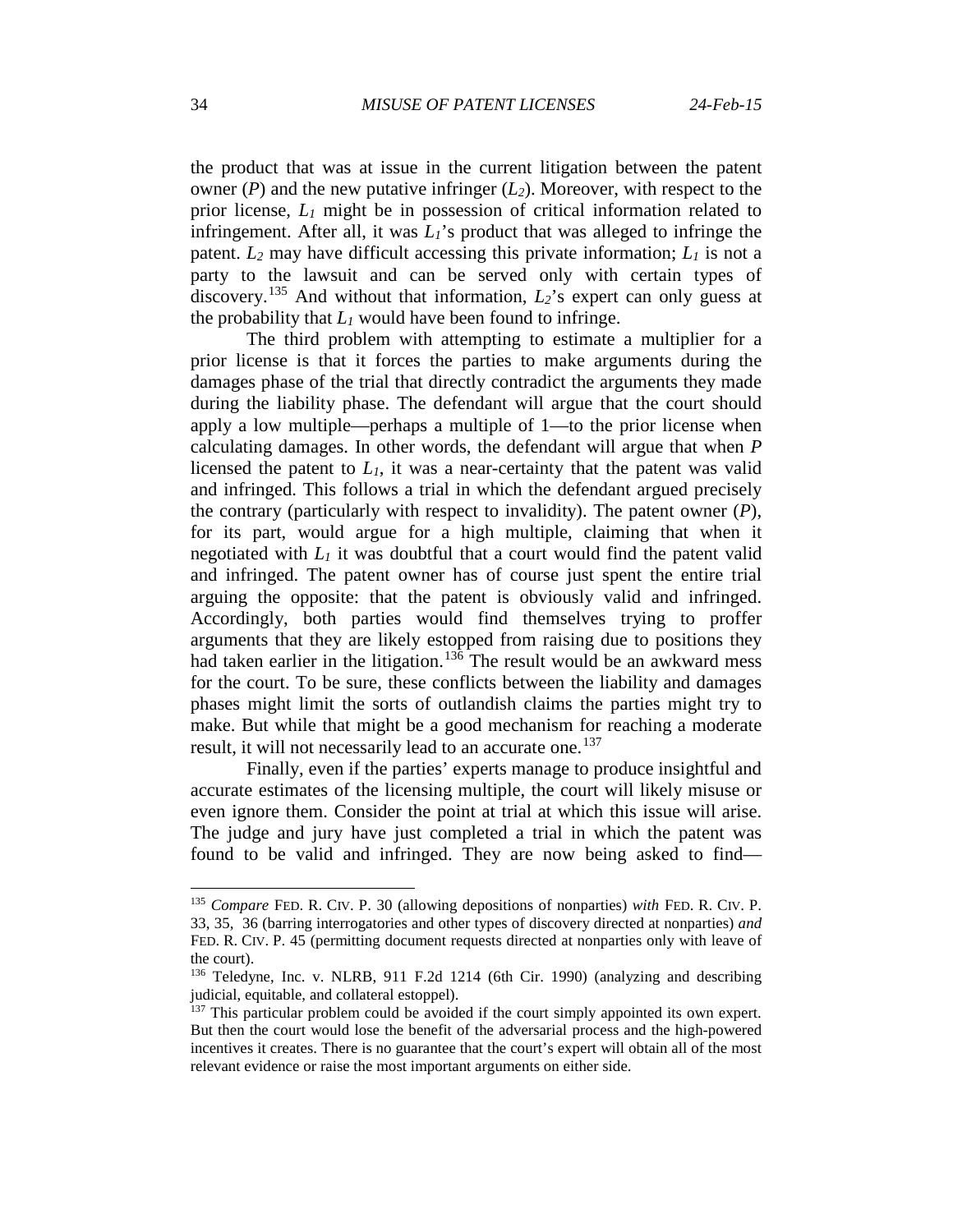contrary to what they have just decided—that there was a significant ex ante probability that they would have reached the opposite decision. This is an implausible mental task for nearly anyone, including judges.<sup>[138](#page-34-0)</sup> People too often fall prey to motivated reasoning—the tendency to believe selectively those facts and arguments that support their prior conclusions and dispositions.<sup>[139](#page-34-1)</sup> Any judge or juror would be very hard-pressed to give a fair hearing to an expert who claims that their decision was less than 100% foreordained. Inevitably, then, courts and juries will consistently underestimate the appropriate multiplier to apply. In many cases they will ignore the need for a multiplier entirely. It is for this reason that no court has ever applied or even discussed the use of a multiplier in a published opinion, even though many have discussed the use of licenses to set reasonable royalty damages. $140$ 

## C. A Standard Multiplier

Instead of attempting to calculate a multiplier for any given license or case, courts could instead apply a standard, constant multiplier to all licenses across all cases. For instance, patent plaintiffs prevail in approximately 25% of all patent cases.<sup>[141](#page-34-3)</sup> If we assume, as a very rough cut, that any given patent owner has a 25% chance ex ante of prevailing against any given alleged infringer,  $142$  then the appropriate multiplier is four.  $143$ Courts have thus far appeared resistant to using a standard multiplier, but on

<span id="page-34-0"></span> <sup>138</sup> Stephen A. Siegel, *The Constitution on Trial: Article III's Jury Trial Provision, Originalism, and the Problem of Motivated Reasoning*, 52 SANTA CLARA L. REV. 373, 455 (2012); Jon Hanson & Douglas Kysar, *Taking Behavioralism Seriously: The Problem of Market Manipulation*, 74 N.Y.U. L. REV. 633, 653 (1999); Ziva Kunda, *The Case for Motivated Reasoning*, 108 PSYCHOL. BULL. 480 (1990).

<span id="page-34-1"></span><sup>139</sup> DANIEL KAHNEMAN, THINKING FAST AND SLOW (2014); *see also* Eric A. Posner & Cass R. Sunstein, *Institutional Flip-Flops* (unpublished manuscript 2014), http://papers.ssrn.com/sol3/papers.cfm?abstract\_id=2553285 (discussing motivated reasoning in the context of institutional questions).

<span id="page-34-2"></span><sup>140</sup> *See supra* Part I.

<span id="page-34-3"></span><sup>&</sup>lt;sup>141</sup> Mark A. Lemley, *The Fractioning of Patent Law*, *in* INTELLECTUAL PROPERTY AND THE COMMON LAW*,* (Shyamkrishna Balganesh, ed.) (2012).

<span id="page-34-4"></span><sup>&</sup>lt;sup>142</sup> This is of course an entirely heroic assumption. It is highly possible that the probability of prevailing against a party that eventually agreed to license a patent diverges substantially from the actual probability of prevailing at trial, due to selection effects. The point is not to arrive at the perfect number, but just to find a rough and ready estimate that can be deployed across cases. As the discussion will demonstrate, there are substantial problems that accompany even this use of a rough number that go beyond any question of accuracy of what that number should precisely be.

<span id="page-34-5"></span> $143$  1 / 0.25 = 4.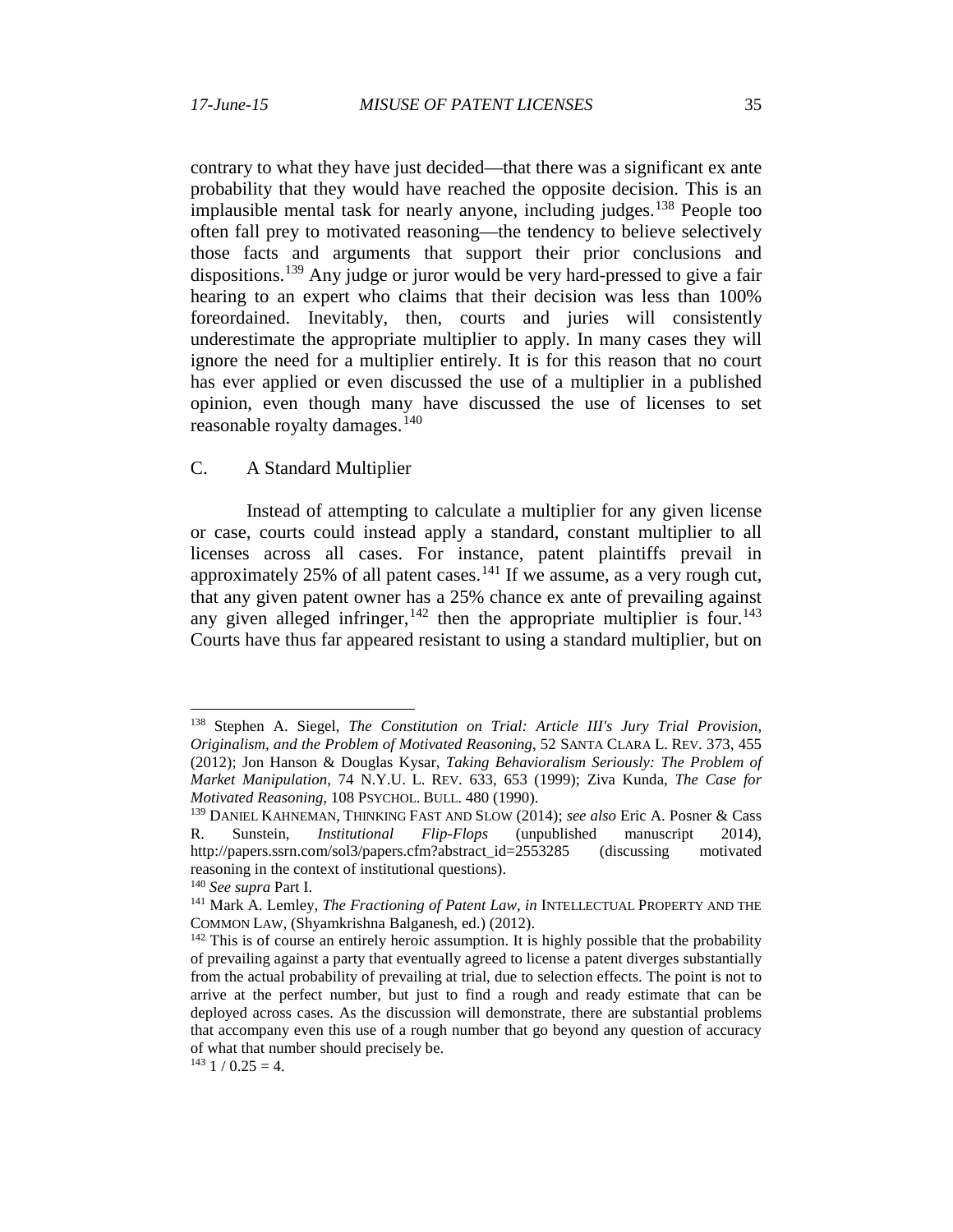the grounds that it lacks a connection to the case at bar.<sup>[144](#page-35-0)</sup> However, that is precisely the advantage of such an approach. The use of a standard multiplier would free courts and experts from the informational problems described above. It would also eliminate the concern that judges and juries would underestimate the appropriate multiplier due to motivated reasoning.<sup>[145](#page-35-1)</sup>

The use of a standard multiplier would create problems, though. Even if the standard multiplier is correct in the aggregate, in the sense that the average license involves a patent that was 25% likely to be found valid and infringed, it will still overcompensate and undercompensate most patent holders. If the proper multiplier for a license is greater than four, the standard multiplier will undercompensate the owner of that patent if it prevails at trial. If the proper multiplier is less than four, the standard multiplier will overcompensate the patent owner. The patent owner will be properly compensated only in the rare case where the particular licensed patent was exactly 25% likely to be found valid and infringed at trial. Under normal circumstances, this type of systematic overcompensation and undercompensation would be a problem.<sup>[146](#page-35-2)</sup> After all, it is not the aggregate outcome that matters. If certain types of inventors are being systematically undercompensated, they may reduce their investments in research and development. And if other inventors are being systematically overcompensated, they might engage in socially wasteful expenditures in order to acquire more patents. Wastefully high levels of resources will flow to the types of inventions that are being overcompensated, leaving other types of innovation underfunded.

However, in this context, the overcompensation and undercompensation may turn out to be a feature, rather than a bug. The reason is that the patent owners who will be undercompensated are those who succeeded in licensing patents with a low probability of winning at trial. For instance, if a patent owner  $(P)$  and licensee  $(L)$  agree that there is only a 10% chance that the patent will be found valid and infringed, they will discount the licensing price by a factor of 10. If *P* eventually prevails against a subsequent licensee  $(L_2)$  at trial, the proper multiplier would be 10. A standard multiplier of 4 would undercompensate this patent holder. By contrast, the patent owners who will be overcompensated are those who licensed patents with a high probability of winning at trial. If *P* and *L1* had

<span id="page-35-0"></span> <sup>144</sup> *See, e.g.*, Avocent, 2013 WL 1890007 (prohibiting an expert from testifying in favor of a standard multiplier).

<span id="page-35-1"></span><sup>145</sup> *See supra* Part III.B.

<span id="page-35-2"></span><sup>146</sup> *Cf.* Anthony Niblett, *Case-by-Case Adjudication and the Path of the Law*, 42 J. LEG. STUD. 303, 304-06 (2013) (explaining, in the context of judging, that two extreme judges will not cancel one another out but will instead likely produce extreme law).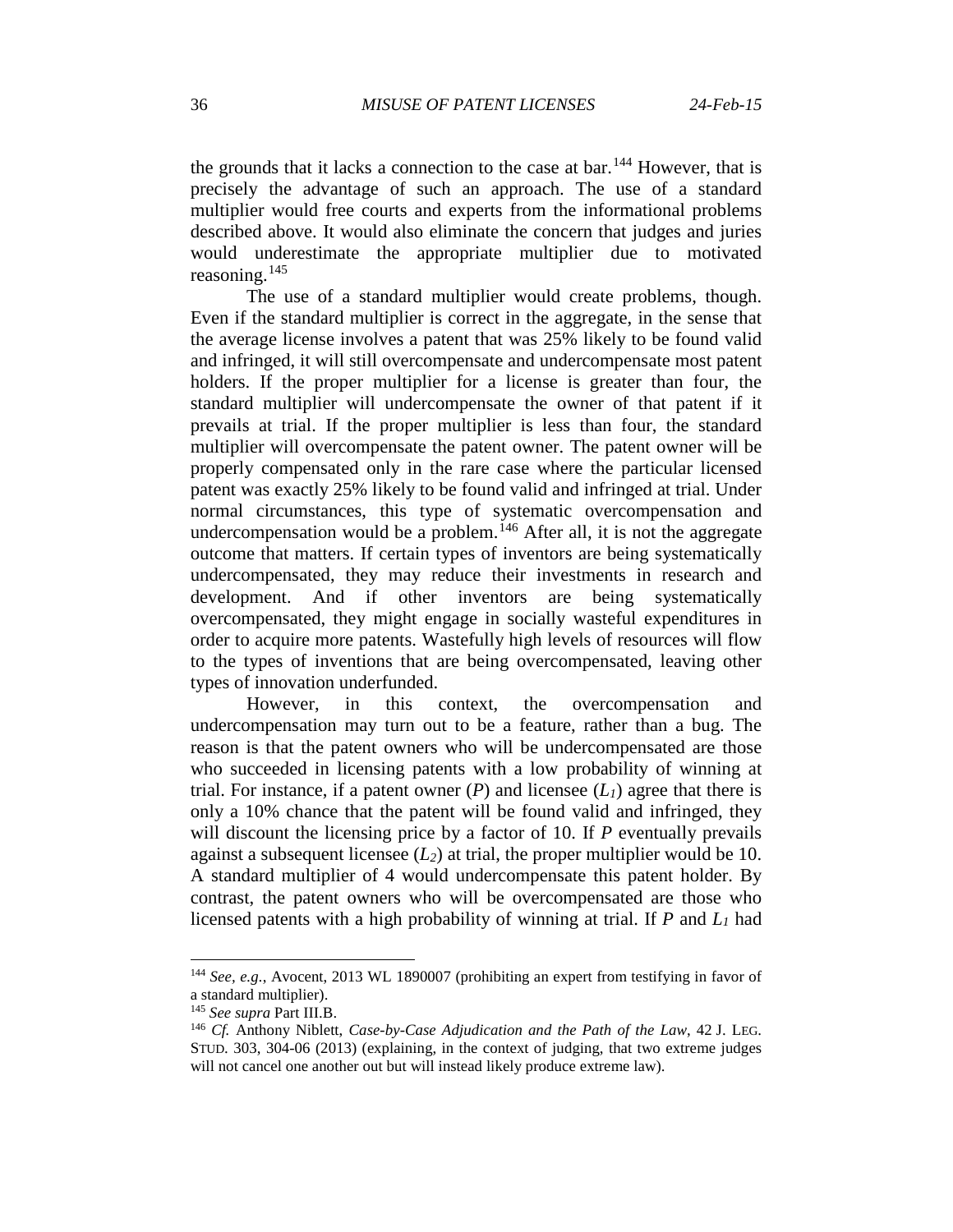agreed that the patent was 75% likely to be found valid and infringed, the appropriate multiplier (in the  $P$  v.  $L_2$  trial) would be  $4/3$  or approximately 1.33. A multiplier of 4 would overcompensate *P*.

This means that parties with strong patents who assert good claims will be overcompensated, while parties with dubious patents who assert weak claims will be undercompensated. From a social perspective, this is desirable. A standard multiplier will dissuade patent owners from demanding licenses where they have only a weak claim to validity and infringement, potentially curbing some of the worst abuses perpetrated by so-called patent "trolls."<sup>[147](#page-36-0)</sup> At the same time, a standard multiplier will reward parties with strong patents who pursue only obviously infringing parties. This may be unnecessary, as those types of patent owners are likely to be rewarded regardless, but it is probably not especially harmful.<sup>[148](#page-36-1)</sup> Accordingly, at least at first glance, this approach has much to recommend it.

<span id="page-36-4"></span>Yet there is a significant problem with using a standard multiplier. The problem lies with the circularity of using licenses to calculate trial damages and vice versa, and the positive feedback loop that it creates. Suppose that  $P$  is the owner of a strong patent that has never been litigated or licensed. *P* demands that *L1* license the patent, and the parties agree that the patent is 75% likely to be found valid and infringed. The parties further agree that a court would likely award \$10 million in damages if *P* prevailed. They agree that  $L_1$  will license the patent for \$7.5 million.<sup>[149](#page-36-2)</sup> Now *P* approaches  $L_2$ —who is selling a product similar to  $L_1$ 's—and demands that *L2* license the patent. The parties agree that the patent is 75% likely to be found valid and infringed if the case were to go to trial. But in light of the license between *P* and *L1*, the parties realize that if *P* were to prevail at trial, the court might well award \$30 million in damages—the \$7.5 million license between *P* and  $L_1$ , adjusted upward by a multiple of 4.<sup>[150](#page-36-3)</sup> Facing a 75% chance of incurring a damages verdict of \$30 million, *L2* will be forced to pay \$22.5 million for a license, vastly more than *L1*. And then, if *P* were

<span id="page-36-0"></span> <sup>147</sup> *See, e.g.*, T. Christian Landreth, *The Fight Against "Patent Trolls:" Will State Law Come to the Rescue?*, 15 N.C. J.L. & TECH. ON. 100 (2014) (describing the practice of sending demand letters to entities that are likely not infringing in the hope of negotiating small settlements).

<span id="page-36-1"></span><sup>148</sup> *See* Anup Malani & Jonathan S. Masur, *Raising the Stakes in Patent Cases*, 101 GEO. L.J. 637 (2013) (arguing that it makes economic sense to over-reward winning patent litigants in order to compensate them for the possibility that a court might have errantly invalidated their patents).

<sup>&</sup>lt;sup>149</sup> \$10 million  $\times$  0.75 = \$7.5 million.

<span id="page-36-3"></span><span id="page-36-2"></span><sup>150</sup> More conservatively, the court might award damages in the amount of \$20 million, which is halfway between the \$10 million figure that the court might calculate with the help of experts, and \$30 million, which the license would dictate. The effect on subsequent licenses would be the same; the magnitude would just be slightly smaller.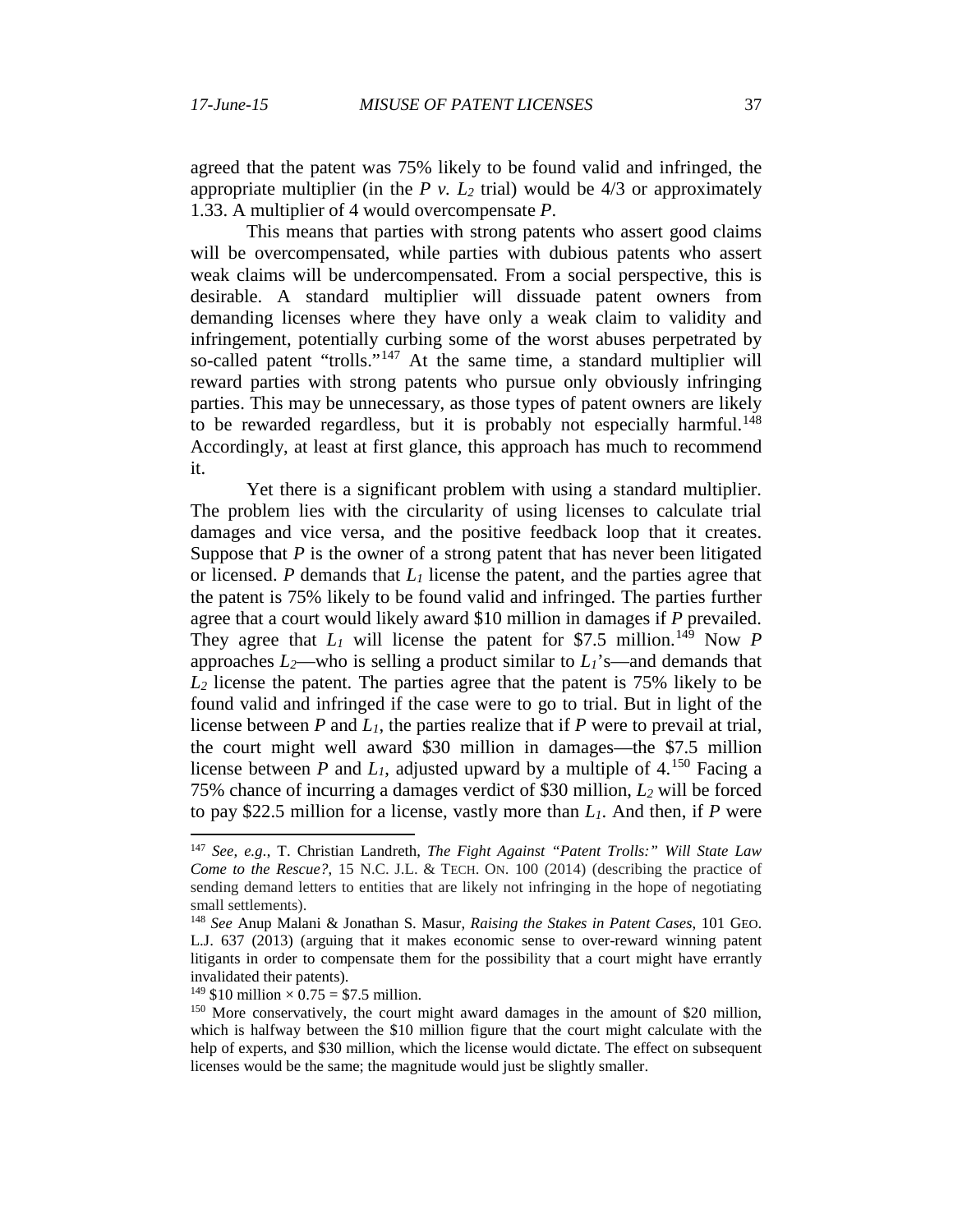to demand a license from a third putative infringer *L3*, the upward spiral in value will continue. The result will be *vast* overcompensation of *P.* While some modest degree of overcompensation might not be problematic, an uncontrolled upward spiral in the value of the patent would almost surely lead to wasteful diversion of resources.<sup>[151](#page-37-0)</sup>

The same sort of spiral will occur, though in the downward direction, with respect to weaker patents. Suppose *P* demands that *L1* license a patent that both parties agree is 10% likely to be found valid and infringed at trial. The parties further agree that a court would likely award \$10 million in damages if *P* prevailed. *L1* thus agrees to license the patent for \$1 million. *P* then approaches a similarly situated *L2*, and the parties agree that there is a 10% probability that the patent would be found valid and infringed at trial. Now, however,  $L_2$  is facing potential liability of only \$4 million if it litigates and loses at trial, because of the license between *P* and  $L_1$ <sup>[152](#page-37-1)</sup> Accordingly,  $L_2$  will be willing to license the patent for only \$400,000. Just as the value of a strong patent will spiral upward, the value of a weaker patent will spiral downward.

Put more formally, any time the standard multiplier *M* is greater than  $1/p$  (the inverse of the plaintiff's probability of success at trial), it will create an upward spiral in value. Any time  $M < 1/p$ , the standard multiplier will create a downward spiral in value. Only when *M* happens to be chosen perfectly—that is,  $M = 1 / p$ —will this spiral not develop.

Again, in and of itself this is not necessarily a decisive problem; it might be appropriate to undercompensate parties who assert weaker patents.[153](#page-37-2) But it could create harmful incentives and lead to other types of wasteful behavior. For instance, if *P* has a weak case against *L1* but knows that any settlement it reaches will harm it in future cases, it might choose to litigate rather than settle.<sup>[154](#page-37-3)</sup> This could lead to wasteful litigation expenditures and social costs. Alternatively, *P* and *L1* might engage in other types of socially wasteful behavior in an attempt to obscure the value of the license or render it inapplicable to future cases. For instance, *P* might bundle the patent license with other goods that *L1* neither wants nor needs,

<span id="page-37-0"></span> <sup>151</sup> *See* Malani & Masur, *supra* note [148,](#page-36-4) at 652 (explaining the social harm that can be caused by dramatic overcompensation of patent owners, even when their patents are valid and infringed).

<span id="page-37-1"></span><sup>&</sup>lt;sup>152</sup> Again, the court might settle on a value somewhere between \$4 million and \$10 million. Regardless, the effect will be the same; only the magnitude of the effect will differ.

<span id="page-37-2"></span><sup>153</sup> *See* Malani & Masur, *supra* note [148,](#page-36-4) at 657 (analyzing the effects of undercompensation on patent owners).

<span id="page-37-3"></span><sup>154</sup> On the other hand, *P* faces the risk that its patent would be invalidated at trial. But if *P* has a valid patent, and the weakness in its case is that  $L_1$  may not be infringing, then it has strong reasons to proceed to trial rather than allowing  $L_1$  to negotiate a license.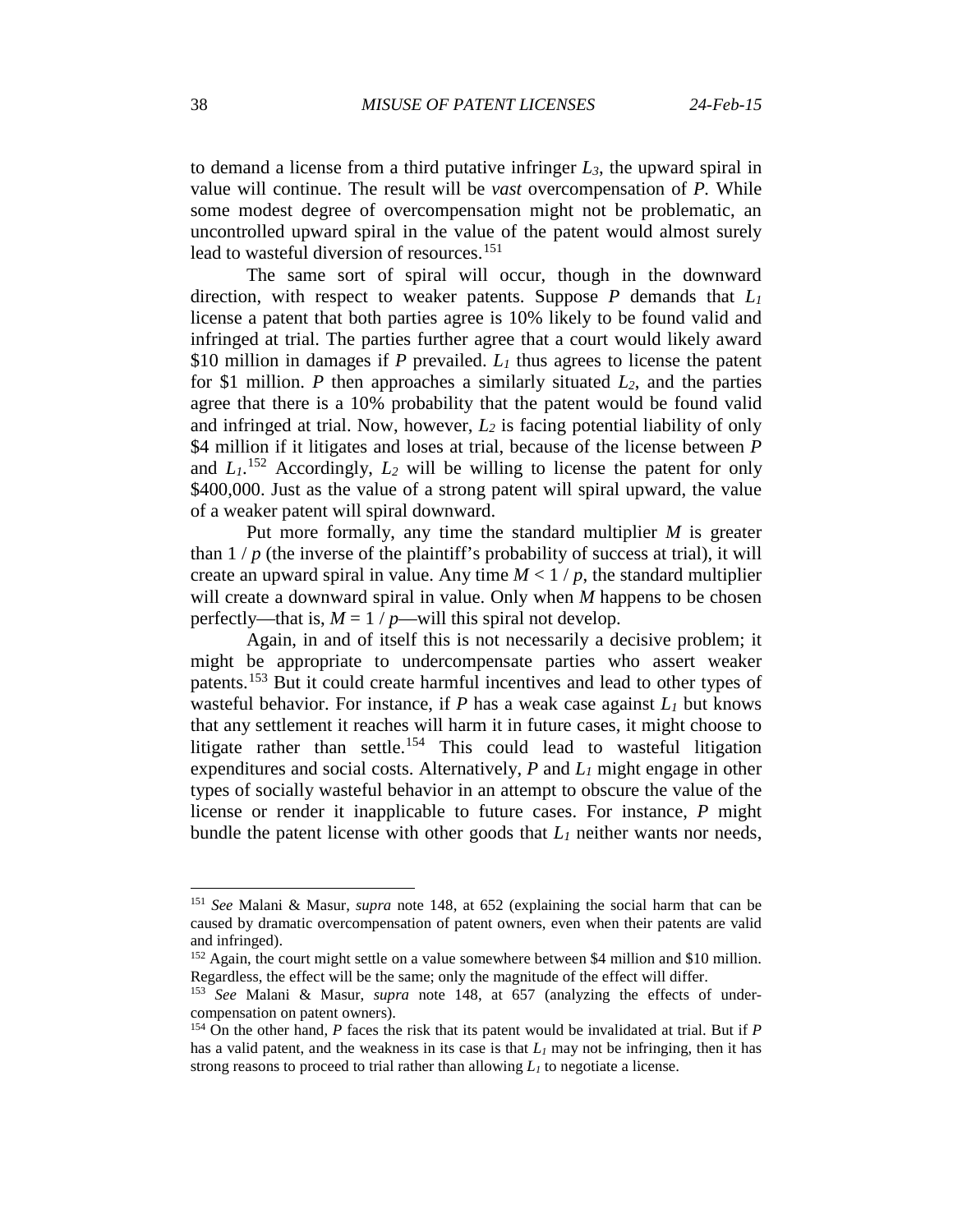such as trademarks or tacit knowledge.<sup>[155](#page-38-0)</sup> The result would be to eliminate the license as a useful measure of patent value, using an inefficient and socially wasteful transaction.

The upshot is that while the *static* overcompensation and undercompensation caused by using a standard license multiple might be harmless or even desirable, the *dynamic* overcompensation and undercompensation that results from feedback between licensing and trial will be harmful. This speaks to the insuperable nature of the difficulties generated from the licensing-litigation circularity.<sup>[156](#page-38-1)</sup> Without some mechanism for breaking this circularity, dynamic under and overcompensation will frustrate any attempt to use licenses as a reliable measure of patent damages over time.<sup>[157](#page-38-2)</sup> The prospects for finding a true market measure of patent value do not seem promising.<sup>[158](#page-38-3)</sup>

#### **CONCLUSION**

Courts inevitably struggle to assess reasonable royalty damages, and it is only natural that they would turn to market-based measures such as existing licenses. However, courts' attempts to use these licenses to determine patent damages at trial are frustrated by three problems. Calculating the underlying value of the patent from an existing license requires private information that the court cannot access; doing so involves

<span id="page-38-0"></span> <sup>155</sup> *See* Lee, *supra* note [88,](#page-19-6) at 1507 (describing such transfers).

<span id="page-38-1"></span><sup>156</sup> *See supra* Part II.B.

<span id="page-38-2"></span><sup>&</sup>lt;sup>157</sup> It is extremely common for a patent holder to approach multiple parties sequentially and demand licenses. *See, e.g.*, LaserDynamics, 694 F.3d at 58 (noting that there were 29 licenses on record). The dynamic problems caused by licensing-litigation circularity are likely to exist across a broad swath of the relevant patents.

<span id="page-38-3"></span><sup>&</sup>lt;sup>158</sup> There are even more imaginative possibilities. One, which is suggested by recent work by Sarah and Michael Abramowicz, would be to force parties to negotiate each element of a settlement separately and sequentially, without comingling the separate issues. Sarah Abramowicz & Michael Abramowicz, Severing Settlements (unpublished manuscript 2015), on file with author. In the patent context, Congress could require patent owners and licensees to negotiate damages and probability of infringement separately. That is, instead of the two parties simply settling on a royalty, they would first negotiate the damages money they expect the court to assess against the defendant in the event the patent was found valid and infringed. They would then negotiate the probability that the patent would in fact be found valid and infringed at trial. The result would be a license that actually contained information regarding the parties' view of the economic value of the patent. The problem with this arrangement is the immense incentive to cheat; both parties would benefit from agreeing to an inflated damages figure and a reduced probability. Accordingly, this proposal may not be easily imported to patent law. Nonetheless, similar types of revelation mechanisms could hold promise as means of placing market values on patents, and they are a fruitful subject for future study.